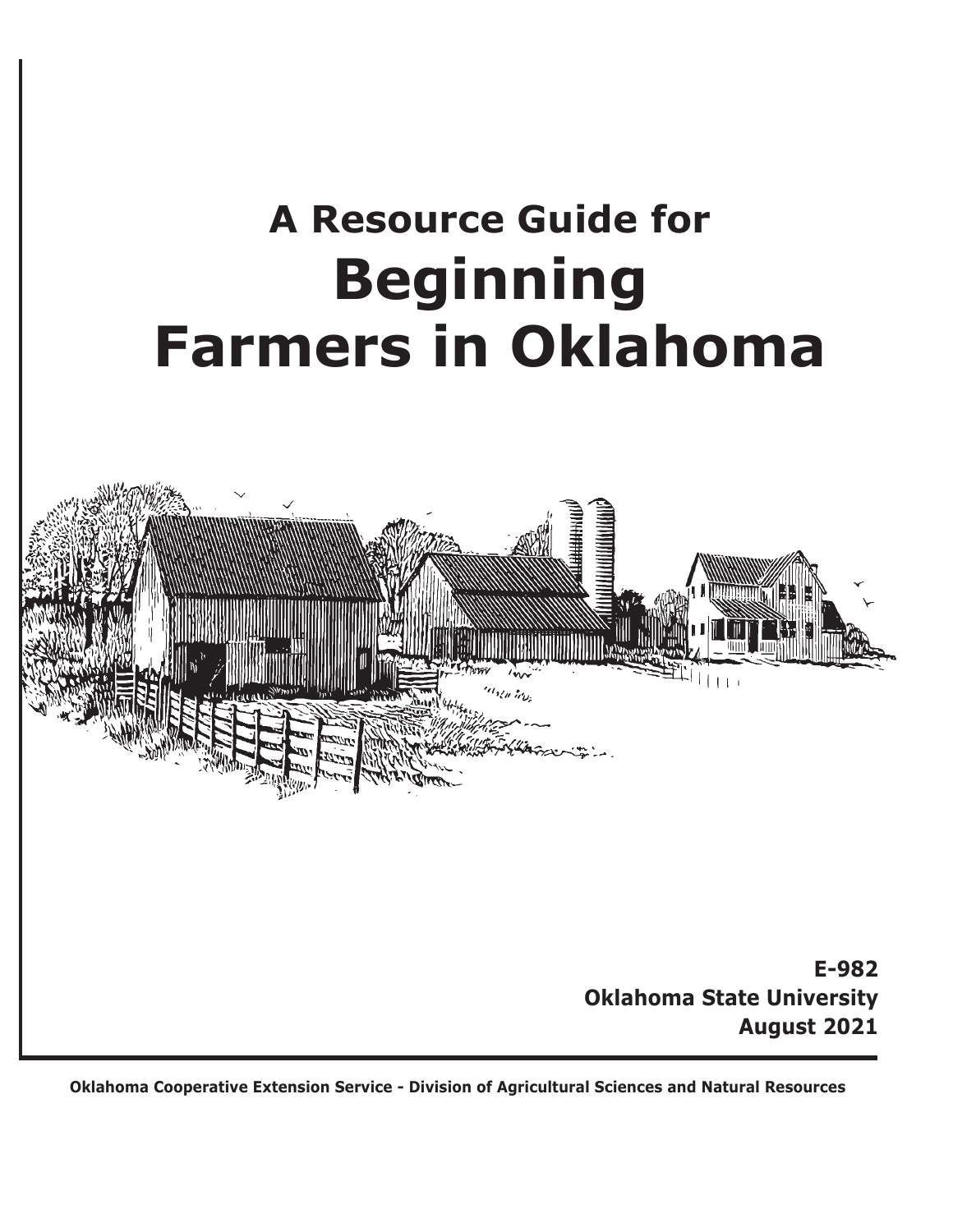### **Table of Contents**

| Part 1. What Do You Hope to Achieve with the Farm?          | 1                       |
|-------------------------------------------------------------|-------------------------|
| <b>Part 2. Selecting Appropriate Enterprises</b>            | 3                       |
| Part 3. Financial Planning for the New Farm                 | $\overline{\mathbf{z}}$ |
| Part 4. Acquiring the Capital for Your New Farm             | 11                      |
| Part 5. Finding Opportunities for Education and Training    | 18                      |
| <b>Part 6. Locating Land for Farming</b>                    | 24                      |
| Part 7. Understanding Land Use Regulations and Restrictions | 26                      |
| <b>Part 8. Gaining Access to Markets</b>                    | 29                      |
| <b>Part 9. Tax Considerations</b>                           | 32                      |
| <b>Part 10. Government Programs</b>                         | 36                      |
| <b>Appendix</b>                                             | 44                      |

References within this publication to any specific commercial product, process, or service by trade name, trademark, service mark, manufacturer, or otherwise does not constitute or imply endorsement by Oklahoma Cooperative Extension Service. Any omissions in lists of organizations is unintentional. If you have a suggestion for an addition for future editions, please email [damona.doye@okstate.edu](mailto:damona.doye@okstate.edu) or contact the Agricultural Economics Department at 405-744-9836.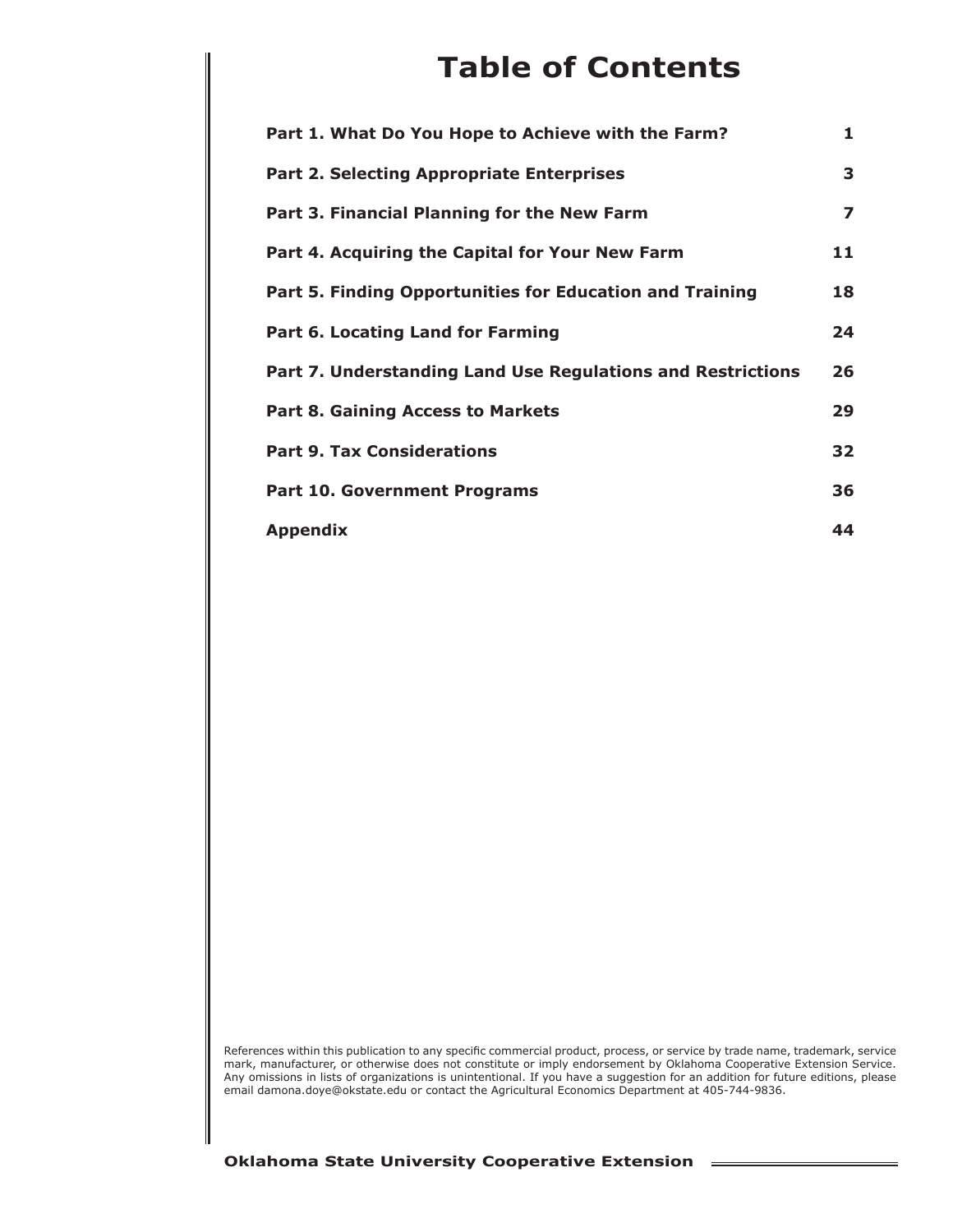### **A Resource Guide for Beginning Farmers in Oklahoma**

**Courtney Bir** *Extension Specialist for Farm Management*

**Amy Hagerman** *Extension Specialist for Agriculture and Food Policy*

**Roger Sahs** *Extension Specialist for Enterprise Budget and Land Values*

> **Brent Ladd** *Assistant Extension Specialist*

*Based on a previous version by Suzette Barta, Damona Doye and Jody Campiche*

**Oklahoma State University Department of Agricultural Economics**

**Oklahoma Cooperative Extension Service Division of Agricultural Sciences and Natural Resources**

**2021**

**Resource Guide for Beginning Farmers in Oklahoma**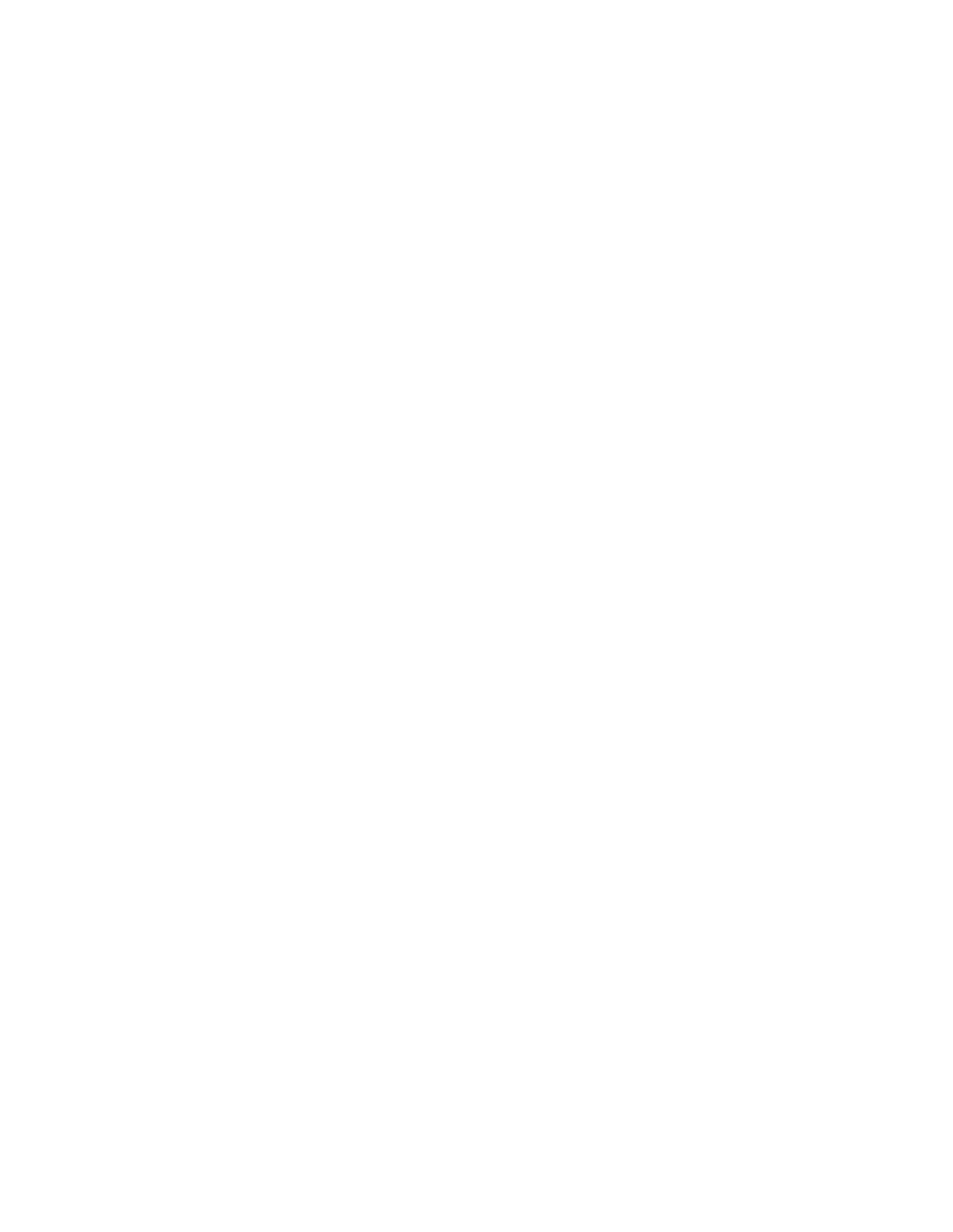### **Part 1. What Do You Hope to Achieve with the Farm?**

If you are considering becoming a farmer or rancher in Oklahoma, then you are about to embark on a journey. As with any long trip, your first step is to plan where you will go and how you will get there. The OSU Extension at Oklahoma State University has developed this resource guide to help beginning farmers understand the steps needed to achieve the dream of having their own farm.

The first and most important step you should take in beginning a farm is to carefully research the property and planned enterprises before investing. Attend educational meetings (such as OSU Extension programs) before properties are purchased. Become acquainted with professionals such as the local Extension Educator–Agriculture, who can help. The OSU Extension website, extension[.okstate.edu](http://www.oces.okstate.edu), provides links to county offices, publications and many other resources.

Buyers often grossly underestimate the technical difficulties of farming and ranching. People mistakenly think, "Anybody can do it." This is far from true. Farmers and ranchers need to know about growing crops and forages (fertilization, management), managing livestock (nutrition, health, genetics), marketing, general business management (accounting, taxes), legal issues and more. Furthermore, farmers and ranchers need reliable sources of information. Prospective landowners often get advice from the wrong people. It is important to seek assistance from unbiased sources who are not selling something or taking advantage of the inexperienced person.

While conducting research about the physical property and possible enterprises, consider your family and business values along with the mission and goals for the farm. What is it that you are setting out to do? Is it to become a landowner, building a land base on which you can retire? Is it to generate more income? How much? Or, do you want to become a noted livestock producer regardless of the cost? Your goal for a new farm may be to enjoy a rural lifestyle that provides an opportunity to work outdoors plus have more space for hobbies and projects without expecting to generate additional income. Or your goal may be to establish a business operation that is intended to grow to support one or more families over time. Developing specific realistic goals can help the beginning farmer in several ways.

- 1. Goals provide the framework for developing more detailed plans, including identifying the resources needed to have a successful outcome.
- 2. Having a well thought out plan is important for communications with persons providing financing for the operation, whether a commercial lender or family member.
- 3. Goals can serve as reference points to help you monitor progress once a business plan is implemented.
- 4. When faced with uncertainty, goals can assist you in making decisions.
- 5. Goals can serve as tools for motivating your family or farm management team toward success.

Because the farm business often involves the whole family, it is best for the goal-setting process to involve each member of the family. The family and the business are generally intertwined; thus, family goals and business goals should be set jointly. Goals should be challenging, yet achievable and specific enough that you can write them down and measure your progress toward them.

The fact sheet *Goal Setting for Farm and Ranch Families* outlines some basic steps for setting goals and includes a goal-setting worksheet. This publication, as well as others relating to farm and ranch management, is located online at the following address: [extension.okstate.](http://extension.okstate.edu/fact-sheets/goal-setting-for-farm-and-ranch-families.html) [edu/fact-sheets/goal-setting-for-farm-and-ranch-families.html](http://extension.okstate.edu/fact-sheets/goal-setting-for-farm-and-ranch-families.html). All documents are available to download free of charge in PDF format. If you are interested in a more comprehensive guide,

 $\sqrt{N}$ **Goal Sheet:**  [extension.okstate.edu/](http://extension.okstate.edu/fact-sheets/goal-setting-for-farm-and-ranch-families.html) [fact-sheets/goal-setting](http://extension.okstate.edu/fact-sheets/goal-setting-for-farm-and-ranch-families.html)[for-farm-and-ranch](http://extension.okstate.edu/fact-sheets/goal-setting-for-farm-and-ranch-families.html)[families.html](http://extension.okstate.edu/fact-sheets/goal-setting-for-farm-and-ranch-families.html) -

OSU Extension Publication: AGEC-244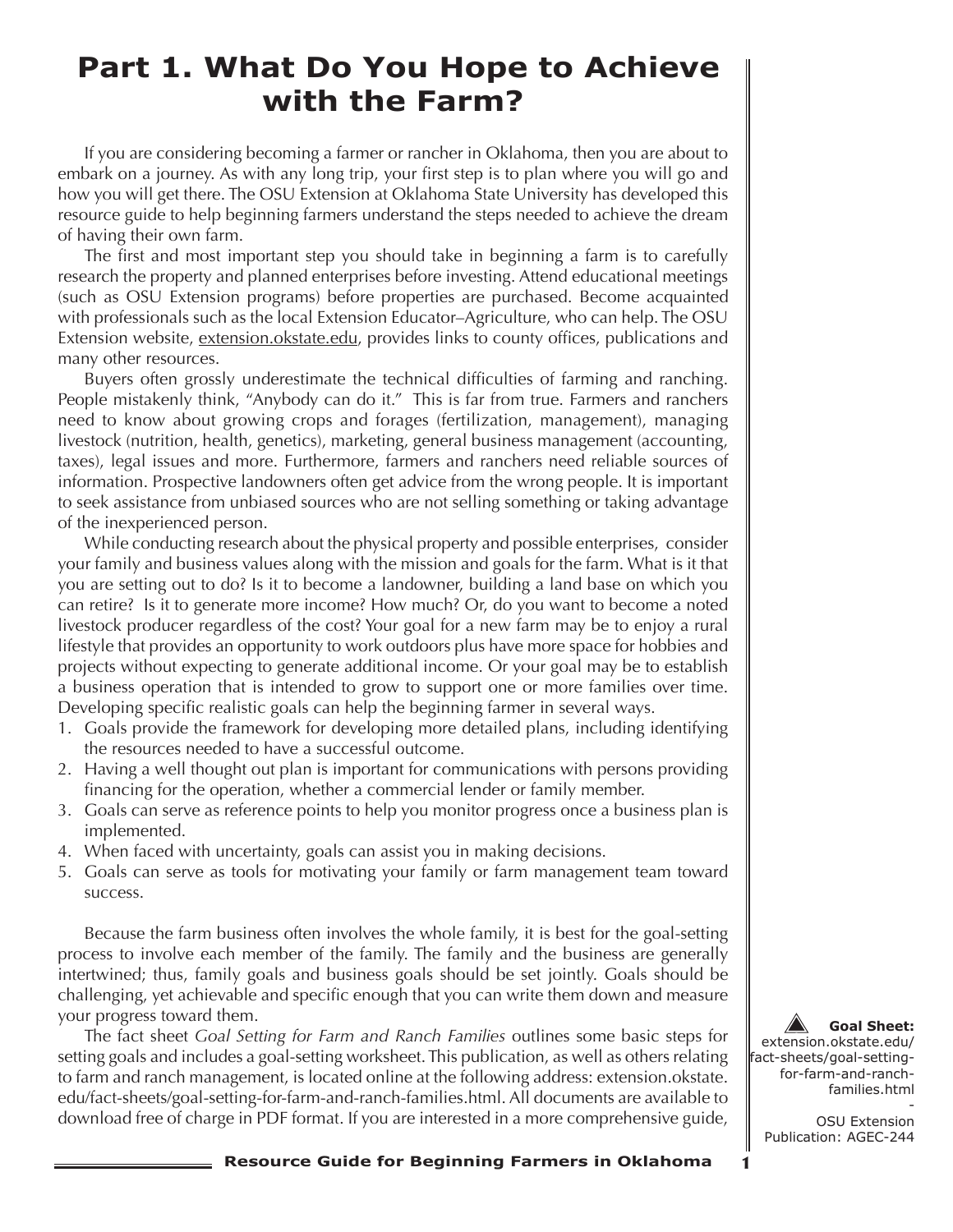an excellent resource is *Building a Sustainable Business: A Guide to Developing a Business Plan for Farms and Rural Businesses.* It can be downloaded in whole at: [sare.org/Learning-](www.sare.org/Learning-Center/Books/Building)[Center/Books/Building-](www.sare.org/Learning-Center/Books/Building)a-Sustainable-Business.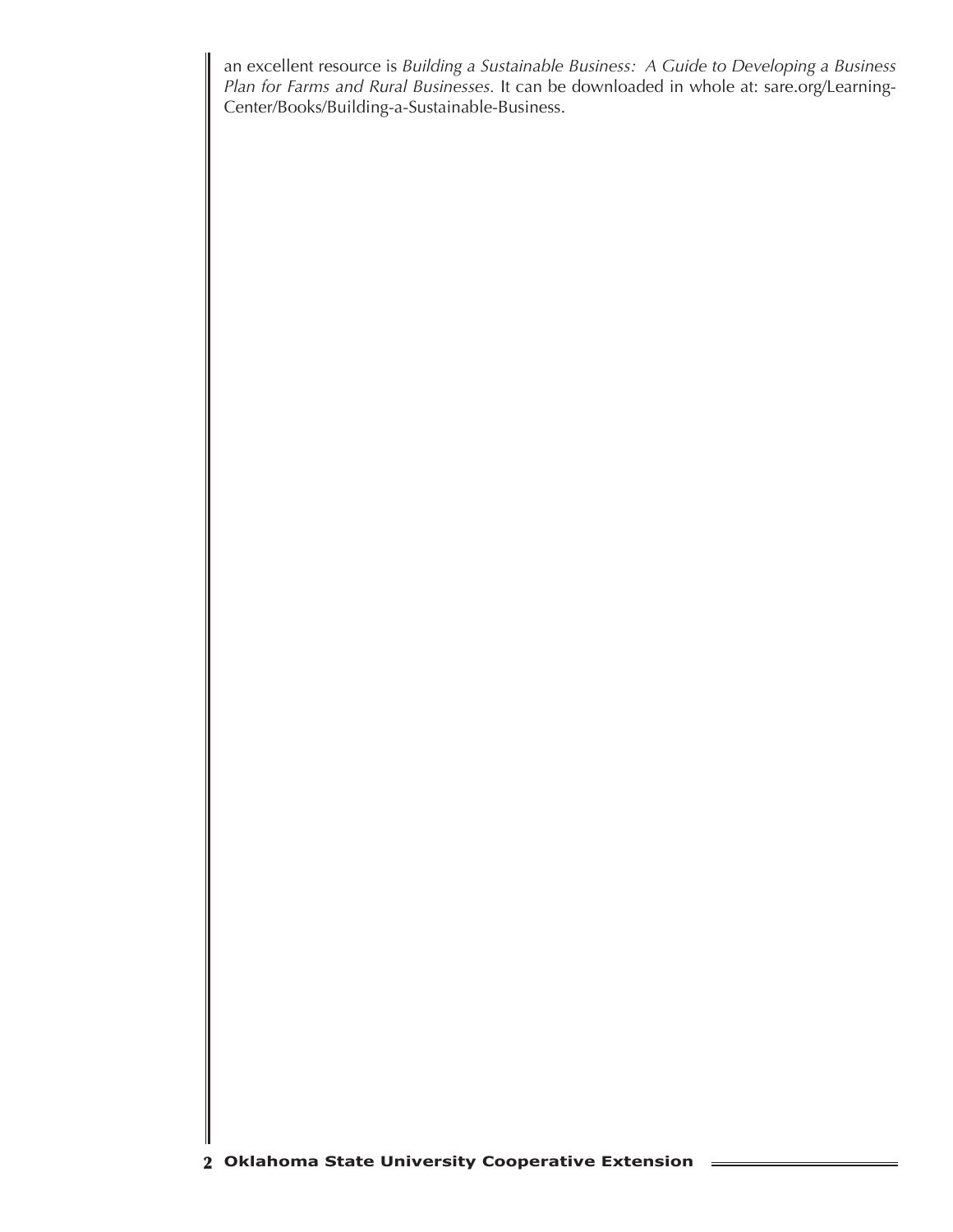### **Part 2. Selecting Appropriate Enterprises**

Before you go much further, it is crucial to identify the type of farming enterprise you want. While Oklahoma is known as a wheat and cattle state, Oklahoma Agricultural Statistics Service (OASS) data shows more than 16 commodities with sales of more than \$2 million each in 2019. Table 1 identifies the rank and value of production for Oklahoma commodities for 2019. Table 2 shows livestock inventory numbers for Oklahoma for 2016 through 2019. Table 3 presents crop acreage, yield and production for Oklahoma for 2019. The 2020 bulletin from the OASS is available online at [https://www.nass.usda.gov/Statistics\\_by\\_State/Oklahoma/Publications/Annual\\_Sta](https://www.nass.usda.gov/Statistics_by_State/Oklahoma/Publications/Annual_Sta­tistical_Bulletin/ok-bulletin-2020-web.pdf)[tistical\\_Bulletin/ok-bulletin-2020-web.pdf](https://www.nass.usda.gov/Statistics_by_State/Oklahoma/Publications/Annual_Sta­tistical_Bulletin/ok-bulletin-2020-web.pdf). In addition to commodity specific data, the bulletin contains information such as average rainfall, average temperature and pasture condition.

In terms of acreage harvested, winter wheat was the top crop, followed by all hay varieties. Figure 1 charts winter wheat production by county in Oklahoma in 2019. For 2019, winter wheat averaged 40 bushels per acre, and all hay averaged 1.98 tons per acre. Crop yields and stocking rate vary considerably from county to county due to differences in soils and climates and from year to year as weather and other conditions change. In livestock numbers, chickens totaled about 4.247 million head, all cattle and calves totaled 5.2 million head and all hogs and pigs totaled 2.28 million head. In value of production, cattle and calves ranked first in the state with a production value of \$2.578 billion. Hogs and pigs ranked second in the state with a production value of \$965 million.

These statistics may leave you asking yourself what to produce. What is appropriate will certainly depend on the land resource base you are considering, including soil type, geographical location, climate and past use. It may also depend on the human resources (labor and management) available to you. The availability of a market for your product and the ability to finance operations are also critical.

Economists at Kentucky Cooperative Extension Service, Tim Woods and Steve Isaacs, emphasize that new or expanding enterprises should not focus on what to produce, but should instead concentrate on how to select the right enterprise. They advocate a more thorough approach because, in their experience, success or failure often depends on a lot more than just the choice of what to produce. They suggest these six factors to drive the decision: profitability, resources, information, marketing, enthusiasm and risk. A Primer for Selecting New Enterprises for Your Farm, by Woods and Isaacs, is available online at [ageconsearch.umn.edu/record/42316/files/ext2000-13.pdf](http://ageconsearch.umn.edu/record/42316/files/ext2000-13.pdf). The publication contains descriptions of the six decision factors, as well as detailed worksheets to help the new farmer/rancher raise some important questions regarding their potential new enterprise. The authors suggest printing multiple copies of the PRIMER so that you can work through the worksheets for more than one type of enterprise.

If profitability is a goal for the operation, consider developing a budget for individual enterprises (for example, stockers, goats or grapes) that maps out the resources needed, as well as projected income and expenses. Oklahoma State University offers spreadsheets to generate budgets for the following enterprises: alfalfa, annual forage, blackberries, blueberries, canola, corn, corn silage, cotton, cow-calf, grain sorghum, grapes, improved pecans, meat goats, native pecans, peaches, peanuts, perennial forages, rye, soy-beans, stockers, sunflowers, stocker goats, watermelon and wheat.

**2020 Bulletin:**  [https://www.nass.usda.](https://www.nass.usda.gov/Statistics_by_State/Oklahoma/Publications/Annual_Sta­tistical_Bulletin/ok-bulletin-2020-web.pdf) [gov/Statistics\\_by\\_State/](https://www.nass.usda.gov/Statistics_by_State/Oklahoma/Publications/Annual_Sta­tistical_Bulletin/ok-bulletin-2020-web.pdf) [Oklahoma/Publications/](https://www.nass.usda.gov/Statistics_by_State/Oklahoma/Publications/Annual_Sta­tistical_Bulletin/ok-bulletin-2020-web.pdf) Annual Statistical [Bulletin/ok-bulletin-2020](https://www.nass.usda.gov/Statistics_by_State/Oklahoma/Publications/Annual_Sta­tistical_Bulletin/ok-bulletin-2020-web.pdf) [web.pdf](https://www.nass.usda.gov/Statistics_by_State/Oklahoma/Publications/Annual_Sta­tistical_Bulletin/ok-bulletin-2020-web.pdf)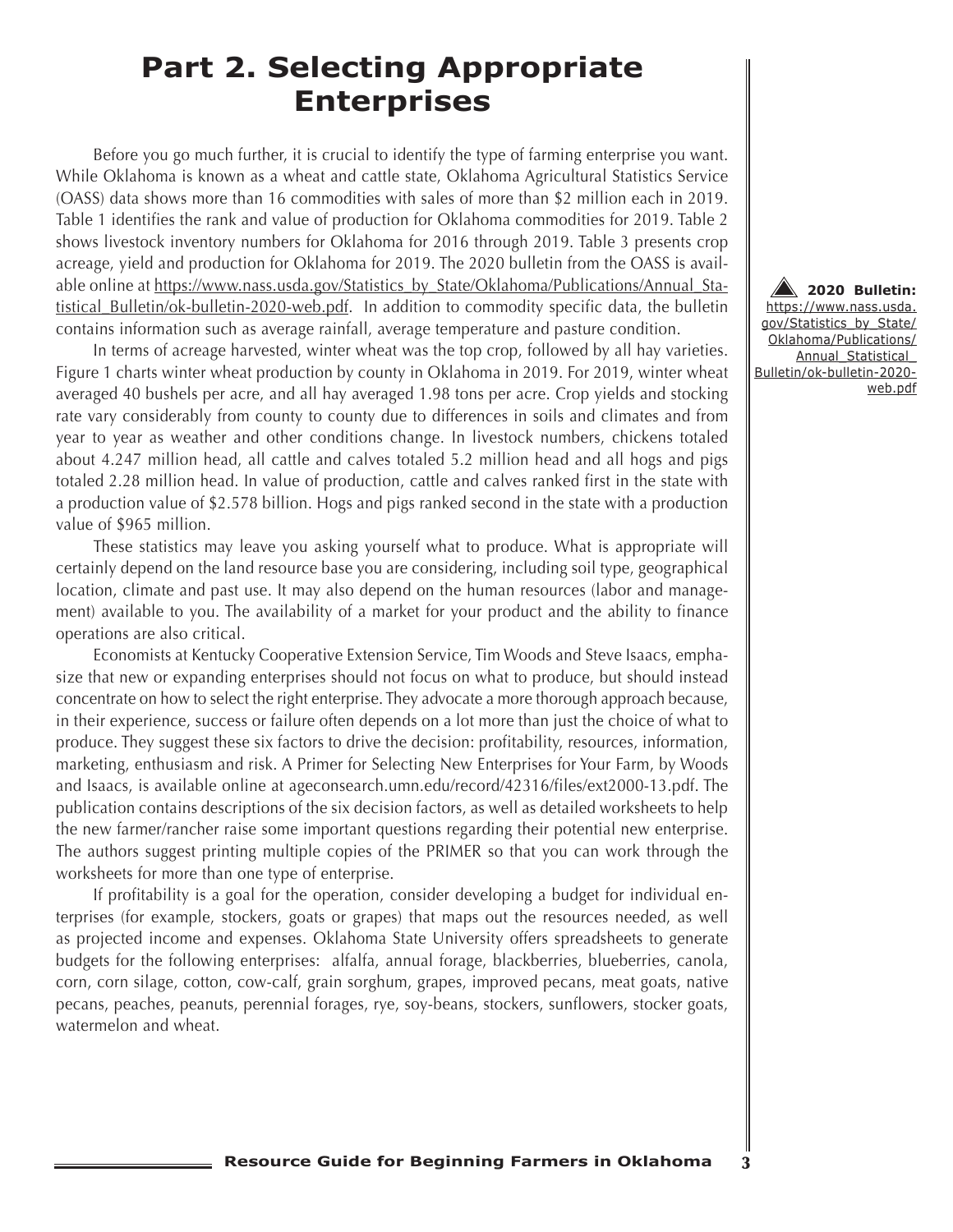| Oklahoma commodities, 2019. |                       |                               |  |  |  |
|-----------------------------|-----------------------|-------------------------------|--|--|--|
| <b>Rank</b>                 | <b>Item</b>           | <b>Value</b><br>(\$ Millions) |  |  |  |
| 1                           | Cattle and calves     | 2,578                         |  |  |  |
| $\overline{2}$              | Hogs and pigs         | 965                           |  |  |  |
| 3                           | <b>Broilers</b>       | 729                           |  |  |  |
| $\overline{4}$              | Hay                   | 645                           |  |  |  |
| 5                           | Winter wheat          | 473                           |  |  |  |
| 6                           | Cotton and cottonseed | 212                           |  |  |  |
| $\overline{7}$              | Corn for grain        | 185                           |  |  |  |
| 8                           | Milk                  | 148                           |  |  |  |
| 9                           | Soybeans              | 107                           |  |  |  |
| 10                          | Eggs                  | 82                            |  |  |  |
| 11                          | Sorghum for grain     | 46                            |  |  |  |
| 12                          | Pecans                | 27                            |  |  |  |
| 13                          | Peanuts               | 13                            |  |  |  |
| 14                          | Rye                   | 12                            |  |  |  |
| 15                          | Canola                | 3                             |  |  |  |
| 16                          | Oats                  | 3                             |  |  |  |

### **Table 1. Rank and value of production,**

Source: Oklahoma Agricultural Statistics Service 2020.

### **Table 2. Livestock inventory for Oklahoma, January 1, 2016 – January 1, 2020. (Presented by 1,000 Head)**

| Year | <b>All Cattle</b><br>& Calves | <b>Beef</b><br><b>Cows</b> | Milk<br><b>COWS</b> | <b>All Sheep</b><br>& Lambs | <b>All Hogs</b><br>& Pigs <sup>1</sup> | Chickens <sup>1,2</sup> | Bees <sup>3</sup> |
|------|-------------------------------|----------------------------|---------------------|-----------------------------|----------------------------------------|-------------------------|-------------------|
|      |                               |                            |                     |                             |                                        |                         |                   |
| 2016 | 4,800                         | 1,923                      | 37                  | 46                          | 2,110                                  | 4,137                   |                   |
| 2017 | 5,000                         | 2,093                      | 37                  | 48                          | 2,160                                  | 3,970                   |                   |
| 2018 | 5,100                         | 2,088                      | 42                  | 54                          | 2,200                                  | 4,286                   | 17                |
| 2019 | 5,300                         | 2,150                      | 40                  | 50                          | 2,200                                  | 4,476                   | 21                |
| 2020 | 5,200                         | 2,099                      | 41                  | 52                          | 2,280                                  | 4,247                   |                   |

(1) December 1 previous year.

(2) Excludes commercial broilers.

(3) Colony inventory

Source: Oklahoma Agricultural Statistics Service 2020.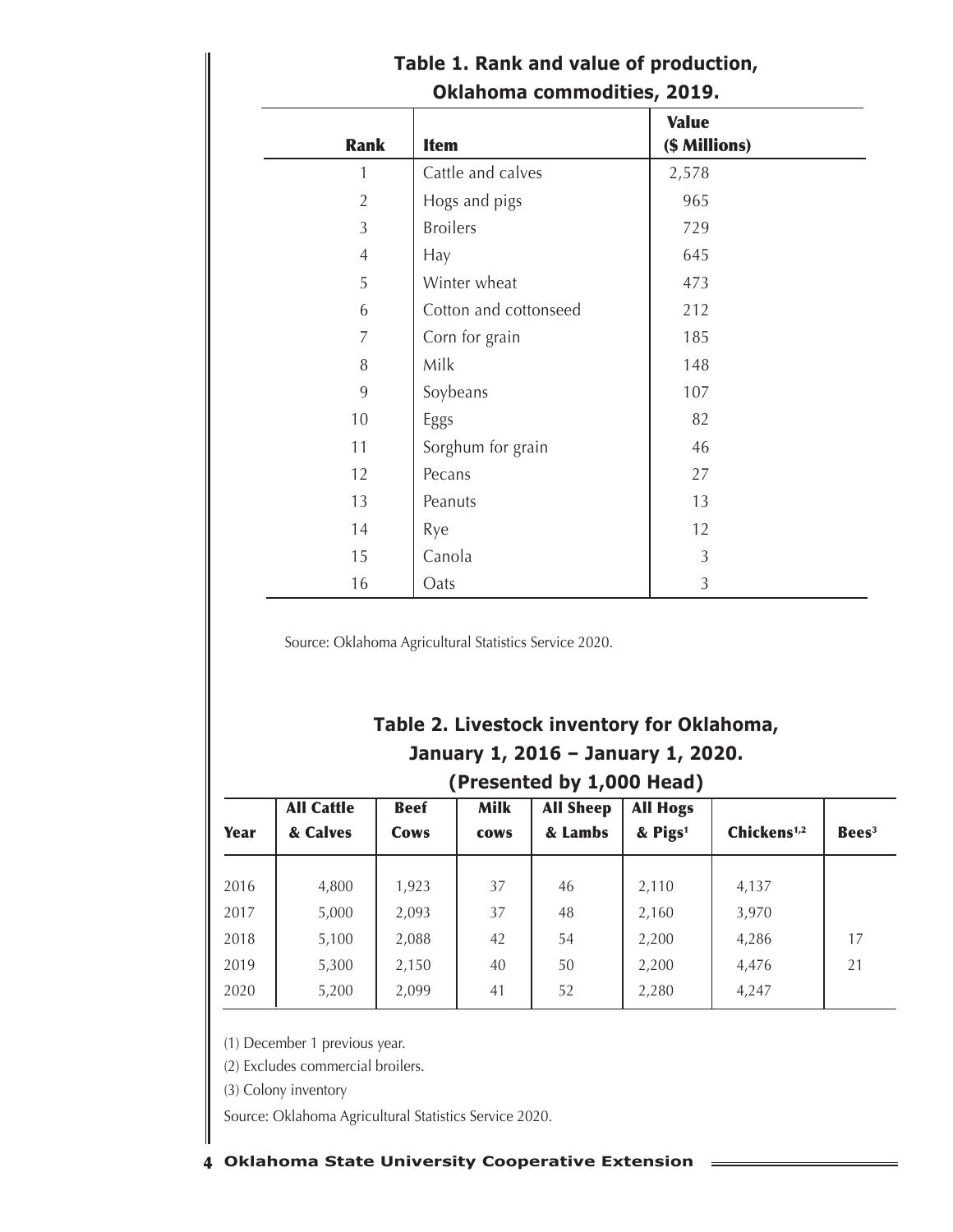| Table 3. Crop acreage, yield and production; Oklahoma, 2019. |  |  |  |  |
|--------------------------------------------------------------|--|--|--|--|
|--------------------------------------------------------------|--|--|--|--|

| <b>Commodity</b>   | <b>Planted</b><br><b>Purpose</b><br><b>Acres</b> | <b>Harvested</b><br><b>Acres</b> | <b>Yield</b> | <b>Production</b>          | <b>Price per Unit</b> | <b>Value of</b><br><b>Production</b><br><b>Dollars</b> |
|--------------------|--------------------------------------------------|----------------------------------|--------------|----------------------------|-----------------------|--------------------------------------------------------|
|                    |                                                  |                                  |              |                            |                       |                                                        |
| Wheat Winter All   | 4,200,000                                        | 2,750,000                        | 40 bus       | 110,000,000 bus            | $4.31$ \$/bu          | 473,000,000                                            |
| Hay All (Dry)      |                                                  | 3,005,000                        | 1.98 tons    | 5,935,000 tons             | 106 \$/ton            | 644,945,000                                            |
| Hay Other (Dry)    |                                                  | 2,800,000                        | 1.90 tons    | 5,320,000 tons             | 100 \$/ton            | 537,320,000                                            |
| Corn For Grain     | 370,000                                          | 330,000                          | 137 bus      | 45,210,000 bus             | $4.1$ \$/bu           | 185,361,000                                            |
| Alfalfa Hay (Dry)  |                                                  | 205,000                          | 3.00 tons    | 615,000 tons               | 171 \$/ton            | 107,625,000                                            |
| Soybeans           | 465,000                                          | 440,000                          | 29 bus       | 12,760,000 bus             | 8.40 \$/bu            | 107,184,000                                            |
| Cotton Upland      | 640,000                                          | 460,000                          | 688 lbs      | 659,000 bales <sup>1</sup> | $0.597$ \$/lb         | 183,398,000                                            |
| Canola             | 35,000                                           | 21,000                           | 1,410 lbs    | 29,610,000 lbs             | 10.60 \$/cwt          | 3,139,000                                              |
| Peanuts For Nuts   | 15,000                                           | 14,000                           | 4,100 lbs    | 57,400,000 lbs             | $0.235$ \$/lb         | 13,489,000                                             |
| Sorghum For Grain  | 300,000                                          | 260,000                          | $51$ lbs     | 13,260,000 lbs             | $6.15$ \$/cwt         | 45,667,000                                             |
| Cotton Seed        |                                                  |                                  |              | 191,000 tons               | 152 \$/ton            | 29,032,000                                             |
| Rye                | 260,000                                          | 55,000                           | 27 bus       | 1,485,000 bus              | $8.25$ \$/bu          | 12,177,000                                             |
| Oats               | 100,000                                          | 25,000                           | 50 bus       | 1,250,000 bus              | $2.10$ \$/bu          | 2,875,000                                              |
| Corn for Silage    |                                                  | 20,000                           | 13 tons      | 260,000 tons               |                       |                                                        |
| Sorghum For Silage |                                                  | 16,000                           | 10 tons      | 160,000 tons               |                       |                                                        |

1 Production in 480-pound bales

Source: Oklahoma Agricultural Statistics Service 2020.

**A Primer for**   $\overline{\phantom{a}}$  **Selecting New Enterprises for Your Farm:**  [uky.edu/Ag/AgEcon/](http://www.uky.edu/Ag/AgEcon/pubs/ext_aec/ext2000-13.pdf) [pubs/ext\\_aec/](http://www.uky.edu/Ag/AgEcon/pubs/ext_aec/ext2000-13.pdf) [ext2000-13.pdf.](http://www.uky.edu/Ag/AgEcon/pubs/ext_aec/ext2000-13.pdf)

Ш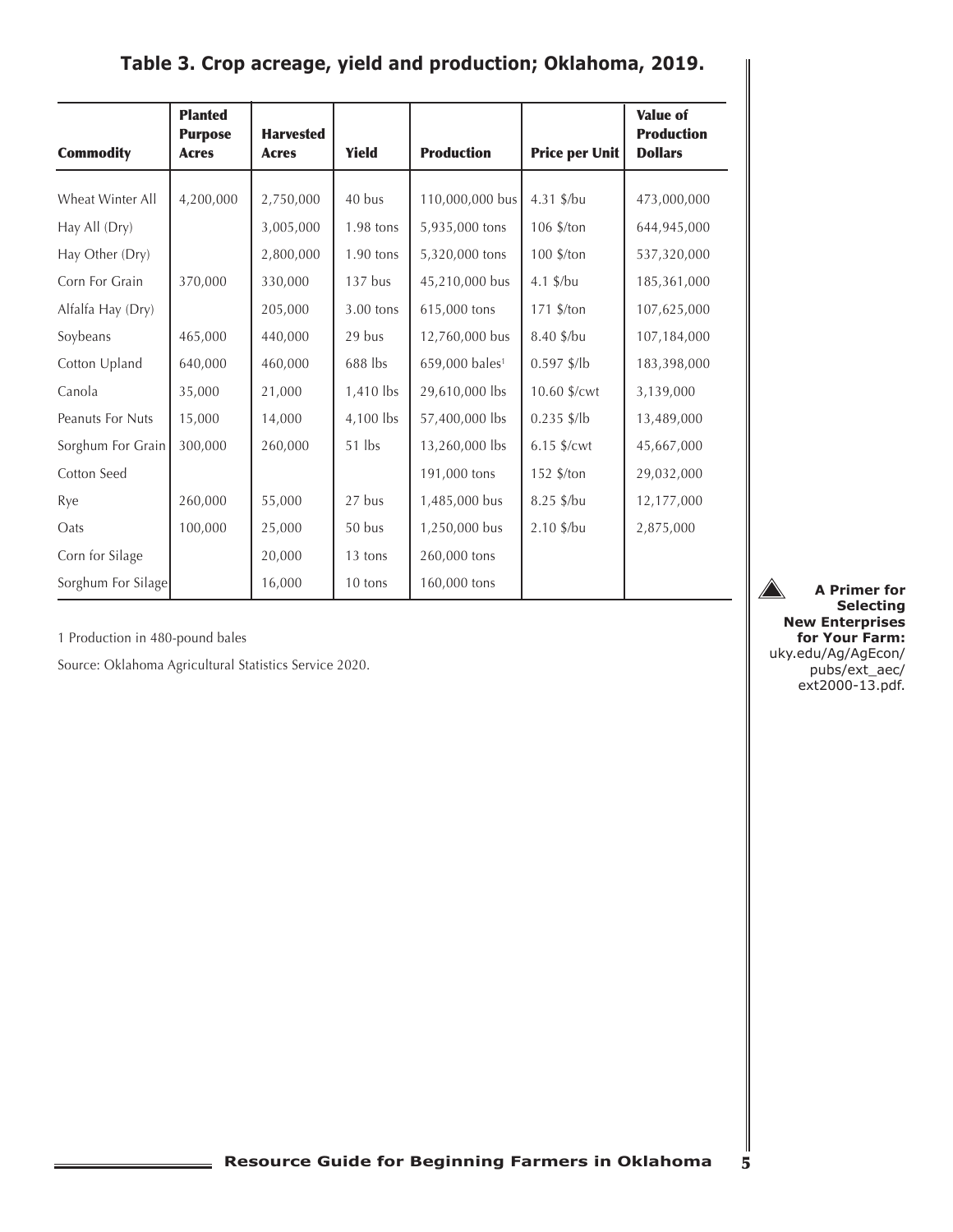

Source: Oklahoma Agricultural Statistics Service 2013. Source: Oklahoma Agricultural Statistics Service 2013.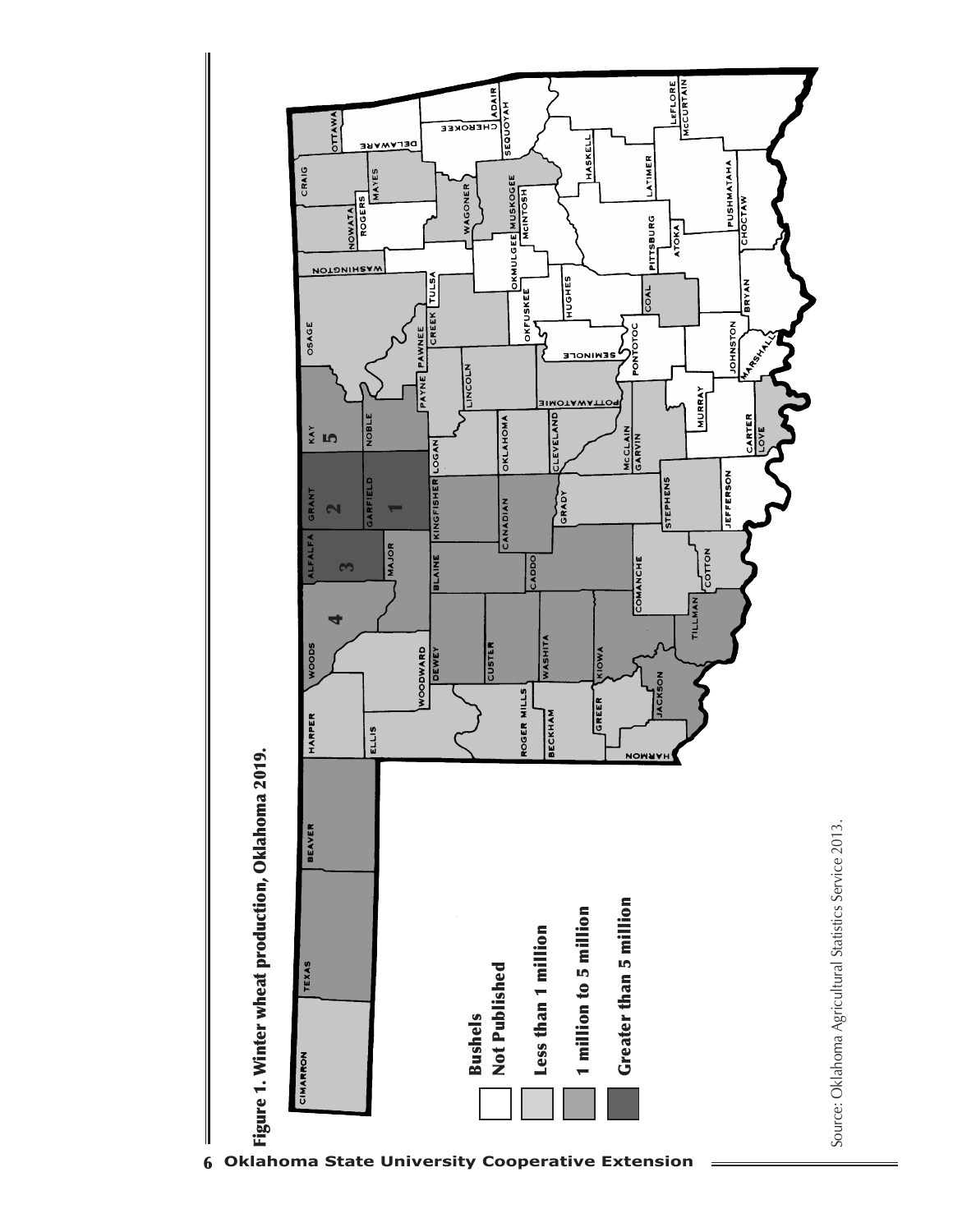### **Part 3. Financial Planning for the New Farm**

One of the most basic issues you must address if you are considering farming is how much you expect the farm to contribute to your family's living expenses.

- Farm will not contribute to family's living expenses. (Off-farm income required.)
- Farm will provide a portion of the family's living expenses. (Off-farm income required.)
- Farm will provide all of the family's living expenses.

Land purchasers frequently overestimate the income potential from agricultural enterprises. If you do not yet have a handle on your farm's financial potential, then you need to assemble a financial plan for your operation. In most cases, a sound financial plan is a prerequisite to obtaining loans. A typical financial plan will include the following:

1. budgets for individual enterprises (for example, cow-calf, wheat and stocker);

- 2. cash flow plan;
- 3. income statement; and
- 4. balance sheet.

Fact sheets are available to assist producers in developing financial plans and interpreting financial statements. All of the following publications are free of charge at local Extension offices. They are also available online at [extension.okstate.edu/fact-sheets/index.html.](http://extension.okstate.edu/fact-sheets/index.html)

- AGEC-751, *Developing a Cash Flow Plan*
- AGEC-752, *Developing a Balance Sheet*
- AGEC-753, *Developing an Income Statement*
- AGEC-790, *Evaluating Financial Performance and Position*
- AGEC-935, *Capital Leases*

Other OSU fact sheets that may be helpful in developing a business plan include:

- AGEC-243, *Using Enterprise Budgets in Farm Financial Planning*
- AGEC-302, *Information Systems for Oklahoma Farmers*
- CR-205, *Oklahoma Farm and Ranch Custom Rates*
- CR-216, *Oklahoma Pasture Rental Rates*
- CR-230, *Oklahoma Cropland Rental Rates*

The data in Tables 4 and 5 are presented to assist you in forming realistic financial expectations. In 2012, the number of farms in the state totaled 80,245 (Census of Agriculture). Sixty-five percent of the farmers reported they had at least some off-farm work for the year, and 58% reported farming was not their primary occupation. In terms of value of sales, 75% of the farms reported farm sales of less than \$25,000. The average market value of sales per farm, for all agricultural products, was \$88,848. The average expense for total production per farm was \$60,340. Net cash farm income statistics show that in 2012, 62.05% of farms experienced a loss.

Other farm financial data are available from the Economic Research Service of the U.S. Department of Agriculture (ERS) ([ers.usda.gov](www.ers.usda.gov)). For example, Table 5 presents costs and returns for wheat production and cow-calf production for the Prairie Gateway Region (western two-thirds of Oklahoma plus Kansas, southern Nebraska, eastern Colorado, eastern New Mexico and much of Texas) for 2014. For wheat production in 2014, the gross value of production was \$175.89 per planted acre. Total operating costs were \$111.59 per planted acre; total costs were \$278.15 per

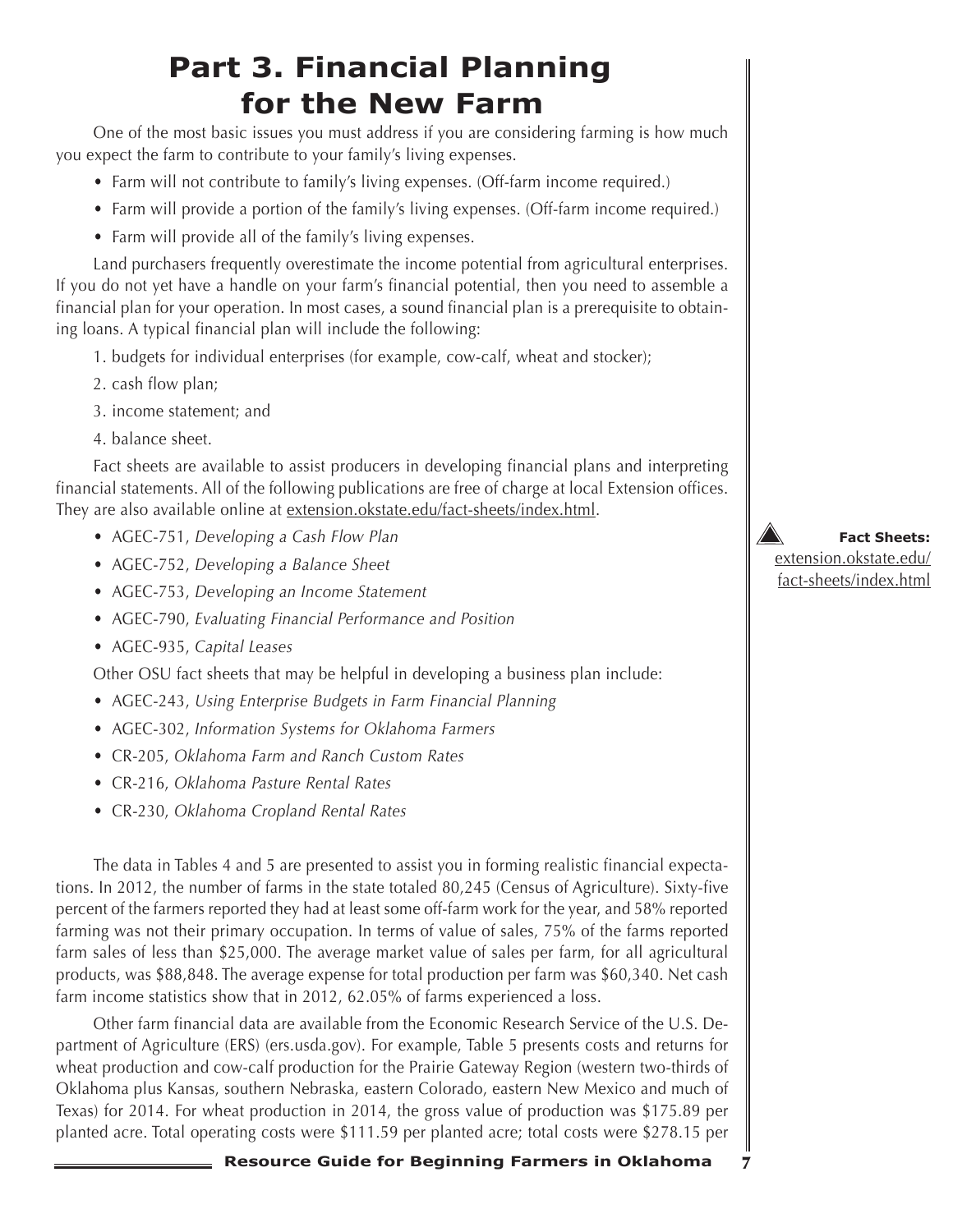

planted acre. The value of production less operating costs equaled \$64.37 per planted acre; the value of production less total costs equaled -\$102.91 per planted acre. For cow-calf production in 2014, the gross value of production was \$1,190.74 per bred cow. The value of production less operating costs equaled \$418.72 per bred cow. The total costs were \$1,410.10 per bred cow, for a value of production less total costs of -\$219.36 per bred cow. Averages mask the variability in costs and returns that occur on individual farms. However, the averages do point out that agricultural enterprises are not always profitable.

### *Enterprise Budget Software*

OSU Enterprise Budgets are Excel spreadsheets designed to help estimate production costs and returns while representing the management practices typical of an area. The software provides users access to important agricultural references during an "interactive" budget-building process. Spreadsheets incorporate historical data and specialist recommendations while allowing modification by the user. Examples of historical data include area yields and average prices. Examples of specialist recommendations include fertilizer requirements for specified forage or grain yields. Links to Internet databases and references point users to additional information.

Appendix Tables 1 through 3 show sample budgets for wheat, cow-calf and stocker enterprises. Note: actual income and expenses may vary greatly from operation to operation. Hence, it is important to customize budgets to match individual situations. The budget re-port summarizes key production items and prices, operating and fixed costs, and break-even prices and yields.

**OSU Enterprise Budget Website:**  [extension.okstate.](http://extension.okstate.edu/programs/farm-management-and-finance/budgets/index.html) [edu/programs/farm](http://extension.okstate.edu/programs/farm-management-and-finance/budgets/index.html)[management-and](http://extension.okstate.edu/programs/farm-management-and-finance/budgets/index.html)[finance/budgets/index.](http://extension.okstate.edu/programs/farm-management-and-finance/budgets/index.html) [html](http://extension.okstate.edu/programs/farm-management-and-finance/budgets/index.html)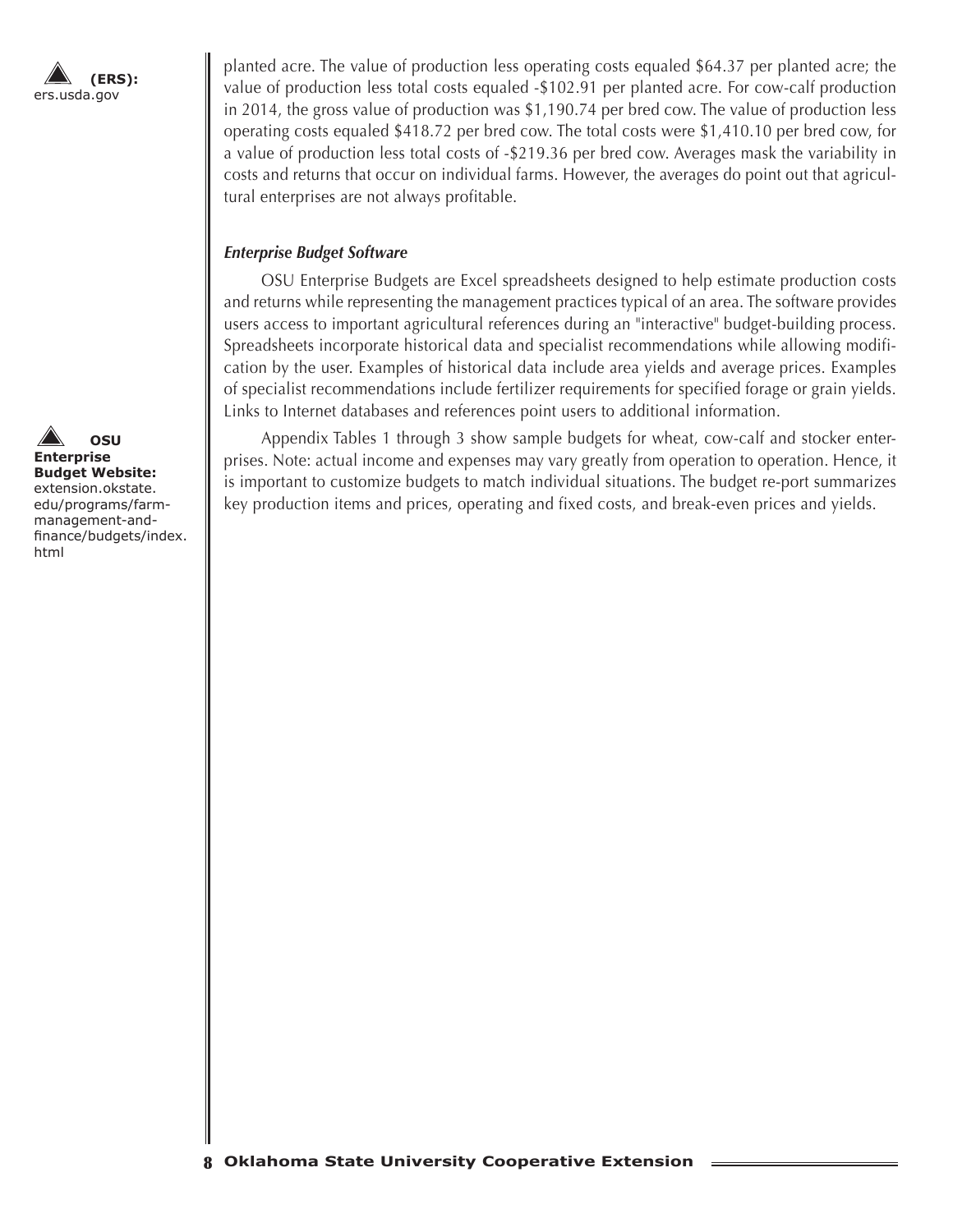|                                             | 2017         | 2017               | 2012         | 2012               |
|---------------------------------------------|--------------|--------------------|--------------|--------------------|
|                                             |              | % of Total         | % of Total   |                    |
|                                             | <b>Farms</b> |                    | <b>Farms</b> |                    |
| Number of Oklahoma farms                    | 78,531       | $4\%$ <sup>1</sup> | 80,245       | $4\%$ <sup>1</sup> |
| Off Farm Work                               |              |                    |              |                    |
| Farmers with no off-farm work               | 38,387       | 36%                | 27,846       | 35%                |
| Farmers with some off-farm work             |              | 20%                |              | 19%                |
| Farmers with 200 or more days off-farm work | 47,178       | 44%                | 36,970       | 46%                |
| Operator by Primary Occupation              |              |                    |              |                    |
| Farming                                     | 42,554       | 40%                | 33,790       | 42%                |
| Other                                       | 63,722       | 60%                | 46,455       | 58%                |
| Number of Farms by Value of Sales           |              |                    |              |                    |
| Less than $$2,500$                          | 29,701       | 38%                | 29,794       | 37%                |
| \$2,500 to \$4,999                          | 7,644        | 10%                | 8,032        | 10%                |
| \$5,000 to \$9,999                          | 9,627        | 12%                | 9,680        | 12%                |
| \$10,000 to \$24,999                        | 11,574       | 15%                | 12,437       | 15%                |
| \$25,000 to \$49,999                        | 6,888        | $9\%$              | 7,070        | 9%                 |
| \$50,000 to \$99,999                        | 4,947        | $6\%$              | 5,198        | 6%                 |
| \$100,000 to \$499,999                      | 6,010        | $8\%$              | 5,893        | 7%                 |
| \$500,000 or more                           | 2,140        | $3\%$              | 2,141        | $3\%$              |
| Average Market Value of Sales per Farm      |              |                    |              |                    |
| All agricultural products sold              | \$95,065     |                    | \$88,848     |                    |
| Crops (including greenhouse)                | \$59,151     |                    | \$62,651     |                    |
| Livestock/poultry & products                | \$115,543    |                    | \$107,312    |                    |
| Selected Farm Expenses, Average per Farm    |              |                    |              |                    |
| Total production expenses                   | \$84,602     |                    | \$83,280     |                    |
| Livestock/poultry purchased or leased       | \$62,630     |                    | \$68,807     |                    |
| Breeding livestock purchased or leased      | \$14,634     |                    | \$10,854     |                    |
| Feed                                        | \$26,218     |                    | \$32,717     |                    |
| Fertilizer, lime, soil conditioners         | \$10,295     |                    | \$12,227     |                    |
| Gasoline, fuel, oils                        | \$4,320      |                    | \$4,531      |                    |
| Hired farm labor                            | \$20,044     |                    | \$17,100     |                    |
| Interest Expense                            | \$11,078     |                    | \$9,445      |                    |
| Chemicals                                   | \$6,082      |                    | \$4,837      |                    |
| Net Cash Farm Income of Operations          |              |                    |              |                    |
| Average per farm/dollars                    | 16,454       |                    | 11,899       |                    |
| Farms with net gains <sup>1</sup> /number   | 26,057       | 33%                | 30,466       | 38%                |
| Average per farm/dollars                    | 87,327       |                    | 60,068       |                    |
| Farms with net losses/number                | 52,474       | 67%                | 49,799       | 62%                |
| Average per farm/dollars                    | 18,740       |                    | 17,550       |                    |

| Table 4.                                                 |  |
|----------------------------------------------------------|--|
| ata from 2012 and 2017 Census of Agriculture for Oklahom |  |

1 Percentage of total U.S. farms.

Farms with total production expenses equal to total of market value of agricultural products sold, government payments, and farm-related income are included as farms with gains.

Source: USDA Census of Agriculture 2017: [nass.usda.gov/Publications/AgCensus/2017/Full\\_Report/Volume\\_1,\\_Chap](http://nass.usda.gov/Publications/AgCensus/2017/Full_Report/Volume_1,_Chapter_1_State_Level/Oklahoma/okv1.pdf)[ter\\_1\\_State\\_Level/Oklahoma/okv1.pdf](http://nass.usda.gov/Publications/AgCensus/2017/Full_Report/Volume_1,_Chapter_1_State_Level/Oklahoma/okv1.pdf)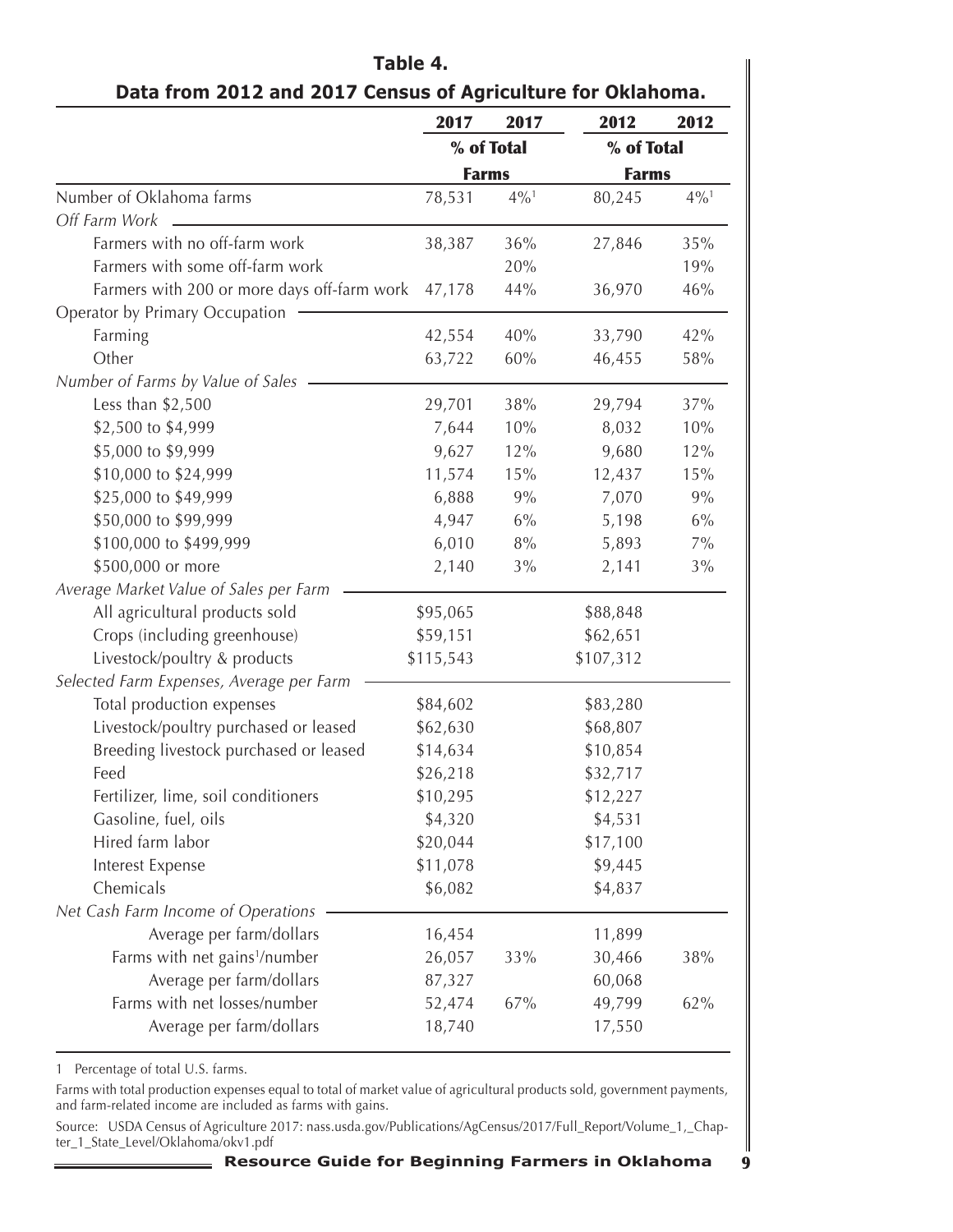### **Table 5.**

### **Costs and returns for wheat production and cow-calf production, Prairie Gateway Region.\* Dollars per planted acre or per cow.**

| <b>Cow/Calf Production</b>                                         | 2020    | 2019    | <b>Wheat Production</b>              | 2020         | 2019         |
|--------------------------------------------------------------------|---------|---------|--------------------------------------|--------------|--------------|
| Gross value of production                                          |         |         | Gross value of production            |              |              |
| Calves                                                             | 458.61  | 452.91  | Primary product:                     |              |              |
| Stockers and Yearlings                                             | 120.27  | 120.27  | Wheat grain                          | 155.04       | 187.27       |
| Other Cattle                                                       | 108.06  | 104.36  | Secondary Product: silage/           |              |              |
| Total gross value                                                  | 686.94  | 677.54  | straw/grazing                        | 4.05         | 5.04         |
|                                                                    |         |         | Total, gross value of                |              |              |
|                                                                    |         |         | Production                           | 159.54       | 192.30       |
| Operating costs                                                    |         |         |                                      |              |              |
| <b>Purchased Feed</b>                                              | 118.56  | 115.54  | <b>Operating Costs</b>               |              |              |
| Homegrown Harvested Feed 117.40                                    |         | 139.46  | Seed                                 | 10.13        | 10.29        |
| Grazed feed                                                        | 120.98  | 118.71  | Fertilizer                           | 30.64        | 30.50        |
| <b>Total Feed Costs</b>                                            | 356.94  | 373.71  | Chemicals                            | 9.88         | 10.49        |
|                                                                    |         |         | <b>Custom Operations</b>             | 16.16        | 16.42        |
| Other                                                              |         |         | Fuel, Lube, and Electricity          | 11.82        | 12.21        |
| Cattle for Backgrounding                                           | 86.46   | 85.38   | Repairs                              | 24.37        | 24.12        |
| Veterinary and Medicine                                            | 29.41   | 29.11   | Purchased Irrigation Water           |              |              |
| Bedding and Litter                                                 | 0.78    | 0.77    | and Straw Baling                     | 0.16         | 0.17         |
| Marketing                                                          | 13.16   | 13.03   | Interest on Operating Inputs         | 0.22         | 1.08         |
| <b>Custom Services</b>                                             | 12.22   | 12.10   | <b>Total Operating Costs</b>         | 103.68       | 105.28       |
| Fuel, Lube, and Electricity                                        | 32.71   | 33.53   |                                      |              |              |
| Repairs                                                            | 40.78   | 40.39   | Allocated Overhead                   |              |              |
| Interest on Operating Capital                                      | 1.20    | 6.05    | <b>Hired Labor</b>                   | 3.35         | 3.38         |
| <b>Total Operating Cost</b>                                        | 573.66  | 594.07  | Opportunity cost of Unpaid           |              |              |
|                                                                    |         |         | Labor                                | 19.08        | 18.86        |
| Allocated Overhead                                                 |         |         | Capital Recovery of                  |              |              |
| Hired Labor                                                        | 48.17   | 47.45   | Machinery and Equipment 87.56 87.98  |              |              |
| Opportunity Cost of                                                |         |         | Opportunity cost of Land             |              |              |
| Unpaid Labor                                                       | 458.08  | 435.44  | (Rental Rate)<br>Taxes and Insurance | 41.23        | 41.64        |
| Capital Recovery of                                                |         |         | General Farm Overhead                | 4.50<br>6.18 | 4.55<br>6.24 |
| Machinery and Equipment 273.58<br>Opportunity Cost of Land         |         | 270.98  | <b>Total Allocated Overhead</b>      | 161.90       | 162.65       |
| (Rental Rate)                                                      | 0.25    | 0.25    | <b>Total Costs Listed</b>            | 265.58       | 267.93       |
| Taxes and Insurance                                                | 21.57   | 21.35   | Value of Production Less             |              |              |
| General Farm Overhead                                              | 40.08   | 39.46   | <b>Total Costs Listed</b>            | $-106.04$    | $-75.63$     |
| <b>Total Allocated Overhead</b>                                    | 841.73  | 814.93  | Value of Production Less             |              |              |
| <b>Total Costs Listed</b>                                          | 1415.39 | 1409.00 | <b>Operating Costs</b>               | 55.86        | 87.02        |
| Value of Production less<br><b>Total Costs Listed</b><br>$-728.45$ | -731.45 |         |                                      |              |              |
| Value of Production less<br><b>Operating Costs</b>                 | 113.28  | 83.47   |                                      |              |              |

\* Includes most of Oklahoma.

Source: Economic Research Service, U.S. Department of Agriculture.

Additional information on the budget software is on the OSU Enterprise Budget website: [extension.okstate.edu/programs/farm](http://extension.okstate.edu/programs/farm-management-and-finance/budgets/)[management-and-finance/budgets/](http://extension.okstate.edu/programs/farm-management-and-finance/budgets/)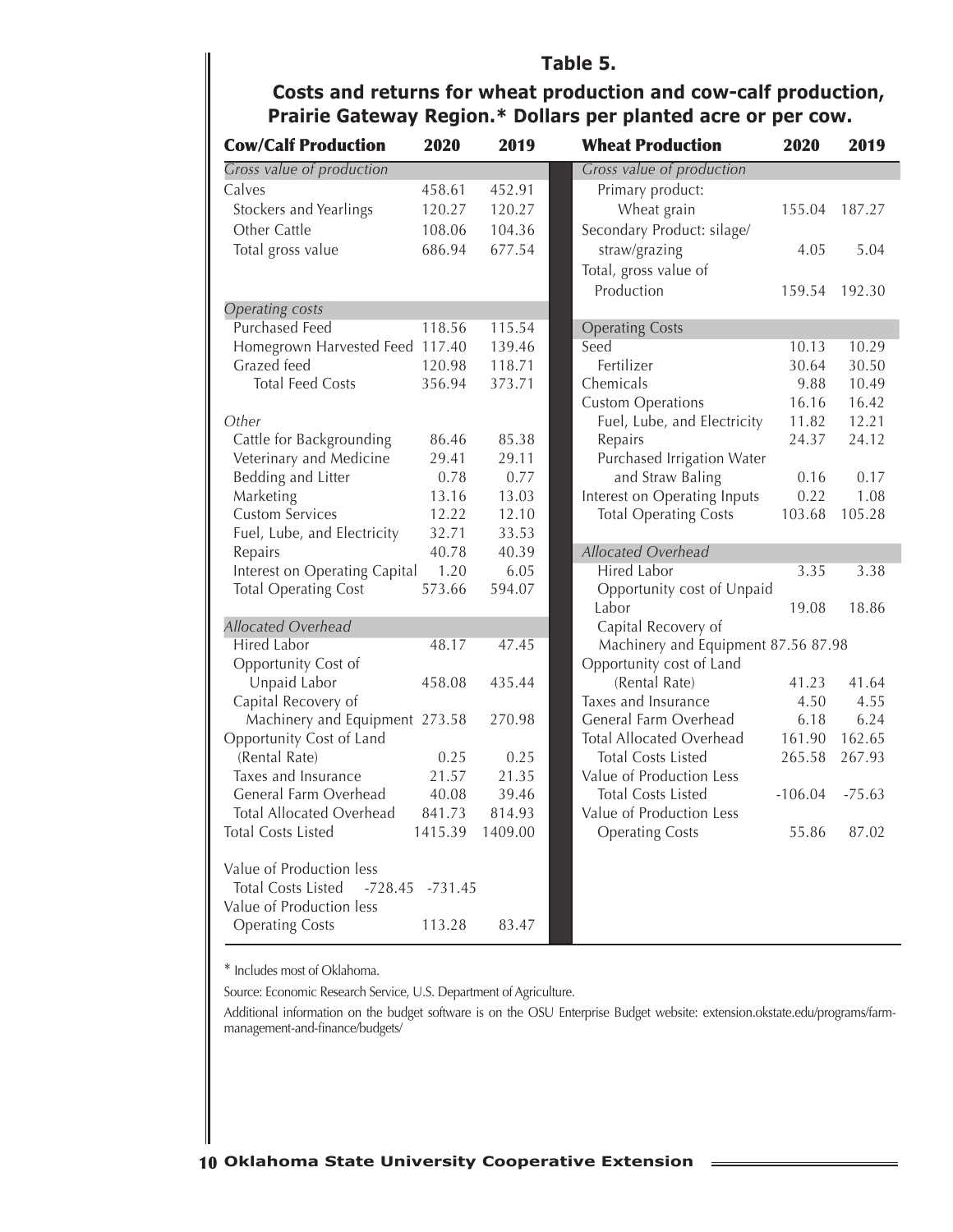### **Part 4. Acquiring the Capital for Your New Farm**

Whether farming is your hobby or your business, there is no doubt that it can be expensive. Capital is required to purchase or lease assets and to pay for operating expenses. For example, you may need capital to buy or lease land, buildings, machinery or livestock. You will also need funds for operating expenses including labor, feed costs, fuel and equipment, repairs and maintenance, utilities, veterinary expenses, seed, fertilizer, etc. Obviously, this is not an exhaustive list. The important question is, *How will you acquire the assets for your farm?* Buyers often purchase either too much or the wrong type of equipment, and they think it's necessary to own a new pickup, trailer, tractor, ATV, etc. These vastly increase the cost of production and eliminate potential for profit. Also, owners tend to overlook the cost of hired labor. Carefully consider every purchase. Make sure it is really needed. If it is, can it be rented or borrowed instead of bought? Be frugal.

Trying to make land payments with income generated by a farm is rarely realistic. Table 6 shows annual loan payments for a range of land prices and interest rates. In 2020, Oklahoma farm real estate values averaged \$1,520 per acre for cropland and \$1,480 for dryland pasture [usda.library.cornell.edu/concern/publications/pn89d6567](http://usda.library.cornell.edu/concern/publications/pn89d6567) or see [extension.okstate.edu/programs/](http://extension.okstate.edu/programs/farm-management-and-finance/oklahoma-land-values/) [farm-management-and-finance/oklahoma-land-values/](http://extension.okstate.edu/programs/farm-management-and-finance/oklahoma-land-values/) for local information). Cattle may require 5 to 10 acres per head for native or improved pasture, depending on the size of the cattle, type of forage, rainfall, etc.

|                             | Interest rate |        |        |  |  |
|-----------------------------|---------------|--------|--------|--|--|
| Loan amount $(\frac{5}{a})$ | 5%            | 6%     | 7%     |  |  |
| 1,500                       | 121.07        | 131.66 | 142.66 |  |  |
| 2,000                       | 161.43        | 175.55 | 190.21 |  |  |
| 2,500                       | 201.79        | 219.44 | 237.77 |  |  |

### **Table 6. Annual loan payments (\$/a) with alternative loan amounts and interest rates assuming a 20-year repayment period.**

Leasing farmland offers a way to begin farming or ranching without committing large sums of money to asset purchases up front. Cropland cash rental rates typically fall in the range of \$30 per acre per year to \$50 per acre per year, depending on the region and productivity of the tract. Native pasture often rents for \$12 per acre to \$20 per acre with Bermudagrass and other improved pasture renting for more.

### *Related Publications and Other Resources:*

To help educate landlords and tenants with equitable lease agreements and current best management practices, visit the Oklahoma State University (OSU) Ag Land Lease website at [aglandlease.info](www.aglandlease.info) o[raglease.info.](www.aglease.info) A joint effort between OSU's Plant and Soil Sciences and Agricultural Economics Departments, the website contains a wide assortment of farm management spreadsheet tools, lease information and forms, rental rate and land value resources, legal and tax considerations, livestock and hunting lease publications plus the latest production practices in Oklahoma.



[www.nass.usda.](http://www.nass.usda.gov/Statistics_by_State/Oklahoma/Publications/Annual_Statistical_Bulletin/Binder1.pdf) [gov/Statistics\\_by\\_State/](http://www.nass.usda.gov/Statistics_by_State/Oklahoma/Publications/Annual_Statistical_Bulletin/Binder1.pdf) [Oklahoma/Publications/](http://www.nass.usda.gov/Statistics_by_State/Oklahoma/Publications/Annual_Statistical_Bulletin/Binder1.pdf) [Annual\\_Statistical\\_Bul](http://www.nass.usda.gov/Statistics_by_State/Oklahoma/Publications/Annual_Statistical_Bulletin/Binder1.pdf)[letin/Binder1.pdf](http://www.nass.usda.gov/Statistics_by_State/Oklahoma/Publications/Annual_Statistical_Bulletin/Binder1.pdf)



[fact-sheets/oklahoma](http://extension.okstate.edu/fact-sheets/oklahoma-cropland-rental-rates-2020-21.html)[cropland-rental](http://extension.okstate.edu/fact-sheets/oklahoma-cropland-rental-rates-2020-21.html)[rates-2020-21.html](http://extension.okstate.edu/fact-sheets/oklahoma-cropland-rental-rates-2020-21.html)

#### **Pasture (OSU Extension Publication**

**CR-216):** [extension.](http://extension.okstate.edu/fact-sheets/oklahoma-pasture-rental-rates-2020-21.html) [okstate.edu/fact](http://extension.okstate.edu/fact-sheets/oklahoma-pasture-rental-rates-2020-21.html)[sheets/oklahoma](http://extension.okstate.edu/fact-sheets/oklahoma-pasture-rental-rates-2020-21.html)[pasture-rental](http://extension.okstate.edu/fact-sheets/oklahoma-pasture-rental-rates-2020-21.html)[rates-2020-21.html](http://extension.okstate.edu/fact-sheets/oklahoma-pasture-rental-rates-2020-21.html) **Custom (OSU Extension Publication CR-205):** [extension.](http://extension.okstate.edu/fact-sheets/oklahoma-farm-and-ranch-custom-rates-2019-2020.html)

[okstate.edu/fact](http://extension.okstate.edu/fact-sheets/oklahoma-farm-and-ranch-custom-rates-2019-2020.html)[sheets/oklahoma-farm](http://extension.okstate.edu/fact-sheets/oklahoma-farm-and-ranch-custom-rates-2019-2020.html)[and-ranch-custom](http://extension.okstate.edu/fact-sheets/oklahoma-farm-and-ranch-custom-rates-2019-2020.html)[rates-2019-2020.html](http://extension.okstate.edu/fact-sheets/oklahoma-farm-and-ranch-custom-rates-2019-2020.html)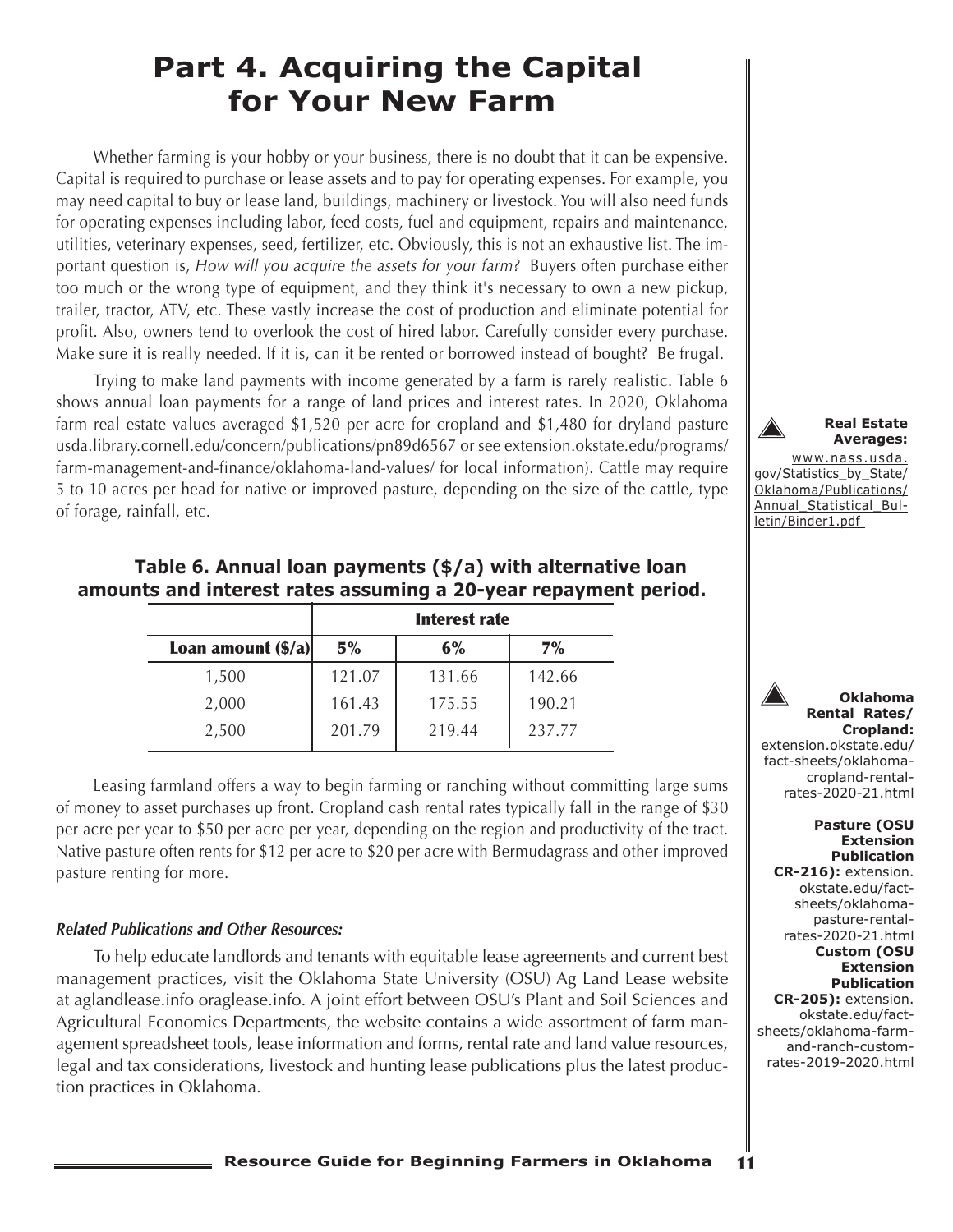



Specific addresses for the several referenced North Central Farm Management Extension Committee (NCFMEC) publications are:

Crop Share Rental Arrangements For Your Farm, NCFMEC-2 at [aglease101.org/wp-content/](http://aglease101.org/wp-content/uploads/2020/10/NCFMEC-02.pdf) [uploads/2020/10/NCFMEC-02.pdf](http://aglease101.org/wp-content/uploads/2020/10/NCFMEC-02.pdf)

Fixed and Flexible Cash Rental Arrangements For Your Farm, NCFMEC-1 at [aglease101.](http://aglease101.org/wp-content/uploads/2020/10/NCFMEC-01.pdf) [org/wp-content/uploads/2020/10/NCFMEC-01.pdf](http://aglease101.org/wp-content/uploads/2020/10/NCFMEC-01.pdf)

Pasture Rental Arrangements, NCFMEC-3 at [aglease101.org/wp-content/uploads/2020/10/](http://aglease101.org/wp-content/uploads/2020/10/NCFMEC-03.pdf) [NCFMEC-03.pdf](http://aglease101.org/wp-content/uploads/2020/10/NCFMEC-03.pdf)

Recent Oklahoma school land lease auction information is also available through the Real Estate Management Division of Commissioners of the Land Office at [clo.ok.gov/services/](http://clo.ok.gov/services/auction-information/real-estate/) [auction-information/real-estate/](http://clo.ok.gov/services/auction-information/real-estate/)

Recent Oklahoma school land lease auction information is also available through the Real Estate Management Division of Commissioners of the Land Office at [clo.oks.gov/](http://clo.oks.gov/services/auction-information/real-estate/) [services/auction-information/real-estate/.](http://clo.oks.gov/services/auction-information/real-estate/)

Similarly, custom hiring can help make farm plans financially feasible until an operation has grown to the size needed to justify machine ownership. Oklahoma farm and ranch custom rates are reported in OSU Current Report CR-205 available at the same website as rental rate reports.

Sources for financial capital may include:

- personal savings,
- agricultural loans,
- combination of savings and loans, and
- a private lender (e.g., parent, grandparent, owner).

Chances are good that at some point you will need to seek out agricultural loans to finance a portion of your needs. The following is a list of financial sources and programs, some with lending programs aimed directly at agriculture and some specifically designed for beginning farmers.

- **1. Commercial Banks.** You may be the most comfortable approaching your local commercial lending institution, especially if you already have a good credit history with the institution. However, not all commercial banks make agricultural loans. If you do not have an established relationship with a local lender, the Oklahoma Bankers Association (OBA) website lists financial institutions at [oba.com/oklahoma-bank-directory/.](http://oba.com/oklahoma-bank-directory/) You will need to pursue the services of each individual bank to determine if they provide agricultural lending.
- 2. Farm Service Agency (FSA), [fsa.usda.gov.](http://www.fsa.usda.gov) The mission of the USDA's Farm Service Agency includes stabilizing farm income, helping farmers conserve land and water resources, providing credit to new or dis-advantaged farmers and ranchers, and helping farm operations recover from the effects of disaster. The FSA makes direct loans for both farm ownership (FO) and farm operations (OL), and also guarantees loans made by conventional lenders. FSA has targeted loan funds to beginning farmers and socially disadvantaged applicants who are unable to obtain financing from commercial credit sources. A beginner farmer or rancher as defined by the FSA has not operated a farm for more than 10 years, substantially participates in the operation. Specifically for farm ownership loans, the farm cannot be greater than 30% of the average farm size for the county at the time of application. If the applicant is an entity, all members must be related and everyone must be eligible as a beginning farmer. Below is a description of loan programs in FSA and other programs that may benefit beginning farmers. Look for an FSA office in your county on the FSA website or in the phone book under U.S. Government.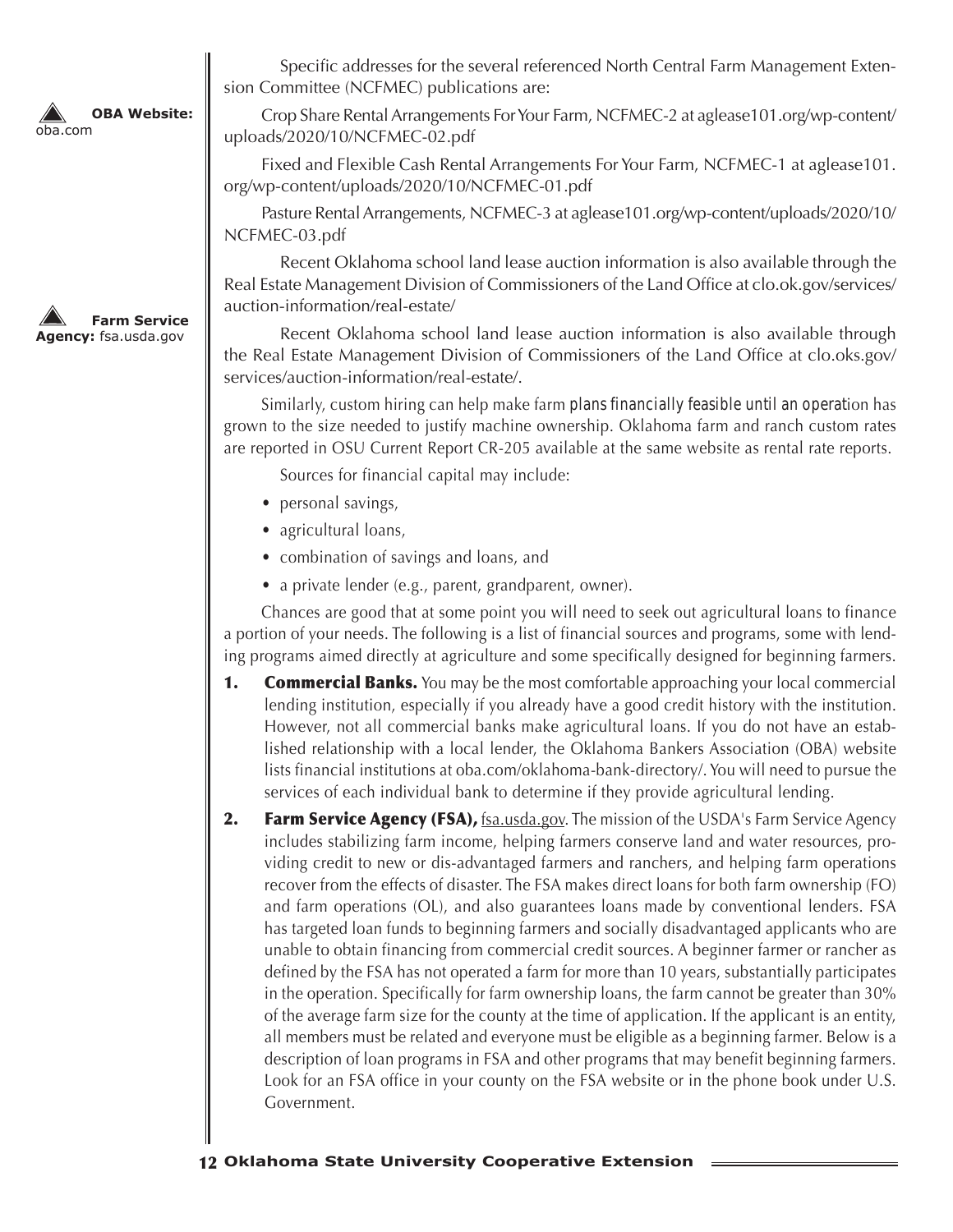- **a.** Direct FSA Loans. Applicants should be aware that a limited amount of funds is available for each state each year for direct loans. Funds are appropriated each year based on the government's fiscal year, which begins October 1. The FSA encourages applications even if they are out of funds for the current fiscal year, so the producer gets in the queue for funds when they become available.
	- *i. Direct Farm Ownership Loans.* As of June 2020, the maximum loan amount for direct farm ownership loans is \$600,000 or \$300,150 for beginning farmer down payment. Rates are based on agency borrowing costs, but there are temporary limited re-source interest rates available for those unable to repay at regular rates. The proceeds may be used to purchase or enlarge family farms, improve and expand current operations, increase agricultural productivity, and assist with land tenure.
	- *ii. Direct Operating Loans.* The maximum loan amount is \$400,000. Repayment terms vary based on the purpose of the loan, the loan applicant's ability to pay, and income projections. For example, for family living expenses, the loan is normally due within 12 months or when the commodity sells. The term will not exceed 7 years. Interest rates are the lower rate in effect at the time of loan approval or loan closing for the type of loan warranted and are posted at the 1st of each month. The proceeds may be used toward costs associated with reorganizing a farm to improve profitability, purchase of livestock, including poultry, purchase farm equipment, farm operating expenses, minor improvements to repairs and buildings, refinance certain farm-related debts (excludes real estate), land and water development, loan closing and borrower training costs.
	- *iii. Microloans.* Microloans are focused to financing the needs of small, beginning farmer, niche and non-traditional farm operations. Examples include truck farms, farms participating in direct markets, or those using hydroponic, aquaponics, organic and vertical growing methods. There are two microloan options—direct farm ownership or direct farm operating. Direct farm ownership microloans can be used to make a down payment on a farm, build, repair or improve farm buildings, soil and water conservation projects, may be used as a down payment farm ownership loan and may be used in joint financing. Direct farm operating microloans can be used for essential tools, fencing and trellising, hoop houses, bees and bee equipment, milking and pasteurization equipment, maple sugar shack and processing equipment, livestock, seed, fertilizer, land rents, family living expenses and other materials essential to the operation like irrigation, good agricultural practices (GAP), good handling practices (GHP), organic certification costs, marketing and distribution costs and paying for qualifying OSHA compliance standards. The maximum loan amount is \$50,000. Interest rates are the lower rate in effect at the time of loan approval or loan closing for the type of loan warranted and are posted at the 1st of each month. Direct farm ownership loans require 3 years farm management experience within 10 years of the application date. One year of farm management experience can be substituted with 16 credit hours post-secondary education in agriculturally related field, business management, military leadership or management from having completed an acceptable military leadership course, or successful repayment of an FSA youth loan. Direct farm operating microloans applicants still need to have some farm experience but small business experience and agricultural internships and apprenticeship pro-grams count towards the farm management requirement. Applicants with minimal farm experience can also work with a mentor for guidance. Producing farm income is not necessary to meet the requirements for managerial experiences.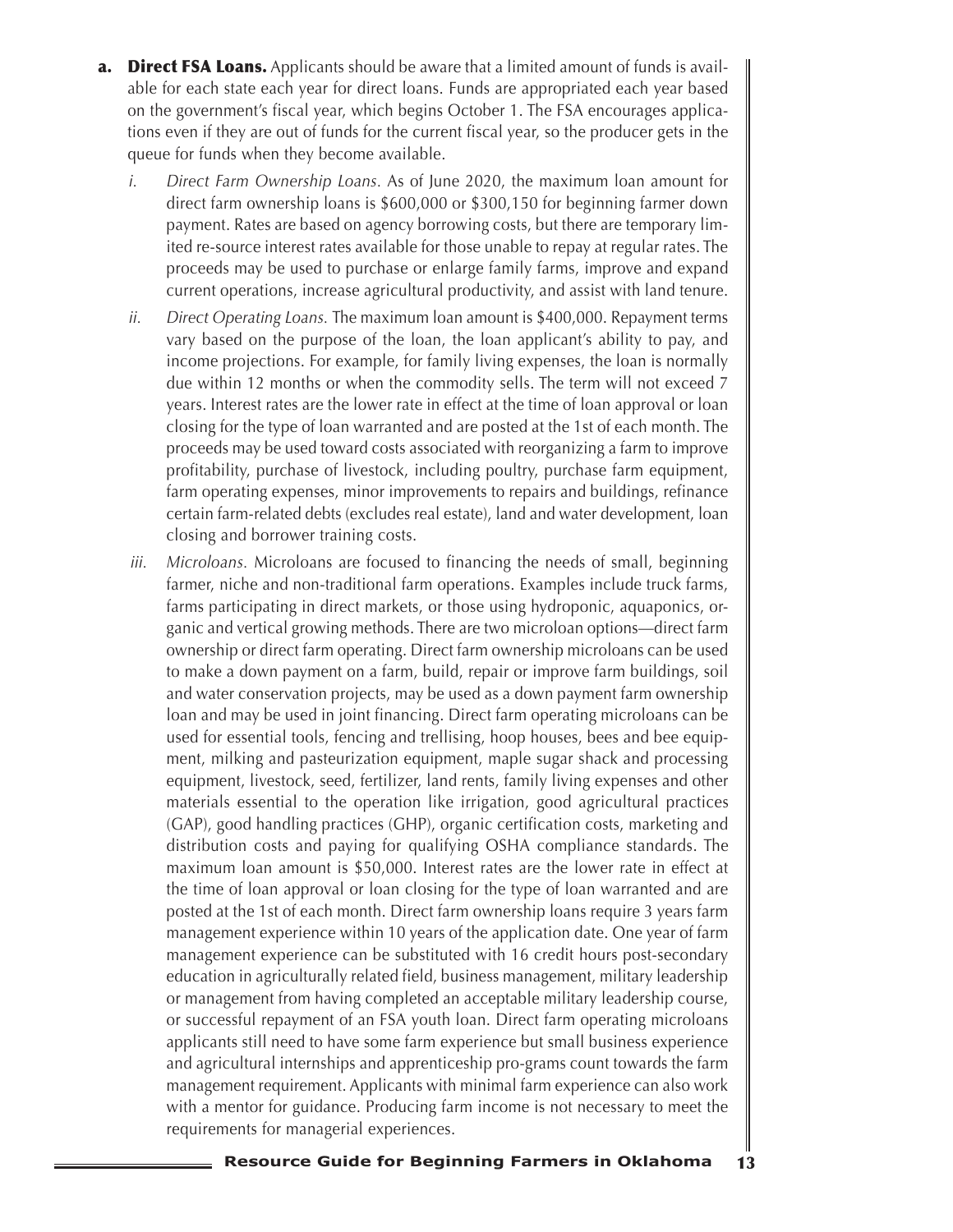- *iv. Minority and Women Farmers and Ranchers.* FSA targets a portion of all guaranteed loan funds, direct operating, and direct farm ownership loan funds, microloan funding and youth loans to historically underserved farmers and ranchers. Historically underserved farmers and ranchers include: women, African-Americans, Alaskan Natives, American Indians, Hispanic, Asian, and Native Hawaiians and Pacific Islanders. These loans are not a specific type of loan or loan type, but instead a designation. To be considered, loan applicants must voluntarily provide race, ethnicity, and gender information. Other than providing the previously mentioned information, the loan process and loan requirements for the specific program the person is applying for remains the same.
- v. *Down Payment Farm Ownership Loan Program.* FSA has a special down payment FO loan program to assist beginning farmers and ranchers and/or minority and women applicants. To qualify, an applicant must make a cash down payment of at least 5% of the purchase price. The FSA will finance 45% to a maximum loan amount of \$300,150. The maximum loan amount will not exceed 45% of whichever is lesser: the purchase price, the appraised value of the farm, or \$667,000. The remaining balance may be financed by a commercial lender, private lender, cooperative or the seller. Managerial experience requirements as outlined in the microloan section applies. Additional options to by-pass the 3-year farm management requirement includes using the guaranteed farm ownership loan program or having at least 1 year of experience as a hired farm labor with substantial management responsibilities and be working with a SCORE mentor.
- vi. *Sale of Inventory Farmland*. Eligible beginning farmers or SDA applicants are given first priority to purchase acquired property at the appraised market value for the first 135 days after a property is acquired. If more than one beginning farmer offers to purchase the property, the buyer is chosen by a random drawing.
- vii. *Joint Financing Plan*. Beginning farmers may also participate in a joint financing plan that is available to other applicants. In this program, FSA lends up to 50% of the amount financed and charges a reduced interest rate on the loan.
- **b.** Guaranteed FSA Loans. Farmers interested in guaranteed loans must apply to a conventional lender, which then arranges for the FSA guarantee. FSA guaranteed loans provide lenders (e.g., banks, Farm Credit System institutions, credit unions) with a guarantee of up to 95% of the loss of principal and interest on a loan.
	- i. *Guaranteed Farm Ownership Loans.* Loans can be used to purchase farmland, construct or repair buildings or other fixtures, develop farmland to promote soil and water conservation or refinance debt. Loans can be up to \$1,776,000. The loan interest rate and payment terms are negotiated between the lender and the applicant, but cannot exceed the maximum rates established by the FSA. Repayment terms vary; however, farm ownership loans cannot exceed 40 years.
	- ii. *Guaranteed Operating Loans.* Can be used to purchase livestock, farm equipment, feed, seed, fuel, farm chemicals, insurance and other operating expenses. This loan also can be used to pay for minor improvements to buildings, costs associated with land and water development, family living expenses and to refinance some debt. The structure of this loan can be term loans or lines of credit, depending on the purpose and intended use. Loans can be up to \$1,776,000. The loan interest rate and payment terms are negotiated between the lender and the applicant, but cannot exceed the maximum rates established by the FSA. Repayment terms vary; however, operating loans are normally repaid within 7 years. Operating lines of credit may be advanced for up to five years and all advances must be repaid within 7 years of the date of the loan guarantee.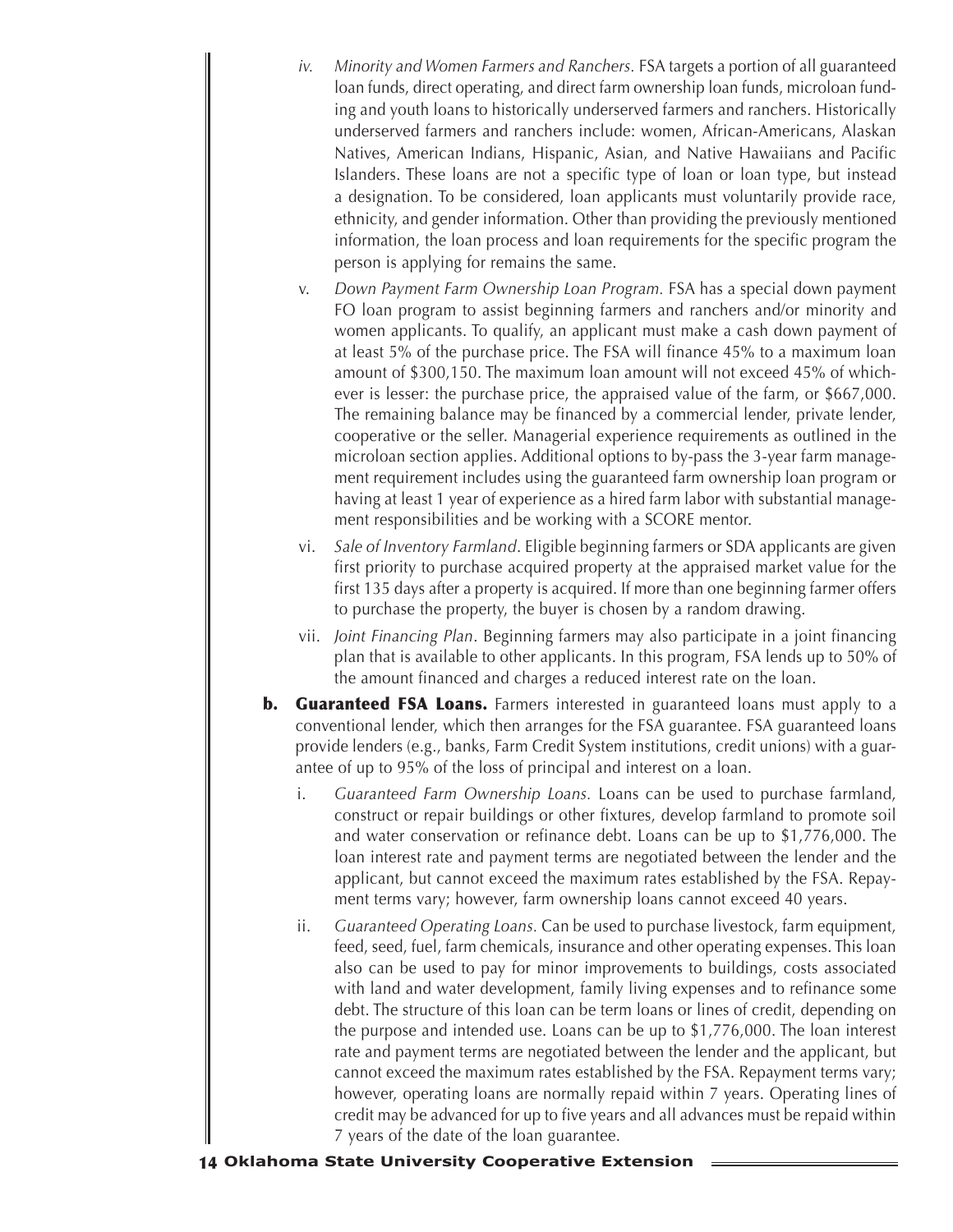iii. *Easy Guarantee*. This program is available for smaller loans and is simplified to help small, new or underserved family farmers with early financial assistance. Loans can be up to \$100,000 and must be used for farm operating or farm ownership purposes.

To qualify for FSA guaranteed loans, or microloans, the loan applicant must:

- Be a citizen of the U.S. (or legal resident alien), which includes Puerto Rico, the U.S. Virgin Islands, Guam, American Samoa, and certain former Pacific Island Trust Territories.
- Have an acceptable credit history as determined by the lender.
- Have the legal capacity to incur the obligations of the loan.
- Be unable to obtain a loan without a guarantee.
- Not have caused FSA a loss by receiving debt forgiveness on more than three occasions on or prior to April 4, 1996 or on any occasion after April 4, 1996.
- Be the owner or tenant operator of a family farm after the loan is closed. For an OL, the producer must be the operator of a family farm after the loan is closed. For an FO Loan, the producer also needs to own the farm.
- Not be delinguent on any Federal debt (income taxes, student loans, etc)
- 3. Farm Credit Services (FCS), [farmcredit.com/.](http://farmcredit.com/) The Farm Credit System (Farm Credit) is a nationwide net-work of borrower-owned financial institutions and specialized service organizations. Farm Credit consists of four Farm Credit Bank Districts, which provides funding and affiliated services to more than 70 locally owned Farm Credit associations and numerous cooperatives nationwide. The fundamental purpose of this network of Government-sponsored enterprises created by Congress in 1916 is to provide American agriculture with a source of sound, dependable credit at competitive rates of interest. Farm Credit provides credit and related services to farmers, ranchers, producers and harvesters of aquatic products, rural homeowners, certain farm-related businesses, agricultural and aquatic cooperatives, rural utilities, and to certain foreign or domes-tic entities in connection with international agricultural credit transactions.

Below are the addresses of the four Farm Credit Associations in Oklahoma.

American Ag Credit - Ponca City Farm Credit Services of East/Central Oklahoma 1909 Lake Road 601 E. Kenosha Ponca City, OK 74604 Broken Arrow, OK 74012 580-765-5690 918-251-8596 <https://www.agloan.com/> <https://www.okagcredit.com/>

Farm Credit of Western Oklahoma Farm Credit of Enid 3302 Williams Ave. 1605 W. Garriot Rd. Woodward, OK 73801 **Enid, OK 73703** 800-299-3465 580-233-3489 [www.fcwestok.com](http://www.fcwestok.com) <www.fcenid.com>

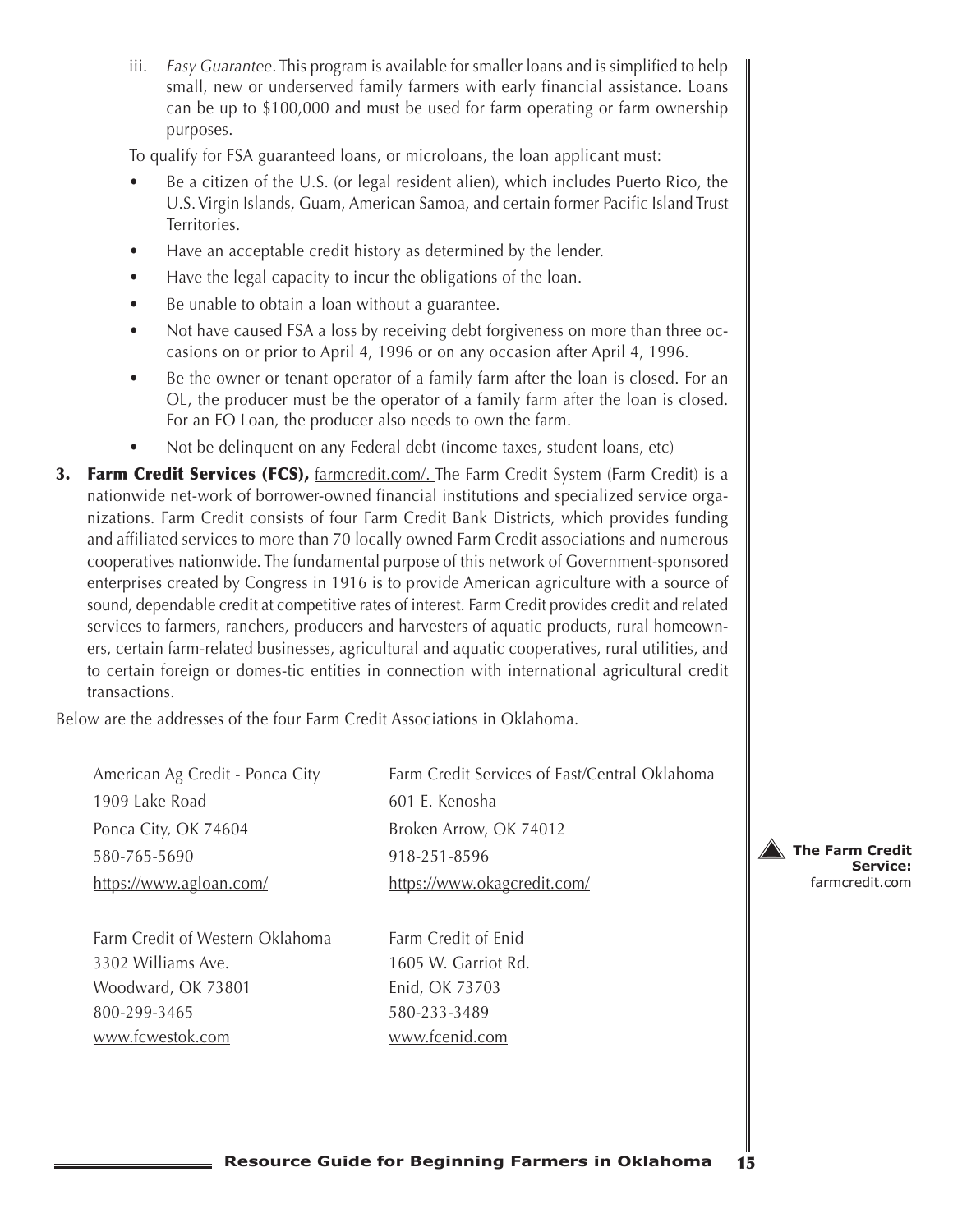- **4.** Life Insurance Companies. Life insurance companies have a history of investing in farm real estate mortgages. According to the Economic Research Service, these companies tend to prefer larger loans that are well secured and are intermediate to long-term in maturity. Life insurance companies made up 4% of the agricultural lenders without government support.
- **5.** Private Individuals Land Installment Contracts. A long-term installment land contract is both an instrument of transfer and a method of finance. An owner-financed loan can be beneficial for both buyer and seller. Sometimes it allows a person who does not qualify for a loan with a lending institution to purchase farm assets. Friends or family members may be willing to finance a portion of a farming venture. In an installment contract, the buyer agrees to pay the seller a small down payment, and a series of principal and interest payments. Considerations in preparing an installment land contract include identification of the seller and buyer, an adequate description of the property, purchase price or other consideration, escrow agreement, abstract of title and title insurance, type of deed, transfer process, recording the deed, responsibility for expenses, method and time of payment (down payment, continuing payments, time and place, prepayments, grace period, default, crop and livestock liens), operation and use of property, costs and income, and defaults and remedies. With respect to operation and use, items such as possession, reservation of use, inspection of the premises, seller's right to participate in management, condition of improvements and assignments should be agreed upon. Likewise, rents and other income, taxes and special assignments, risk of loss and insurance, injuries to or by third parties, and condemnations should be considered. The contract may include the seller maintaining the deed until the purchase is complete. There may be tax advantages for the seller involved in an installment contract. Both buyers and sellers of property are encouraged to seek legal counsel before entering into an installment agreement. A bulletin, Long-Term Installment Land Con-tracts, NCR-56 is available from the University of Missouri Extension Service.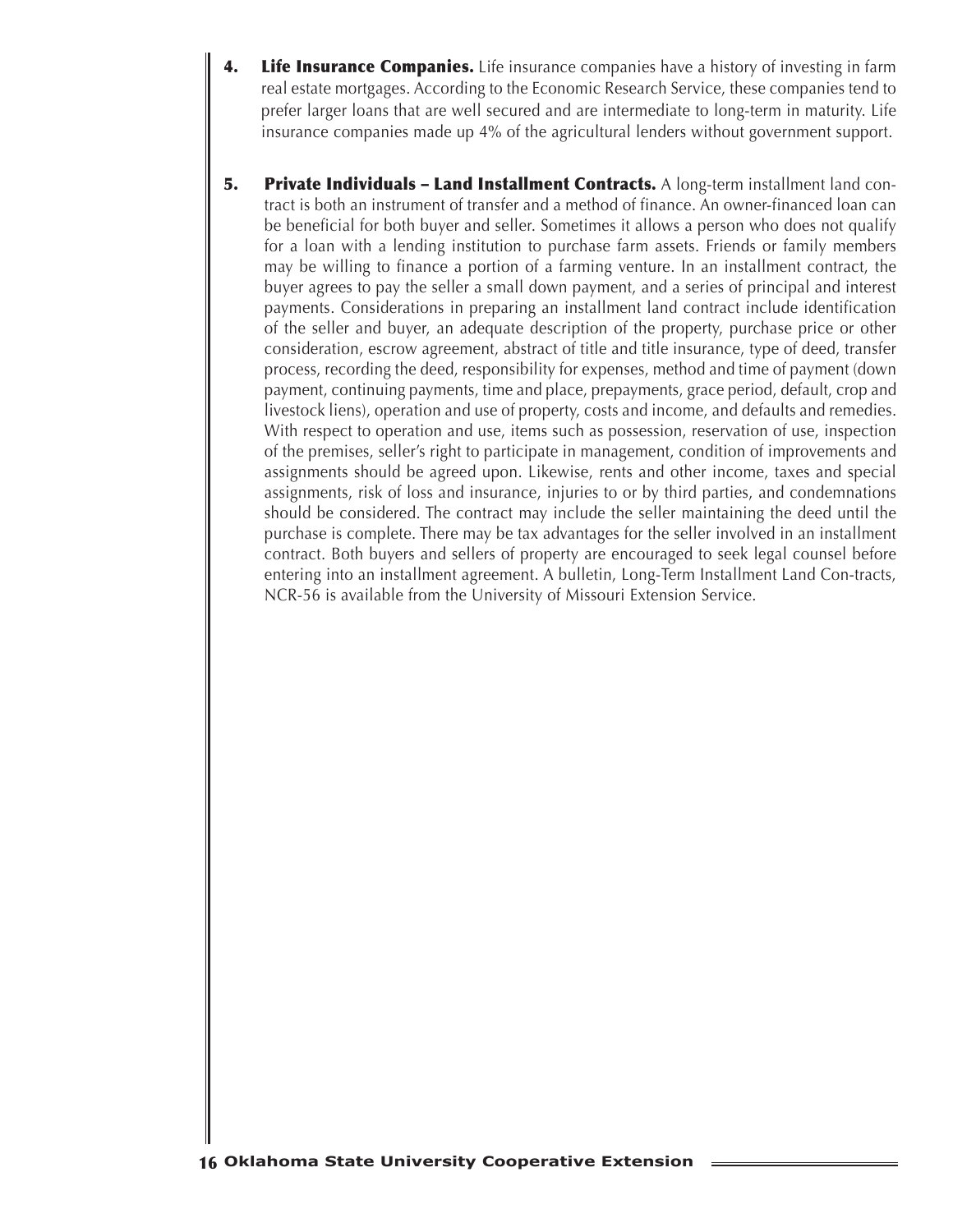### **Part 5. Finding Opportunities for Education and Training**

Even if you grew up on a farm or have spent years working on a farm, there are always new things to learn. If your farming experience is limited, you definitely will want to take advantage of educational opportunities and technical assistance available to farmers. Joining a trade association is another way to gain access to market-specific information, and to meet and talk with other producers.

#### *Education and Outreach Organizations*

Oklahoma Cooperative Extension Service/Oklahoma State University, [extension.](http://extension.okstate.edu/) [okstate.edu/](http://extension.okstate.edu/): Cooperative Extension Educators are housed in every county, where they work sideby-side with residents to address local issues and concerns. County personnel can call upon State, District, and Area Extension Specialists who develop programs based on research-proven, objective information to help Oklahomans solve problems, promote leadership and manage resources wisely. County Extension offices often host educational workshops on topics that cover a wide variety of production and management practices for a variety of crop and livestock enterprises. Example programs include record keeping, marketing outlook, soybean production, pecan management, grape production, pest management and more. Contact your county office for more information about programming in your area. For a list of county offices, see [extension.okstate.edu/county/](http://extension.okstate.edu/county/index.html/) [index.html/](http://extension.okstate.edu/county/index.html/). In addition, an entire library of Extension fact sheets is available online at [https://](https://extension.okstate.edu/fact-sheets/index.html) [extension.okstate.edu/fact-sheets/index.html.](https://extension.okstate.edu/fact-sheets/index.html) Following is a very small sample of titles:

- EPP-2072, Blister Beetles and Alfalfa
- HLA-6201, Pecan Varieties for Oklahoma
- AFS-8202, Backyard Flock Production

Oklahoma Food and Agricultural Products Research and Technology Center/ **Oklahoma State University,** [fapc.okstate.edu](www.fapc.okstate.edu)/. The primary goal of the center is to help producers, processors and entrepreneurs add value to Oklahoma's food and agricultural processing industries. The center hosts a basic training workshop for food business entrepreneurs. Other workshops offered by the center include financial management, marketing, the food industry, food safety and master canner.

Contact information: Oklahoma Food and Agricultural Products Research and Technology Center 148 FAPC Oklahoma State University Stillwater, OK 74078-6055 Phone: 405-744-6071 Fax: 405-744-6313 [fapc@okstate.edu](mailto:fapc@okstate.edu)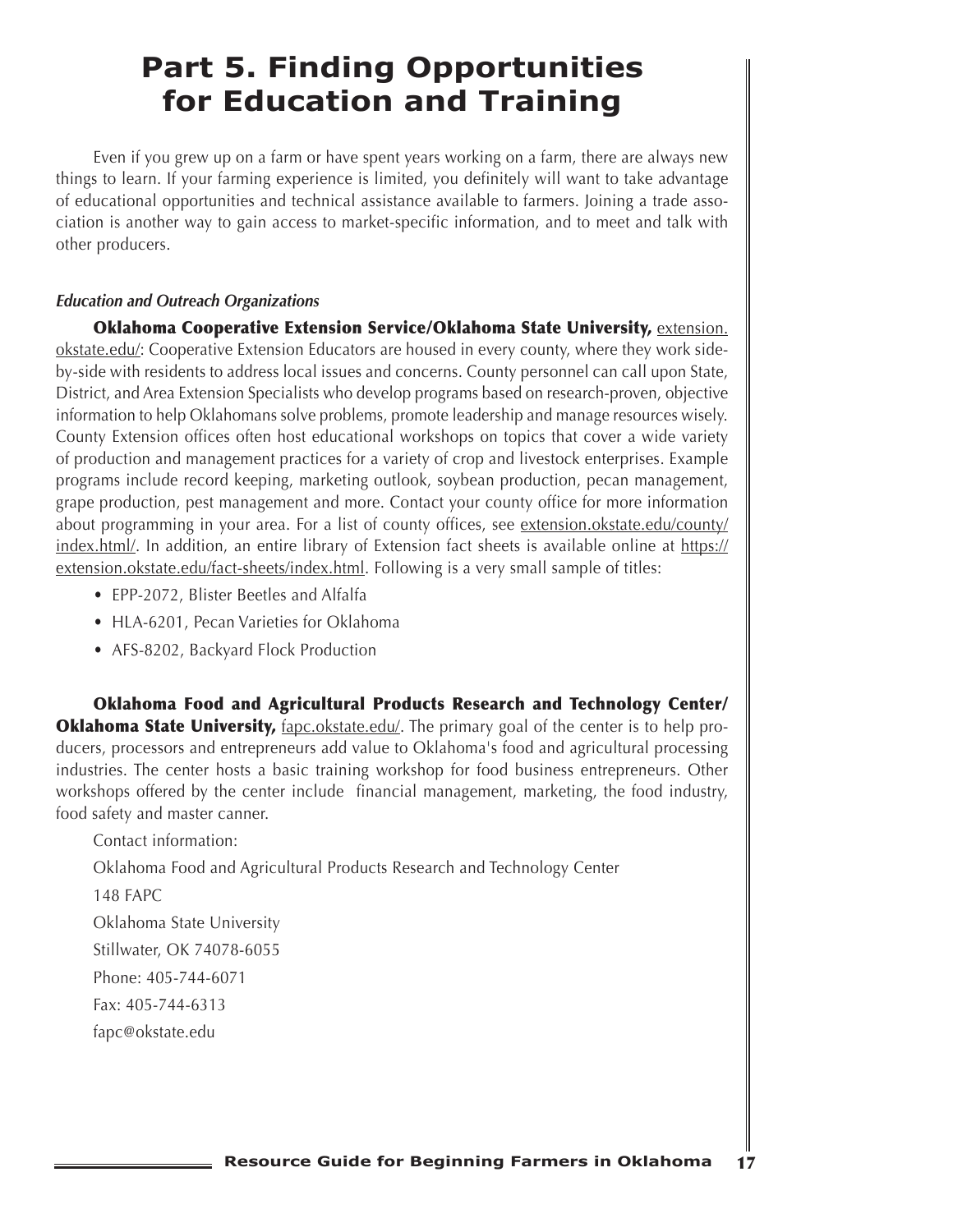#### Agriculture Business Management Program/Oklahoma Career Technology

Centers, [okcareertech.org/educators/career-clusters/agriculture-food-and-natural-resources.](http://okcareertech.org/educators/career-clusters/agriculture-food-and-natural-resources) The main objective of the Agriculture Business Management program is to help agricultural families achieve their business and family goals through improved management, organization and efficiency practices.

Kerr Center for Sustainable Agriculture, [kerrcenter.com](www.kerrcenter.com)/. The Kerr Center publishes educational materials on a wide range of topics in sustainable farming and ranching. The Kerr Center also sponsors and organizes educational events such as workshops, short courses and conferences, including the Oklahoma Beginning Farmer and Rancher Program. The three-year project, which began in 2011, is supported by a grant from the USDA National Institute of Food and Agriculture and is designed to assist beginning farmers and ranchers with training, resources, and mentoring. At the end of the course, participants will have the knowledge and skills necessary to move forward with a successful farming plan.

The Kerr Center is partnering with the Oklahoma Farmer and Rancher Association (OFRA), the Rural Smallholder Association (RSA), and the Mvskoke Food Sovereignty Initiative (MFSI). The Oklahoma Cooperative Extension Service is also a partner. For more information on this and other programs offered, visit their website.

Contact Information: Kerr Center for Sustainable Agriculture 24456 Kerr Road Poteau, OK 74953 Phone: 918-647-9123 E-mail: [mailbox@kerrcenter.com](mailto:mailbox@kerrcenter.com)

Natural Resource and Conservation Service (NRCS)/U.S. Department of Agri**culture.** NRCS and its partnering agencies administer a broad range of conservation programs to assist farmers, ranchers and other landowners in conserving natural resources. These programs provide incentives such as technical and cost-sharing assistance to install conservation practices. The NRCS website also contains some technical resources such as a soil report for every county in the state.

Contact information:

United States Department of Agriculture Natural Resources Conservation Service 100 USDA, Suite 206 Stillwater, OK 74074-2655 Phone: 405-742-1204 TTD Access: 405-742-1007

**Oklahoma Department of Agriculture, Food and Forestry, Agolar** Visit this website for a discussion of Oklahoma's top commodities, daily commodity prices and market news. As the Department of Agriculture is also responsible for overseeing some agricultural regulations, you will also find a schedule for public hearings that will be conducted as well as any other events. The Oklahoma Agriculture Enhancement and Diversification Program provides funds in the form of loans or grants for the purpose of expanding the state's value added processing sector and to encourage farm diversification. The department also publishes a hay directory online.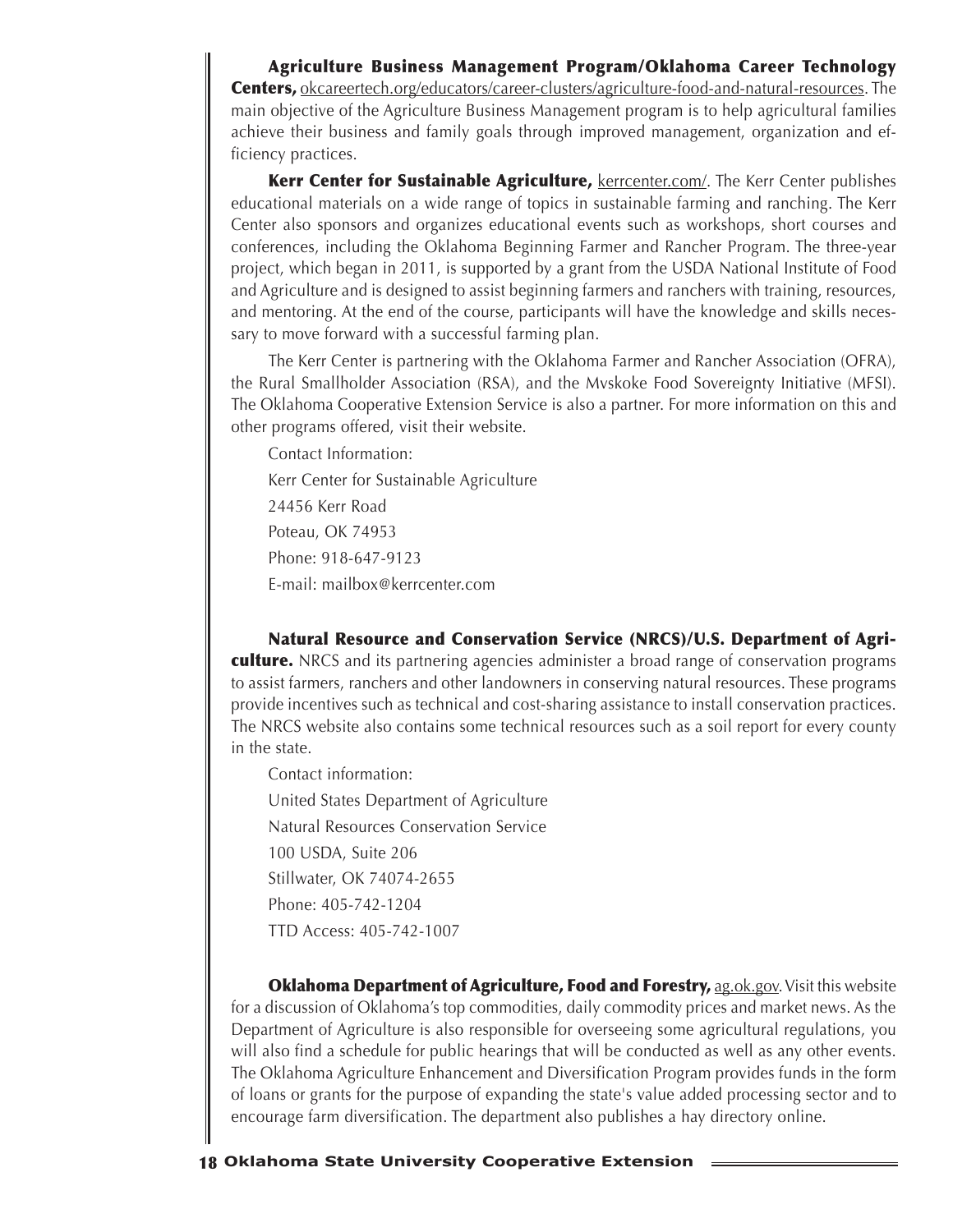Contact information: Oklahoma Department of Agriculture 2800 N. Lincoln Blvd. Oklahoma City, OK, 73105-4298 Telephone: (405) 522-3864

Risk Management Agency/U.S. Department of Agriculture, [rma.usda.gov](http://www.rma.usda.gov). The Risk Management Agency leads a comprehensive educational program that assists producers and agribusinesses in understanding their increased risk exposure and responsibility in the current economic environment; to understand and make effective use of risk management tools and strategies; and to integrate these strategies in decisions that meet their business, personal and community goals. Educational workshops and seminars, often in partnership with Extension, are scheduled yearround across the nation including some workshops in Oklahoma. Topics include grain marketing, dairy risk management, employee management and futures markets for beef cattle, etc. Visit their website for a calendar of training events.

Contact information: Risk Management Agency/USDA Oklahoma City Regional Office 215 Dean A. McGee Avenue, Suite 342 Oklahoma City, OK 73102 Phone: 405-879-2700 E-mail: [rsook@rma.usda.gov](mailto:rsook@rma.usda.gov)

**Noble Research Institute,** [noble.org](www.noble.org)/. The Noble Research Institute is a knowledge-based resource providing guidance to people in the pursuit of conservation and responsible management of renewable natural resources, focusing on southern Oklahoma and northern Texas. To help agricultural producers and other stewards of natural resources achieve their financial, production and quality-of-life goals, they provide decision support through consultation and other educational activities. They have demonstration farms, conferences and workshops plus newsletters and other publications. They also collaborate frequently with other organizations and producers to encourage responsible and effective land management and agricultural pursuits. The Noble Research Institute website is home to the eCattlelog—a free, online listing service for cattle producers. On the site you will find a long listing of agricultural titles available online. Information concerning public educational events is also listed. These include seminars such as beef quality assurance training and deer management field day.

Contact information: Noble Research Institute 2510 Sam Noble Pky. Ardmore, OK 73401 Phone: 580-223-5810





**OSU Fact Sheets:** [extension.](http://extension.okstate.edu/fact-sheets/index.html) [okstate.edu/fact-](http://extension.okstate.edu/fact-sheets/index.html)

[sheets/index.html](http://extension.okstate.edu/fact-sheets/index.html)

**Contact** 



 Oklahoma Food and Agricultural Products Research and Technology Center 148 FAPC Oklahoma State University Stillwater, OK 74078- 6055 Phone: (405) 744-6071 Fax: (405) 744- 6313 Email: [fapc@okstate.](mailto:fapc@okstate.edu) [edu](mailto:fapc@okstate.edu)

**Oklahoma Agricultural Business Management:**  [okcareertech.org/](http://okcareertech.org/educators/career-clusters/agriculture-food-and-natural-resources) [educators/career-](http://okcareertech.org/educators/career-clusters/agriculture-food-and-natural-resources)

[clusters/agriculture-food](http://okcareertech.org/educators/career-clusters/agriculture-food-and-natural-resources)[and-natural-resources](http://okcareertech.org/educators/career-clusters/agriculture-food-and-natural-resources)



**Kerr Center:** Address: Kerr Center for Sustainable Agriculture 24456 Kerr Road Poteau, OK 74953 Phone:(918)647-9123 Email: [mailbox@](mailto:mailbox@kerrcenter.com) [kerrcenter.com](mailto:mailbox@kerrcenter.com)

Socially disadvantaged and Veteran Farmers and Ranchers Program, Langston University, in cooperation with the USDA-NRCS, provides free assistance to small and underserved farmers, ranchers and other rural residents in the State of Oklahoma. This assistance is designed to help alleviate the financial problems confronting these producers. The 2501 program for so-

**Resource Guide for Beginning Farmers in Oklahoma** 19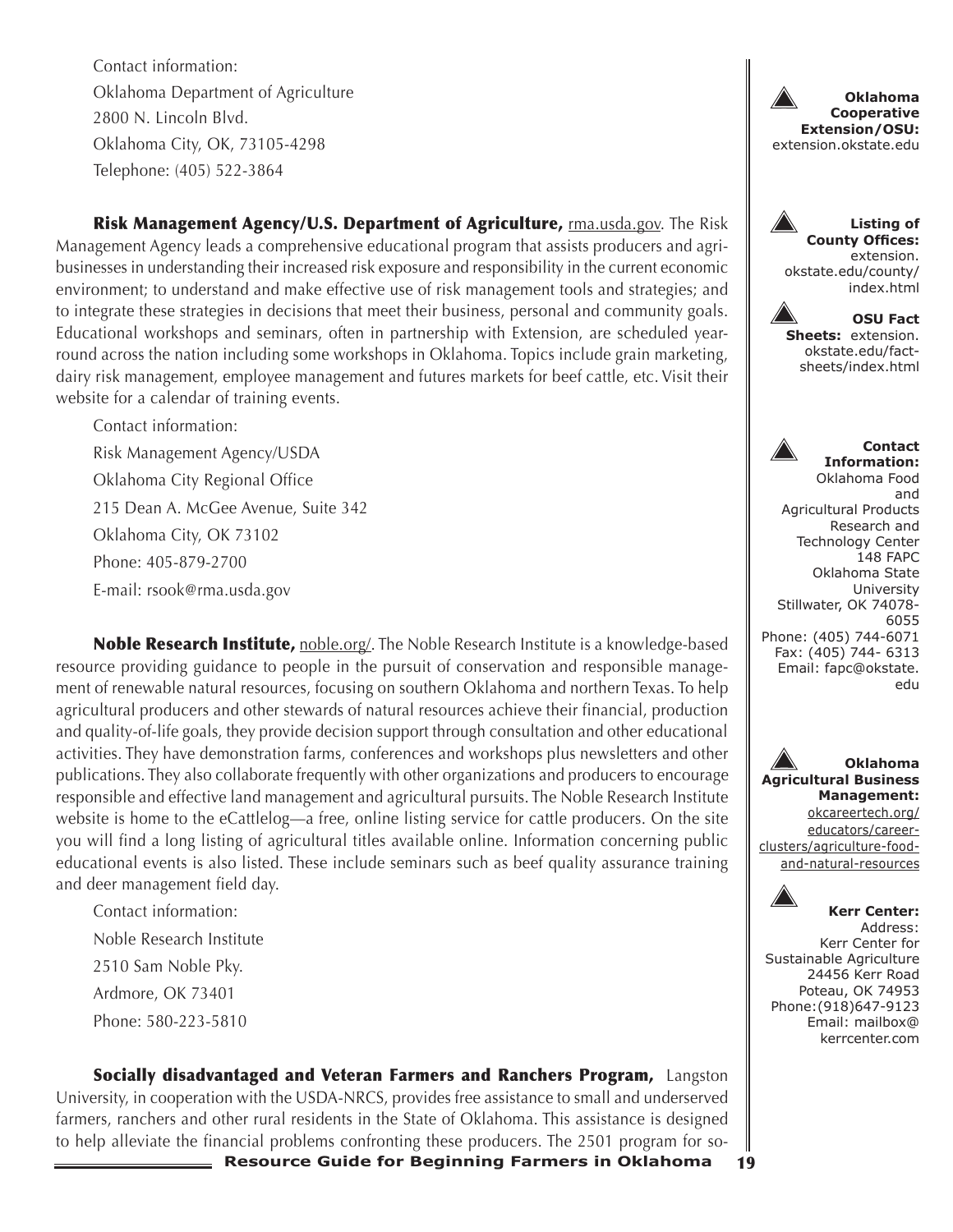[usda.gov](www.nrcs.usda.gov)/ Address: US Dept. of Agriculture Natural Resources Conservation Service 100USDA, Suite 206 Stillwater, OK 74074- 2655 Phone: (405)742-1204 TTD Access: (405)742- 1007

**NRCS:**



[state.ok.us/](www.oda.state.ok.us) Address: Oklahoma Dept. of **Agriculture** 2800 N. Lincoln Blvd. Oklahoma City, OK 73105-4298 phone: (405)521-3864



#### [rma.usda.gov](www.rma.usda.gov) Address: Risk Management Agency/USDA Oklahoma City Regional **Office** 215 Dean A. McGee Ave. Suite 342 Oklahoma City, OK 73102 Phone: (405)879-2700 E-mail: [rsook@rma.usda.gov](mailto:rsook@rma.usda.gov)

**Noble**   $\mu$ **Research Institute:** [noble.org/](www.noble.org) Address: Noble Research Institute 2510 Sam Noble Pky. Ardmore, OK 73401 Phone: (580)223-5810



Address: Langston University Center for Outreach Program Technical Assistance Project P.O. Box 730 Langston, Oklahoma 73050 Phone: (405) 466-6154 Fax: (405) 466-6177

cially disadvantaged and veteran farmers and ranchers is designed to enhance the coordination of outreach, technical assistance, educational efforts and to improve their participation in a full range of USDA programs.

Contact information: Vernon Jones, Ph.D. Associate Dean Phone: 405-466-6151 Email: [vjones@langston.edu](mailto:vjones@langston.edu)

### *Agriculture Related Associations*

- 1. Oklahoma Brown Swiss Association.
- 2. Oklahoma Holstein Association.
- 3. Oklahoma Agribusiness Retailers Association, [oklahomaag.com](http://www.oklahomaag.com)/. Enid, [Okla. Phone](Okla.Phone): 580-233-9516.
- **4. Oklahoma Angus Association,** [oklahomaangus.com](www.oklahomaangus.com). An organization of those who own or who are interested in Angus cattle. Phone: 405-880-1993.
- 5. Oklahoma Aquaculture Association. Phone: 405-377-0092; e-mail: [cgebhart@ionet.net](mailto:cgebhart@ionet.net).
- 6. Oklahoma-Arkansas-Texas Association of Milking Shorthorn Breeders.
- 7. Oklahoma Beef Council, [oklabeef.org](www.oklabeef.org). An organization supporting the Oklahoma beef industry. Phone: 405-840-3777.
- **8.** Oklahoma Bison Association, [okbison.org](www.okbison.org). An organization with a mission to promote the bison industry in Oklahoma through seminars, newsletters, and the annual show and sales.
- **9. Oklahoma Cattlemen's Association,** *okcattlemen.org*. The primary focus of the OCA is to be represent the interests of Oklahoma's cattlemen at the Oklahoma Legislature. The OCA has continued an aggressive course of action supporting proactive legislation and challenging anti-industry legislation and regulations. The OCA has a recognized presence at the Oklahoma Legislature and the U.S. Congress. Phone: 405-235-4391.
- **10. Oklahoma Cattlewomen's Association,** [okcattlewomen.org.](http://okcattlewomen.org) The Oklahoma Cattlewomen's Association, Inc. mission is to involve and support its members in promoting beef and the beef cattle industry. Phone: 405-235-4391.
- 11. Oklahoma Christmas Tree Association, [okchristmastrees.com.](www.okchristmastrees.com) The Oklahoma Christmas Tree Association members grow fresh, real Christmas trees on farms in Oklahoma.
- 12. Oklahoma Cotton Council, **[okiecotton.org](www.okiecotton.org).** Organization that promotes and protects the interests of the Oklahoma cotton industry. 580-333-1130.
- 13. Oklahoma Crop Improvement Association, [okcrop.com](www.okcrop.com). Oklahoma Crop Improvement Association (OCIA) is a non-profit association of seed producers and others interested in the production and distribution of high quality planting seed. OCIA is designated by OSU as the Seed Certifying Agency for the state of Oklahoma in accordance with the Oklahoma Seed Laws. The agency is responsible for the development and distribution of rules, regulations and standards for all certification of seed and other propagating materials in the state. 405- 744-7108.
- 14. Oklahoma Farm Bureau, [okfarmbureau.org](www.okfarmbureau.org). Farm Bureau is an independent, nongovernmental, voluntary organization of farm and ranch families united for the purpose of analyzing their problems, and formulating action to achieve educational improvement, economic op-
- 20 **Oklahoma State University Cooperative Extension**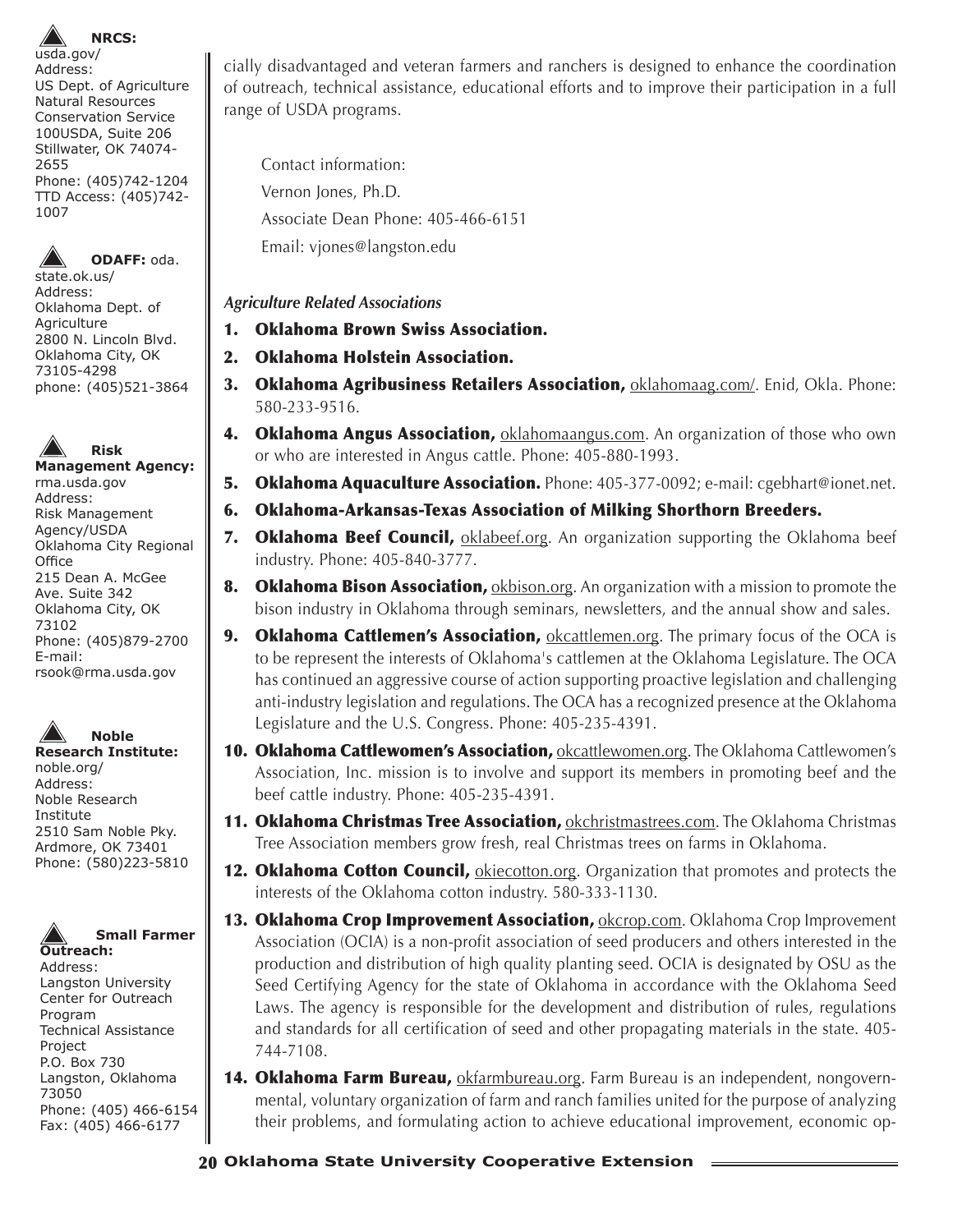portunity, and social advancement and thereby, to promote the national well-being. There is a Farm Bureau office in every county of Oklahoma. Check their website or your phone book for a location. 405-523-2300.

- 15. American Farmers and Ranchers, [americanfarmersandranchers.com.](www.americanfarmersandranchers.com) American Farmers and Ranchers was organized in 1905 to help the family farmer while America was courting the Industrial Revolution. Today, with nearly 120,000 family memberships across the state of Oklahoma, they use a portion of the insurance premiums generated from American Farmers and Ranchers Mutual Insurance Company to support family agriculture and rural Oklahoma. Check their website or your phone book for your local Farmers Union agent. Phone: 405- 218-5400
- 16. Oklahoma Grain and Feed Association, [oklahomaag.com.](www.oklahomaag.com) Enid, Okla. Phone: 580-233-9516.
- 17. Oklahoma Greenhouse Growers' Association, The Oklahoma Greenhouse Growers Association comprises growers and marketers of floriculture crops such as bedding plants, potted flowering plants, cut flowers, garden perennials, herbs, foliage plants, patio plants, groundcovers and hanging baskets. The association also includes those involved in related areas as well as students of horticulture. Phone: 405-942-5276.
- 18. Oklahoma Haflinger Association, The Haflinger horse is the result of the mating of native Austrian mountain mares with a part-Arabian stallion. The Oklahoma association is centered in Ramona, Okla. Phone: 918-637-8458.
- 19. Oklahoma Meat Goat Association. *oklahomameatgoatassociation.com*/. Phone: 918-637-0180
- 20. Oklahoma Nursery and Landscape Association, [oknla.org](www.oknla.org). More than 300 member companies including garden center retailers, landscape firms, wholesale nursery growers, manufacturers and distributors of horticultural products are served by the ONLA. Telephone: (405) 945-6737; e-mail: [info@oknurserymen.org](mailto:info@oknurserymen.org).
- 21. Oklahoma Pecan Growers' Association, [okpecangrowers.com](www.pecangrowers.com). The Oklahoma Pecan Growers' Association strives to provide educational opportunities and support for its members with the objective of cost effective production and marketing of high quality pecans. Phone: 580-279-0357
- 22. Oklahoma Peanut Commission. [okpeanutcomm.org](http://okpeanutcomm.org) The mission of the Oklahoma Peanut Commission is to provide peanut growers with a receptive and growing market for their peanuts and the information and tools for improved efficiencies. Through research and marketing initiative, the Commission is finding new ways to enhance production and increase consumer demand by promoting the great taste, nutrition and culinary versatility of Oklahoma-grown peanuts.
- 23. Oklahoma Pork Council, [okpork.org](www.okpork.org). OPC provides consumers with current information regarding food safety, nutritional value and preparation tips for pork products. This includes recipes, cookbooks, and educational materials for classrooms and promotional materials. OPC also provides producers with the latest research regarding management practices, nutrition needs of swine, odor management, nutrient material and educational programs dealing with other producer concerns. Phone: 405-232-3781.
- 24. Oklahoma Quarter Horse Association, okgha.org. Bethany, Okla. Phone: 405-440-0694.
- 25. Oklahoma Sorghum Commission, [oksorghum.com](sorghumgrowers.com). This organization is an affiliate of the National Sorghum Producers and represents Oklahoma in leading legislative and regulatory change through effective policy and relationships for a more profitable, diverse and competitive sorghum industry. Producer checkoff dollars are working to increase profitability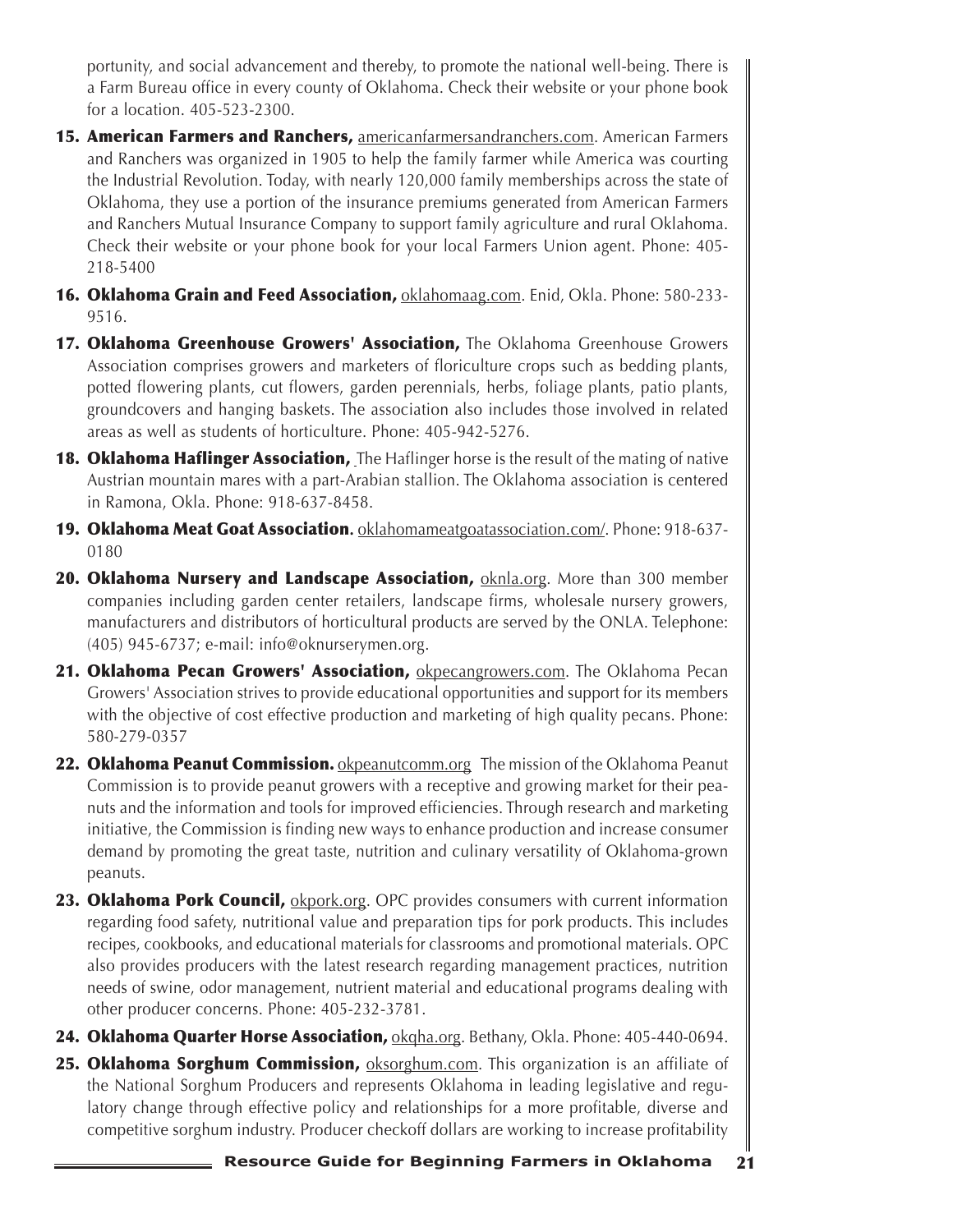for Oklahoma sorghum growers. Phone: 405-612-2843; e-mail: [oklahoma@sorghumgrowers.](mailto:oklahoma@sorghumgrowers.com) [com](mailto:oklahoma@sorghumgrowers.com).

- 26. Oklahoma Soybean Board. <oksoy.org>. This organization is an affiliate of the American Soybean Association—a nonprofit, farmer-controlled organization working to strengthen soybeans as a viable crop. Phone: 918-343-2326.
- 27. Oklahoma Wheat Commission. **[okwheat.org](http://okwheat.org)** In 1965, the Oklahoma Wheat Resources Act established the Oklahoma Wheat Commission, and with it a framework for Oklahoma wheat producers to invest in the promotion of their product, hard red winter wheat. The mission of the Oklahoma Wheat Commission is to promote and further develop the marketability and utilization of Oklahoma wheat through international and domestic market development, research and education. Phone: 405-608-4350.
- 28. Oklahoma Wheat Growers Association, [oklahomaag.com/oklahoma-wheat-growers](http://oklahomaag.com/oklahoma-wheat-growers-association.html)[association.html](http://oklahomaag.com/oklahoma-wheat-growers-association.html). The Oklahoma Wheat Growers Association, a member of the National Association of Wheat Growers, is a nonprofit partnership of U.S. wheat growers who—by combining their strengths, voices and ideas—are working to ensure a better future for themselves, their industry and the general public. Phone: 580-233-9516.
- 29. Southwest Dairy Farmers, [southwestdairyfarmers.com.](www.southwestdairyfarmers.com) The Southwest Dairy Farmers is an alliance of dairy farmers from Texas, New Mexico, Arkansas and Oklahoma. These producers have pooled their resources to provide consumer education in nutrition, promote dairy product use and provide dairy product information. Phone: 918-392-1717.

This is not an exhaustive list of associations, and appearance on this list should not be viewed as an endorsement by the OSU Extension or Oklahoma State University.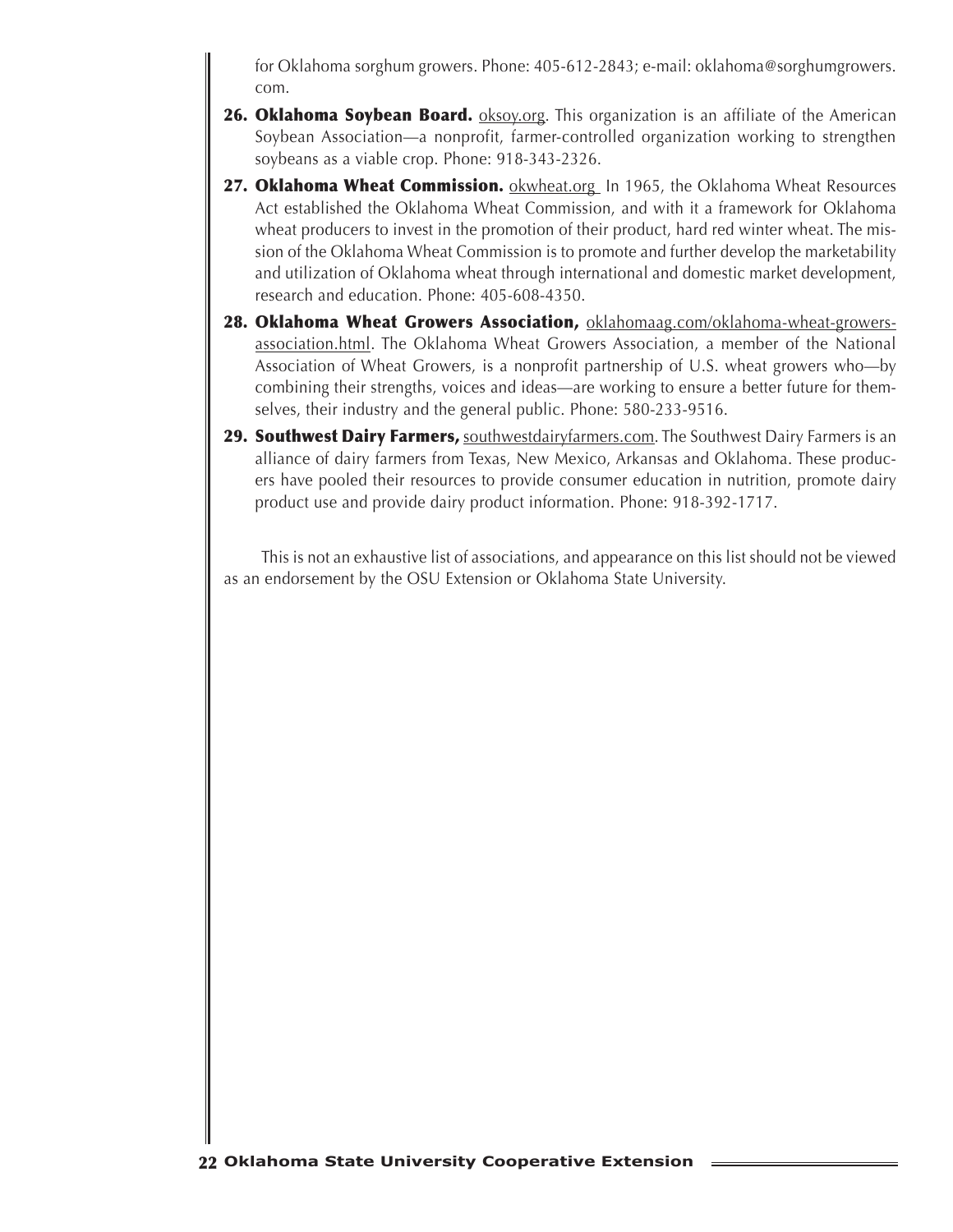### **Part 6. Locating Land for Farming**

You may already own some farmland or maybe know of some nearby land for sale. If not, you are going to have to start from scratch. This is especially true if you are thinking of purchasing land in parts of the state that you are not already familiar with. Local real estate offices, local producers and ag lenders are likely to be good resources. Another way to get information about available farmland is to use a real estate locator on the Internet. These land locators are generally very easy to use. Most sites work in a similar fashion. On the home page, you indicate you are interested in farmland in Oklahoma. Most listings have photographs and will list contact information for a local real estate agent. Below is a list of online real estate locators that you may want to browse as a starting point.

[dairyrealty.com](www.dairyrealty.com) [farmlandforsale.net](www.farmlandforsale.net) [landandranchsales.com](www.landandranchsales.com) [unitedcountry.com](www.unitedcountry.com) [farmandranchrealestate.com](www.farmandranchrealestate.com)

### *Evaluating Land*

Certainly, some tracts of land are more aesthetically pleasing than others. However, unless you are planning to market the land based on its beauty (camping, hiking, etc.), aesthetics is not necessarily the most important factor. Livestock operations, for example, must utilize land that has the potential for good forage production. For these operations, as more forage is utilized, relative to hay or purchased supplements, winter feeding costs are reduced and net return is increased (other costs being equal).

Careful consideration should be given to the key elements of forage production when choosing land for a livestock operation. These elements are precipitation, soil and the existing forage base. Obviously, precipitation and soil qualities are important in crop production as well as livestock.

Precipitation levels vary throughout Oklahoma. If you are considering two tracts of land in two parts of the state, the tract that receives the most precipitation may be more profitable. However, actual rainfall received is only part of the story. A tract that receives less precipitation but has better soil texture may produce more when compared to a site with more precipitation but poorer soil conditions.

Soil texture is a major factor in determining soil's water retention. Fine textured soils that contain high percentages of clay and silt hold more water than coarse-textured soils such as sands. Fine-textured soils are generally higher in fertility than coarse-textured soils. For forage production, the best choice is generally a medium-textured soil such as loams, sandy loams or silt loams.

Soil depth is also an important factor to consider. Shallow soils have less water-holding capacity than deeper soils. This will reduce the site's ability to produce forage. See Table 6 for soil productivity as affected by depth. Shallow soils may be either naturally occurring or a result of past mismanagement and erosion of the topsoil. Contact the local USDA Natural Resource Conservation Service office for information about soil characteristics of a specific site. Oklahoma has a Standard Soil Survey for all 77 counties with detailed information regarding the precipitation, soil texture, soil depth and the suitability of sites in the county for forage production, wildlife production and crop production.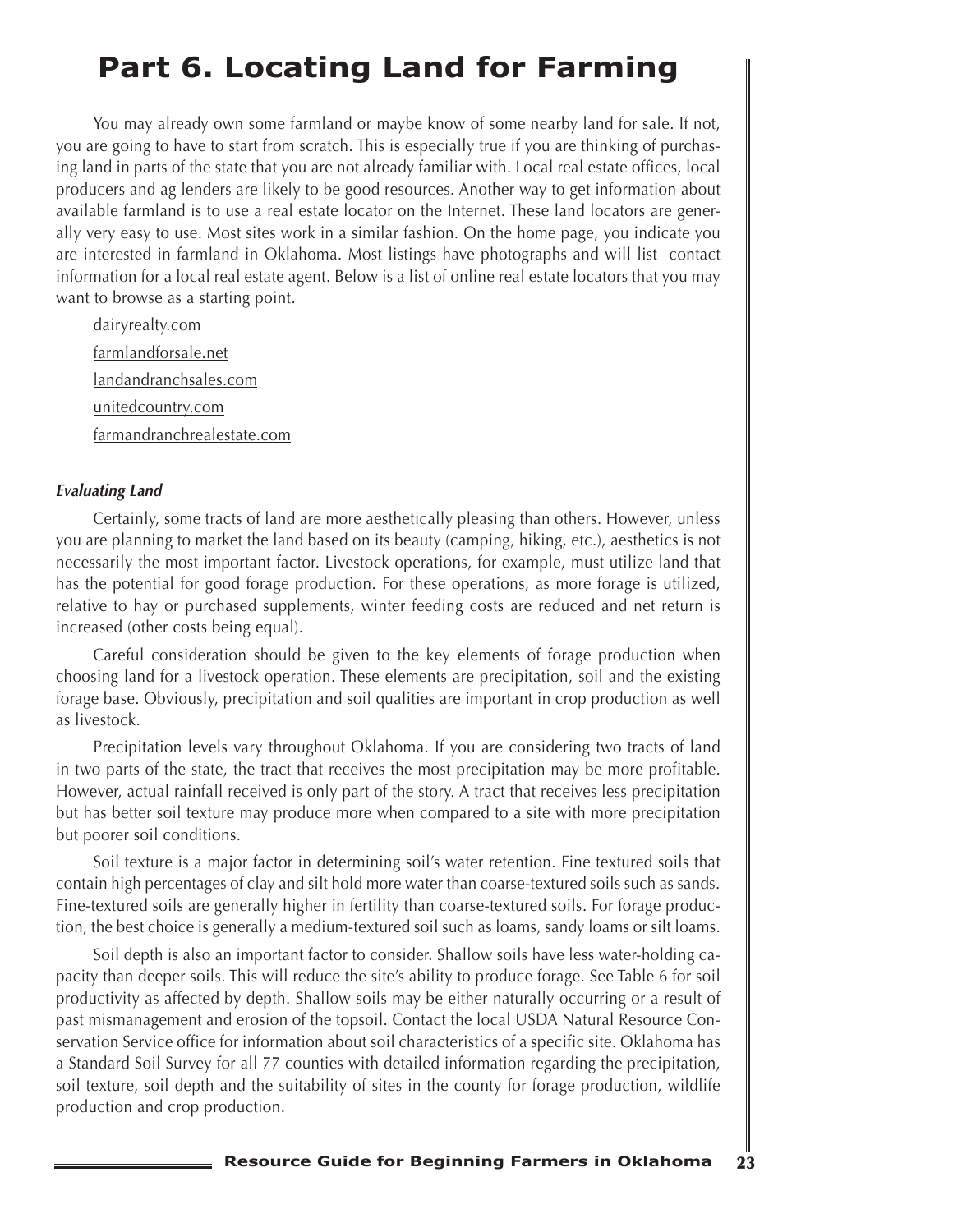To the untrained eye, many pastures appear similar. However, there can be great differences in the existing forage base and the ability to stock livestock. Identifying key forage species can help determine if the site has been overgrazed. Plus, some species are more important to the overall goals of the ranch than others. County Extension personnel can provide further advice on the forage production capabilities of land you may wish to purchase.

| <b>Soil Depth Usable by</b> | <b>Relative Productivity</b> |
|-----------------------------|------------------------------|
| <b>Crop Roots (feet)</b>    | (%)                          |
|                             | 35                           |
| $\mathcal{P}$               | 60                           |
| 3                           | 75                           |
| 4                           | 85                           |
| 5                           | 95                           |
|                             | 100                          |

### **Table 6. Soil productivity rating as affected by depth.**

Source: So You Want to be a Rancher? Oklahoma Cooperative Extension Service.

#### *Other considerations—a checklist*

- Access to property—crossing another person's property, quality of roads.
- Wetlands or archeological sites.
- Zoning and other land use restrictions—pesticide use, burning, etc.
- Existing easements.
- Flood potential and drainage.
- Old dump sites on or around property that may contain hazardous waste.
- Groundwater contamination.
- Population growth potential.
- Uncontrolled hunting and fishing.
- Low pH, high salt content or low organic matter in soils.
- Parcel has the right number of acres required.
- Parcel has the right combination of land—tillable versus pasture.
- Property is convenient with regard to accessing markets.
- Property is convenient with regard to accessing support services.
- Land's location fulfills your family's needs—close to family, friends, and off-farm employment.
- Land is located in a farm-friendly community.
- Site is zoned for agricultural use.
- Property is accessible—good roads, easements, etc.
- Easements on the property will not limit your farming goals.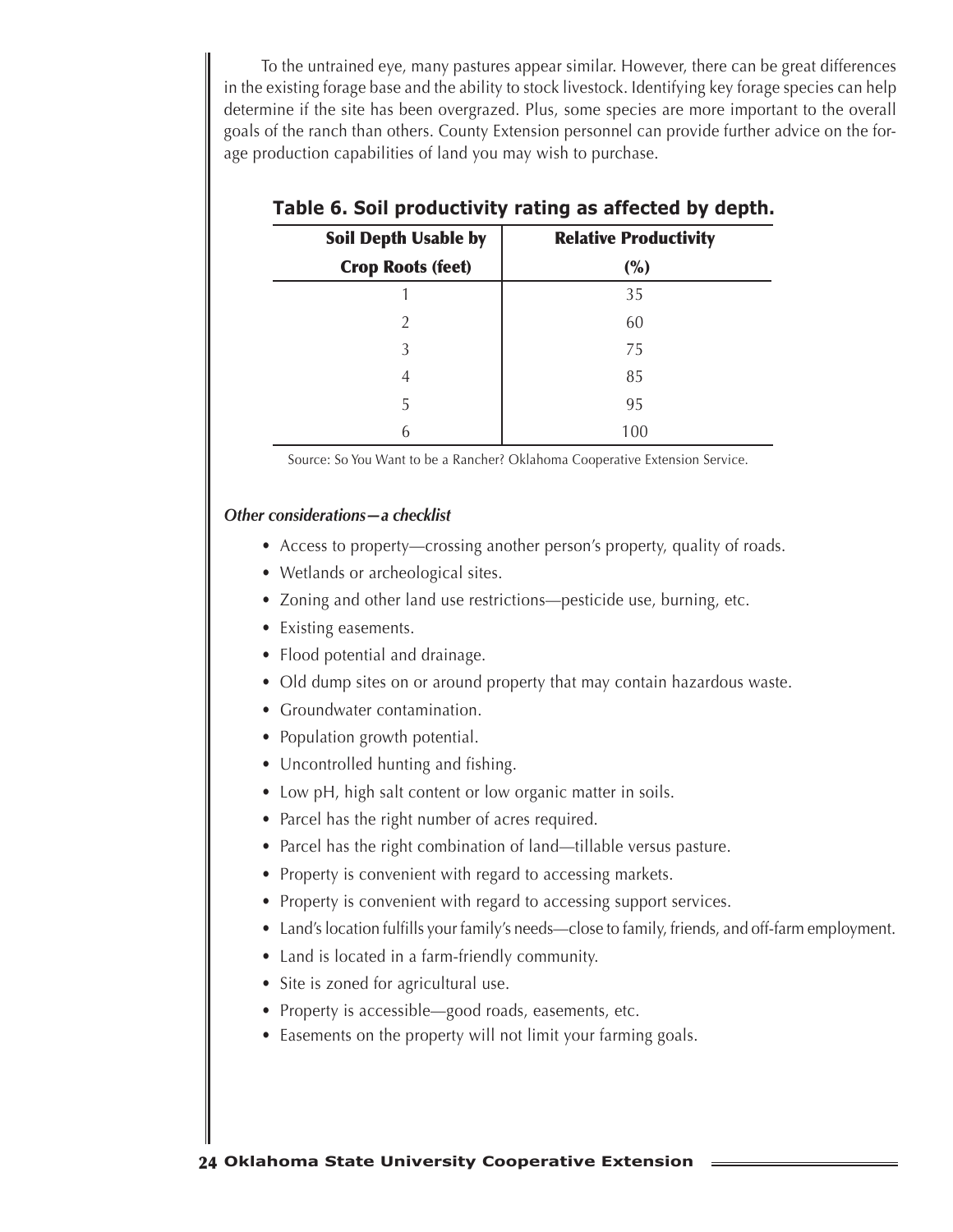## **Part 7. Understanding Land Use Regulations and Restrictions**

### *Water Quality*

Water quality issues are an important set of regulations impacting Oklahoma farmers. The Oklahoma Department of Agriculture, Food and Forestry (ODAFF) is the primary regulatory agency of agriculture in the state. In particular, ODAFF's Division of Agricultural Environmental Management Services works with producers and concerned citizens to protect the Oklahoma environment. See their website for more information ([ag.ok.gov/divisions/agricultural-environmental-management/](http://ag.ok.gov/divisions/agricultural-environmental-management/)). Below are some of the programs administered by the Division of Agricultural Environmental Services.

### *Concentrated Animal Feeding Operation Program*

There are three cases under which a permit may be required for an animal feeding operation. The Agricultural Environmental Management Services Division of the Oklahoma Department of Agriculture issues licenses in these situations and inspects the operations to protect water quality:

- 1. Large CAFO: Animals are confined in an area without growing vegetation—including under roof—for more than 45 days in a 12-month period, and the operation houses more than the following number of animals:
	- 1,000 beef cattle or heifers
	- 1,000 veal calves
	- 700 mature dairy cattle
	- 2,500 swine weighing more than 55 pounds
	- 10,000 swine weighing less than 55 pounds
	- 5,000 ducks with liquid manure handling system
	- 30,000 laying hens or chickens with liquid-manure handling system
	- 30,000 ducks with dry-manure handling system
	- 82,000 laying hens with dry-manure handling system
- 125,000 meat chickens with dry-manure handling system
- 55,000 turkeys
- 10,000 lambs or sheep
	- 500 horses
- 2. Medium CAFO: Animals are confined in an area without growing vegetation—including under roof— for more than 45 days in a 12-month period, a stream or man-made conveyance drains the confinement area, and the operation houses more than the following number of animals:
	- 300 beef cattle or heifers
	- 300 veal calves
	- 200 mature dairy cattle
	- 750 swine weighing more than 55 pounds



**Natural Resource Conservation Service Office:** [nrcs.usda.gov](www.nrcs.usda.gov)/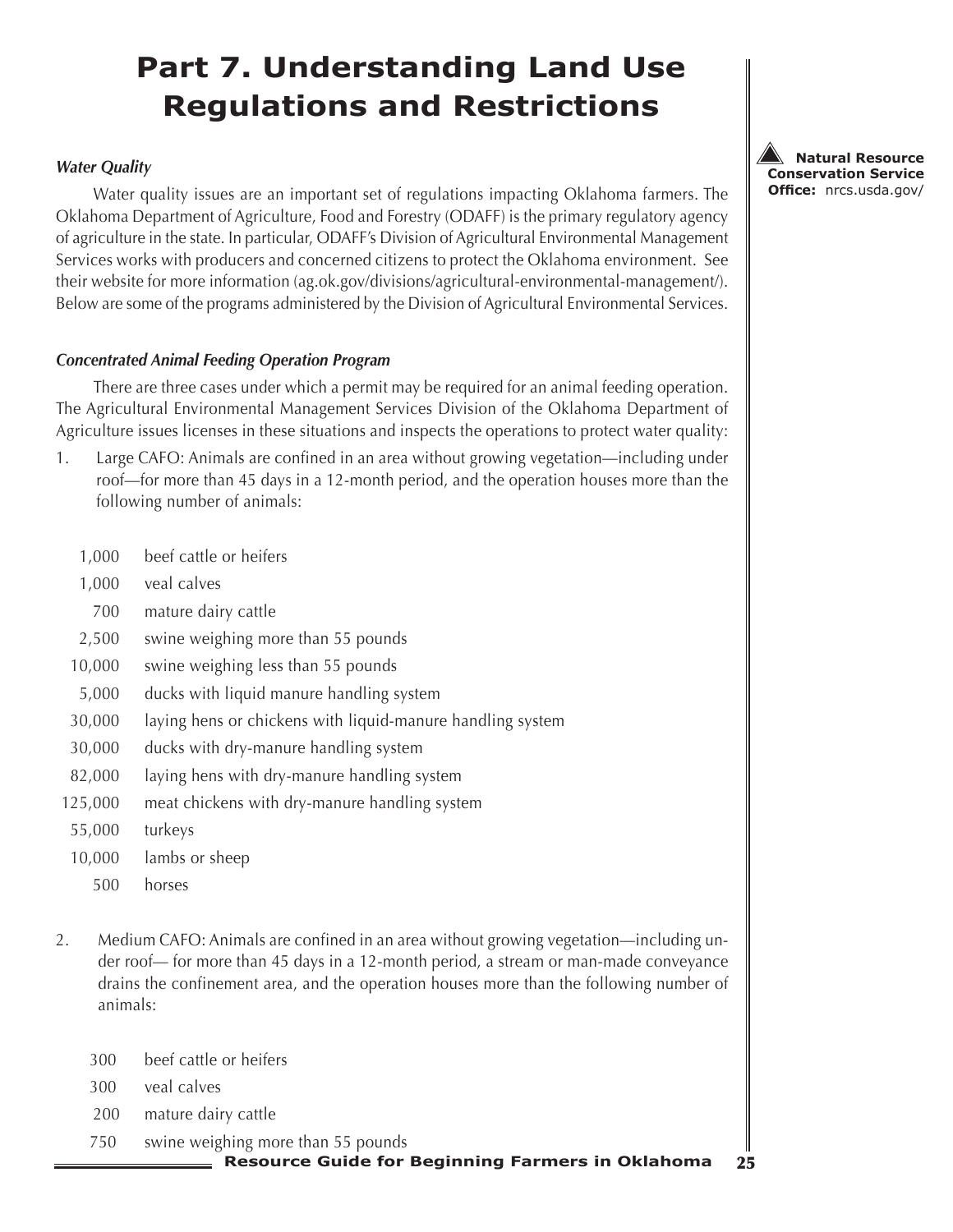

[ag.ok.gov/divisions/](http://ag.ok.gov/divisions/agricultural-environmental-management/) [agricultural](http://ag.ok.gov/divisions/agricultural-environmental-management/)[environmental](http://ag.ok.gov/divisions/agricultural-environmental-management/)[management/](http://ag.ok.gov/divisions/agricultural-environmental-management/)

- 3,000 swine weighing less than 55 pounds
- 10,000 ducks with liquid-manure handling system
- 37,500 laying hens or chickens with liquid-manure handling system
	- 1,500 ducks with dry-manure handling system
- 25,000 laying hens with dry-manure handling system
- 37,500 meat chickens with dry-manure handling system
- 16,500 turkeys
- 3,000 lambs or sheep
	- 150 horses
- 3. Designated CAFO: An agent of the federal or state regulatory agency has inspected the operation and determined that it is causing water quality degradation, regardless of animal numbers.

In addition, Swine Operations with more than 2,500 animals larger that 55 pounds or 10,000 animals less 55 pounds, fall under the State Licensed Managed Feeding Operation, or LMFO program. This program is also administered by the Agricultural Environmental Management Services Division of the Oklahoma Department of Agriculture.

### *Registered Poultry Feeding Operators and Applicators Program*

The Registered Poultry Feeding Operations Program is designed to help control nonpoint source runoff and discharges from poultry waste application of poultry feeding operations. This program monitors poultry waste application to land or removal from these operations and assists in ensuring beneficial use of poultry waste while preventing adverse effects to the waters of the state of Oklahoma. All poultry farmers whose farms create more than 10 tons of litter per year are required to become licensed in this program.

People who apply poultry litter must apply for a second poultry applicators license. There are two applicator classifications: 1) a private applicator, and 2) a commercial applicator. A private applicator is anyone who applies poultry litter on his or anyone else's property, but does not receive monetary compensation for the application. Note: a poultry operator who applies litter on his own property also must be licensed as a private applicator. Commercial applicators are people who receive monetary compensation for their services. The main difference in the two types of applicators is the amount of the license fee.

All poultry operators, private and commercial applicators, must receive 9 hours of initial poultry waste management training within one year of starting their business. Every year thereafter, they must receive 2 hours of continuing education training. The Oklahoma Cooperative Extension Service conducts this training program. Contact your county agricultural Extension educator for more details.

### *Pest Control*

The ODAFF's Consumer Protection Services division ensures and enforces quality standards for agricultural products and regulates pesticide use. The laws regulated by this division impact the goods and services associated with Oklahoma's apiary, aglime, ornamental plant, vegetable plant, feed, seed, fertilizer and pesticide industries. See their website for more information [ag.ok.](http://ag.ok.gov/pesticides/) [gov/pesticides/](http://ag.ok.gov/pesticides/). Here are some examples of the programs this division administers.

### 26 **Oklahoma State University Cooperative Extension**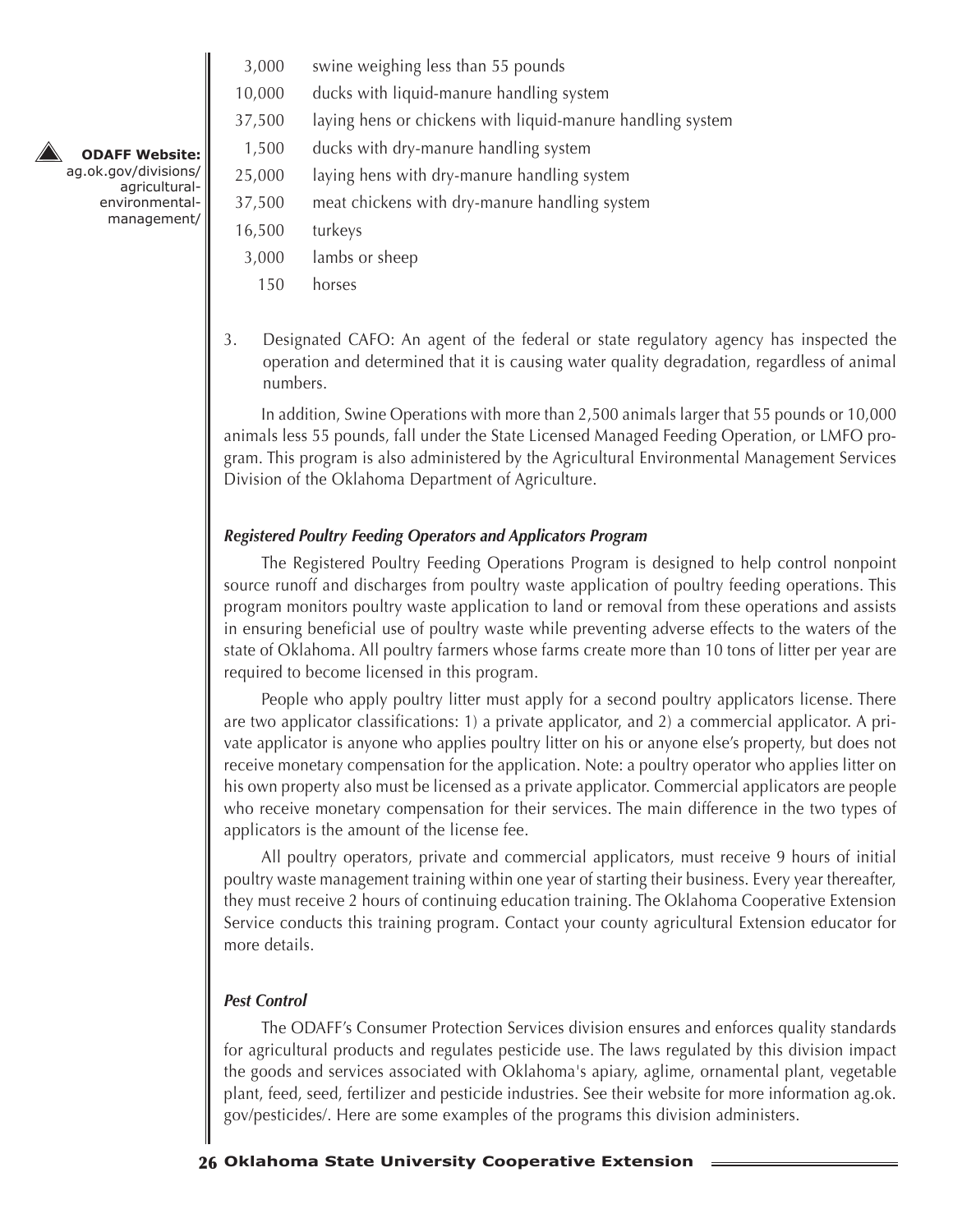#### *Pesticide Applicators Law*

The use of pesticides in Oklahoma is governed by the Pesticide Applicators Law, covering not only agricultural applications such as crop spraying and fumigating of grain bins, but also regulating the pest control industry, including the control of termites, weeds, roaches, etc.

#### *Oklahoma Insect Pest & Plant Disease Law*

The Oklahoma Insect Pest & Plant Disease Law provides for ongoing routine inspection of nursery and floral stock, with the goal of minimizing the spread of insect pests and plant diseases in such products' commercial distribution. The law requires the licensing of anyone engaged in the business of selling such products called the Nursery & Dealers Certificate. You do not need a license if you sell only cut flowers or cut Christmas trees.

#### *Oklahoma Noxious Weed Law*

The Oklahoma Noxious Weed Law designates three plants—musk thistle, Scotch thistle and Canada thistle—as noxious weeds. There are currently no funds available to assist landowners with the cost associated with the control of thistles. Individuals wishing to report thistle infestations that are not being controlled can file a complaint, and the landowner will be notified and informed.

#### *Food Safety*

ODAFF's Food Safety division assures the citizens of Oklahoma the food supply de-rived from meat, poultry, eggs and milk is safe, wholesome and properly labeled. Food Safety is divided into programs for dairy, meat, organic food, and poultry and egg. See their website for more information [ag.ok.gov/divisions/food-safety/.](http://ag.ok.gov/divisions/food-safety/)

For example, in the dairy section, inspectors collect samples of milk from the dairy farms and from each product packaged by the processing plants at least four out of each six-month period. The samples are analyzed to determine if the milk or packaged dairy products meet the required federal safety standards. The meat section supplies in-formation about inspection, compliance, applications, certifications, current operators and other resources. The poultry and egg section provides inspection and certification of poultry, eggs and egg products to ensure customer satisfaction and safety at all levels.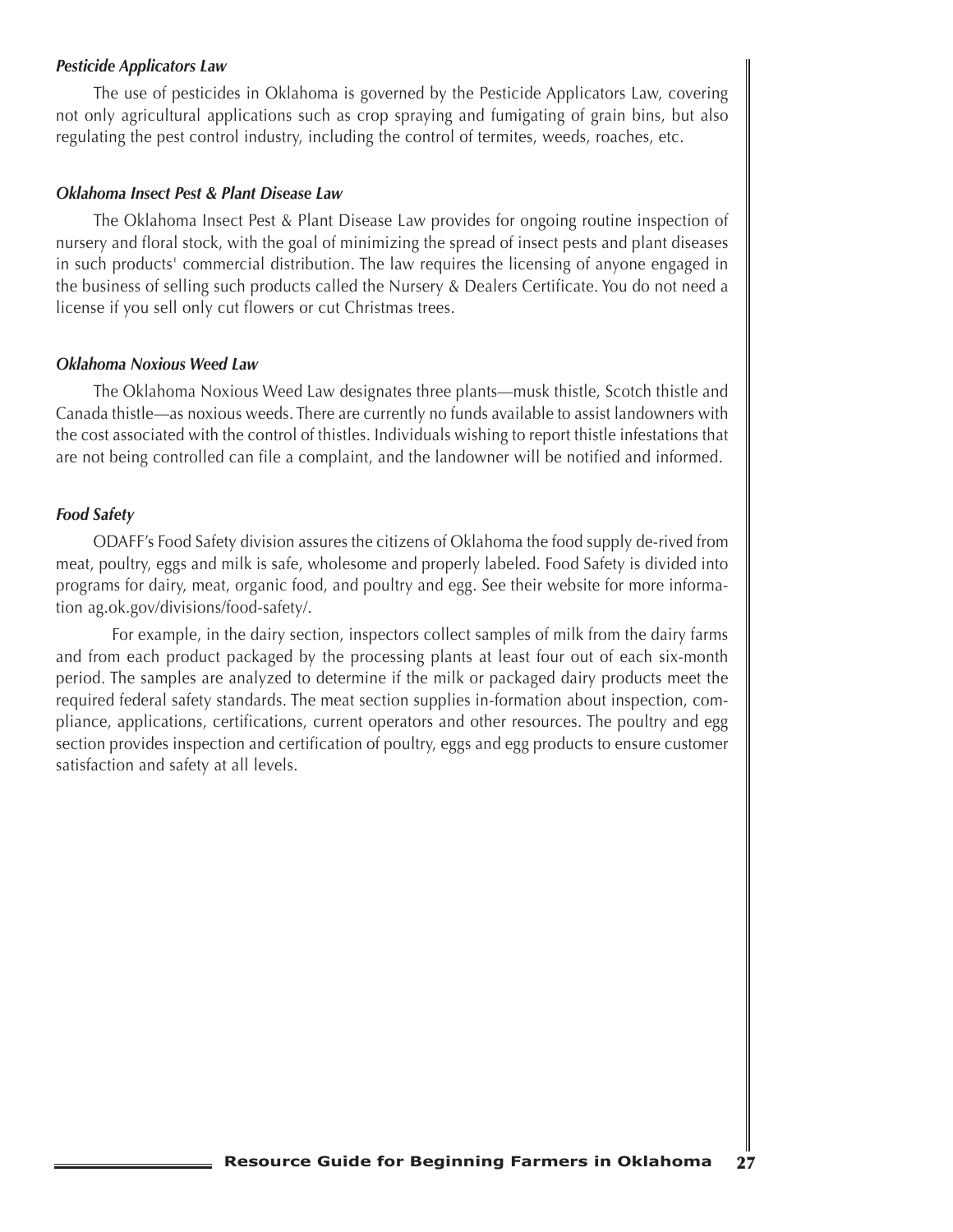### **Part 8. Gaining Access to Markets**

In terms of getting your product into customer hands, most Oklahoma farmers will choose from three options:

- **1.** Direct Marketing—sell products directly to customers, such as through a farmers market or a cattle sale.
- 2. Cooperative Membership—sell products to a cooperative that handles the marketing, often the primary method for grain and fluid milk sales.
- **3.** Agreements with Processors/Distributors—sell products to companies who process and/or distribute the products. A dairy farm may sell to a processor who also retails products or a cattle producer might sell to a meat packing facility.

However it is accomplished, the producer needs a marketing plan. The marketing plan outlines what you will sell to whom, where and for how much. Some basic components of a marketing plan will answer the following questions:

1. How much time and effort do I personally want to put into the marketing of my product?

- 2. Do I have the skills to deal effectively with customers?
- 3. Who is my customer? Individuals? Companies? Cooperatives? Government?
- 4. Do I need to store my product past harvest? How will this be done?
- 5. Does my product need to be specially packaged? What about labeling?
- 6. How will I transport my product to market?
- 7. Will I need product liability insurance?
- 8. What are the regulations that apply to the sale of my product?
- 9. What is my pricing strategy?

### *Direct Marketing*

Some products may lend themselves to direct marketing more than others. For example, not many individuals purchase wheat grain for final use. Consumers might like to purchase raw milk from dairies, but government regulations are strict regarding processing of milk for consumption. Processing is probably too expensive for most family-owned dairies. Pumpkins, melons and gourds, on the other hand, are popular consumer commodities in the fall. In fact, families often like to pick their own pumpkins right out of the pumpkin patch. According to the USDA, the most popular farm products that are sold through direct marketing include fruits, vegetables, nuts, honey, meats, eggs, flowers, plants, herbs, spices, specialty crops, Christmas trees and value-added products such as maple sugar candies, cider, jellies, preserves, canned food and firewood.

If you like the idea of direct marketing and think your product is a good candidate for it, research your customers.

- Who are your customers? How old are they? Are they male or female?
- How do customers use your product? When and where do they use your product?
- How much disposable income do your customers have to spend on your product?
- Are your customers willing and able to come to you or do you need to go to them?
- What will your customers expect in terms of quality product and quality service?
- Will you need to educate your customers about your product?

**Food Saftey Division Website:** [ag.ok.gov/divisions/](http://ag.ok.gov/divisions/food-safety/) [food-safety/](http://ag.ok.gov/divisions/food-safety/)

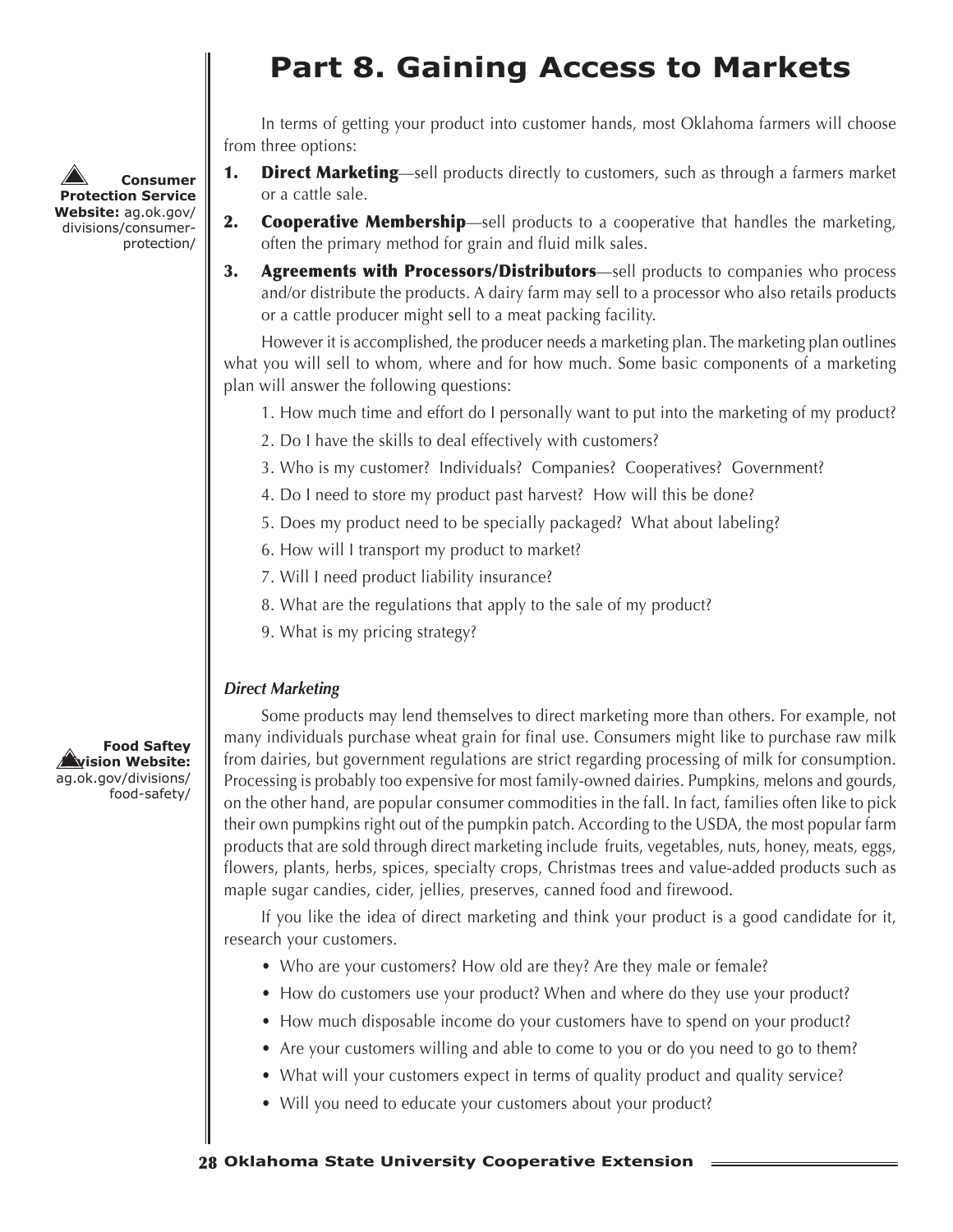You will also need to determine where your product will be sold.

- Farmers market
- Roadside stand
- Sales/Auctions
- Restaurants
- Your field (pick your own operation)
- Internet

Farmer Direct Marketing, a special division of the USDA, provides some resources for farmers engaged in direct marketing. One service they provide is a directory of farmers markets listed by state. Their website and this directory may be accessed at [ams.usda.gov/local-food-directories/](http://ams.usda.gov/local-food-directories/farmersmarkets) [farmersmarkets](http://ams.usda.gov/local-food-directories/farmersmarkets)

### *Cooperative Membership*

Cooperatives are owned by their members. Like other businesses, cooperatives strive to achieve a profit for their owners. Unlike other businesses, profits are returned to owners/members based on how much they use the cooperative, and not on their share of ownership. Cooperative profits are distributed to members, most of who reside in the local community.

Even if you've decided to become a member of an agricultural cooperative, you still have a number of questions that your marketing plan must answer.

- 1. Should product be sold at harvest for cash?
- 2. Should product be held in on-farm storage for sale at a later date?
- 3. Should product be stored in a commercial elevator for sale at a later date?
- 4. Should product be sold in a cash forward contract?
- 5. Should product be sold with delayed pricing?
- 6. Should product be sold with a basis contract?

Marketing decisions may be improved by following a set procedure.

- 1. The target price should be calculated based on production costs and cash flow needs.
- 2. Marketing alternatives available in the area should be determined.
- 3. The price each alternative is offering should be calculated.
- 4. The risk involved with each alternative, relative to the producer's risk-bearing ability, should be considered.

### *Agreements with Processors/Distributors*

Most dairy farmers belong to dairy cooperatives, but others sell to dairy manufacturing firms including Braum's, Farm Fresh, Hiland, Gilt Edge and others. Some of these plants, like Braum's, are vertically integrated and have their own dairy operation. Even so, they will still buy from other producers, typically through exclusive contracts.

As for fed cattle, a growing number are marketed through marketing agreements and contracts, participation in an alliance or membership in a cooperative. A strategic alliance can increase revenues and/or reduce costs through vertical affiliations. Several producer groups have worked to secure marketing agreements with beef packers and make them available to beef cattle producers. Breed association-sponsored, commercial, and natural/implant-free alliances may be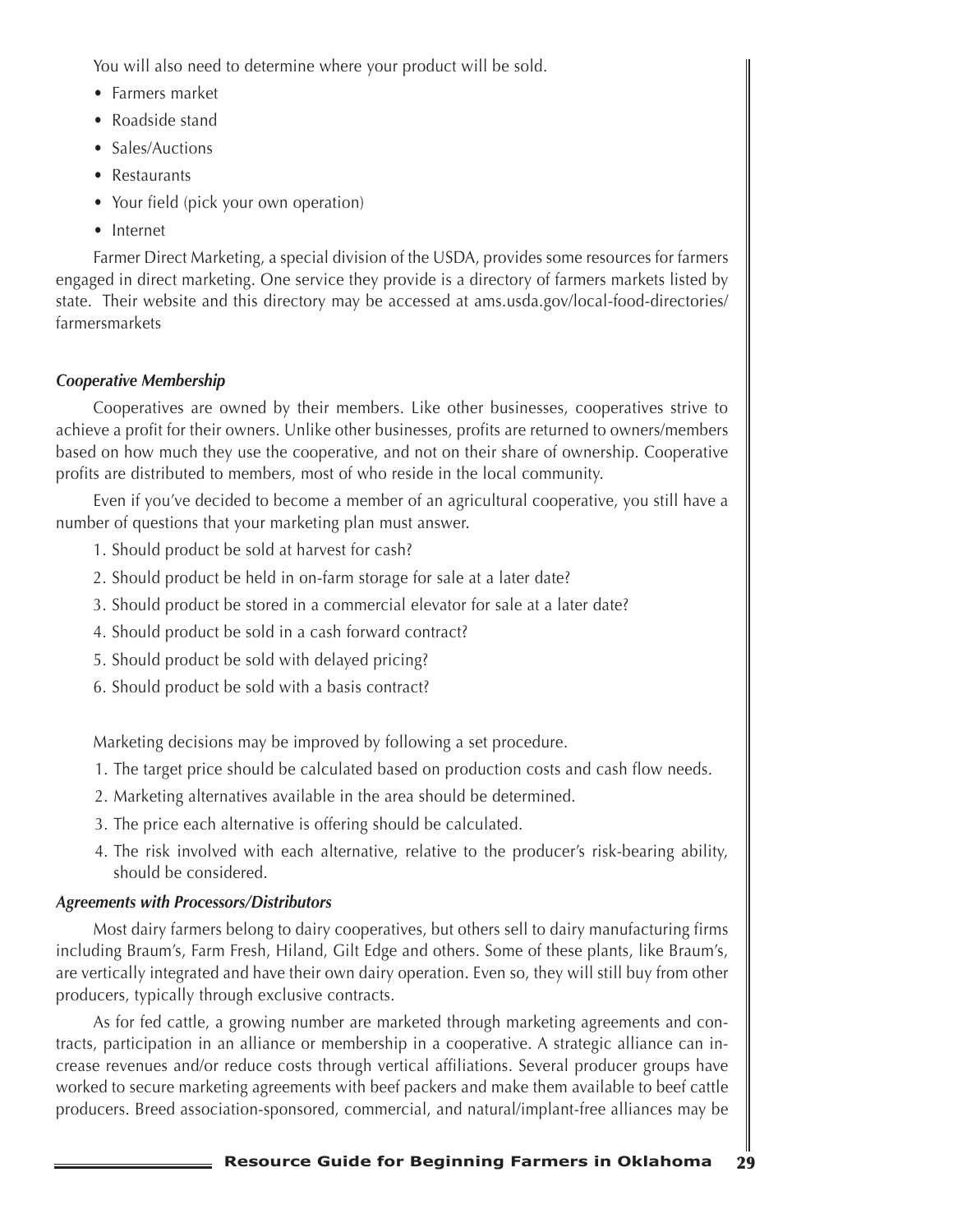available to producers. The Extension fact sheet AGEC-614, *Update on Beef Industry Alliances* provides information about beef industry alliances. Producers should contact the Alliance Program in advance to deter-mine the specific requirements of the alliance. Many alliances are available for producer participation but differ in the program's basic requirements. Advantages of participating in a strategic alliance are that the market is established by the demands of the alliance, delivery dates and location are negotiable, producers know ahead of time of what type of product they need to produce, and the cattle prices are based on the retail value of the final product. Some disadvantages include the need for larger lots and specific breeds or breed types with very specific nutrition and health programs. Producers will need to make initial plans several months ahead.

The poultry industry is highly vertically integrated. For instance, nearly all broilers grown in Oklahoma are produced under some contract between a poultry company and the grower. The poultry company furnishes chicks and feed, and supervises growth of the broilers through a service person. The grower provides the broiler house, equipment, labor and normal operating expenditures. The grower is paid per pound of usable broiler produced. The largest poultry processing and distribution companies may own, or mostly own, the enterprises involved in hatching and growing. The pork industry also is moving in this same direction.



**Farmers Market Directory:**  [oklahomaagritourism.](http://oklahomaagritourism.com/activity/farmers-markets/) [com/activity/farmers](http://oklahomaagritourism.com/activity/farmers-markets/)[markets/](http://oklahomaagritourism.com/activity/farmers-markets/)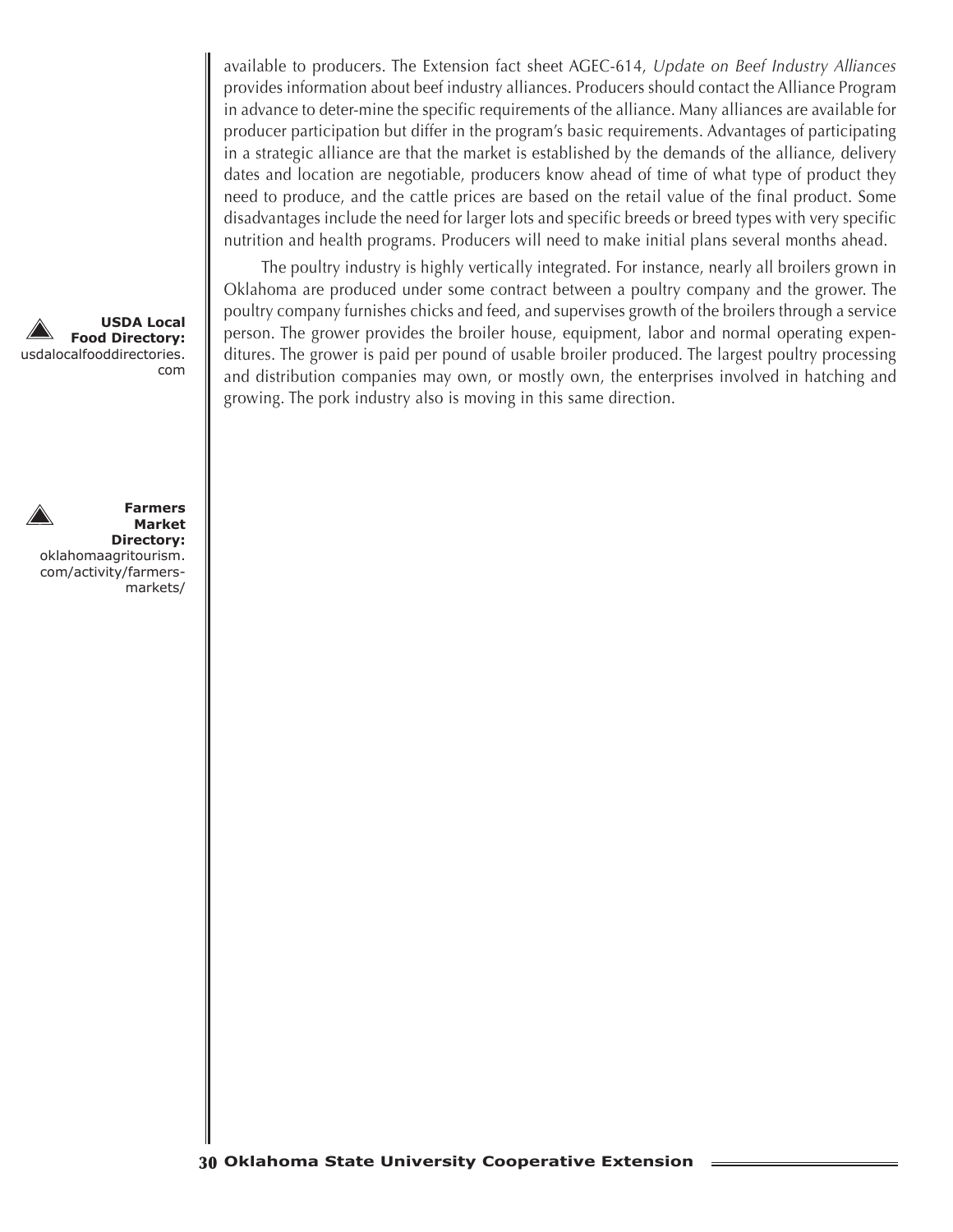### **Part 9. Tax Considerations**

As with any for-profit business, there are a number of tax issues to consider when you start farming. A good resource for farm tax information is Internal Revenue Service (IRS) publication 225, *The Farmer's Tax Guide*. This guide explains the need for good records and other information needed to better begin a farm business and is available on the IRS website, [irs.gov](www.irs.gov). For new farmers and ranchers, the most likely problems related to taxes include

- 1. Payroll Taxes
- 2. Self-Employment Tax
- 3. Hobby versus Business Losses
- 4. Property Tax and Tax-Exemption

### *Payroll Taxes*

Payroll taxes are something you will need to account for if you have employees.

- A taxpayer identification number (TIN) must be obtained by filing form SS-4 with the IRS. A printable copy of this form can be downloaded from the IRS's website and is located at[irs.gov/](www.irs.gov/pub/irs-pdf/fss4.pdf) [pub/irs-pdf/fss4.pdf](www.irs.gov/pub/irs-pdf/fss4.pdf). A publication with instructions for completing the form is located at[irs.](www.irs.gov/pub/irs-pdf/iss4.pdf) [gov/pub/irs-pdf/iss4.pdf.](www.irs.gov/pub/irs-pdf/iss4.pdf) (This form and all IRS publications shown here may change each tax year. If you are in doubt as to whether you have the latest version of a form or publication, start out on the IRS homepage, [irs.gov,](www.irs.gov) and then find the forms through their search engine.)
- Federal and State Income Tax and Social Security and Medicare taxes must be withheld and deposited.
- Forms W-2 (wage and tax statement), W-3 (transmittal of wage and tax statements), and 943 (employers annual federal return form for agricultural employees) must be filed by January 31 for the previous calendar year. The IRS Publication 51, *Agricultural Employer's Guide*, will explain your responsibilities as an agricultural employer. The most recent version of this publication can be found on the IRS website at[irs.gov/pub/irs-pdf/p51.pdf](www.irs.gov/pub/irs-pdf/p51.pdf). Among other things, the publication discusses the following topics:
	- Social Security and Medicare taxes,
	- Income tax withholdings,
	- Form 943 Employer's Annual Federal Tax Return for Agricultural Employees,
	- Records you should keep, and
	- Income tax withholding tables.

Four IRS Taxpayer Assistance Centers are located in the state. Contact the one nearest you for answers to your tax questions.

601 S. Harding 55 N. Robinson Enid, OK 73703 Oklahoma City, OK 73102 580-234-5417 405-297-4057

Enid IRS Taxpayer Assistance Center Oklahoma City IRS Taxpayer Assistance Center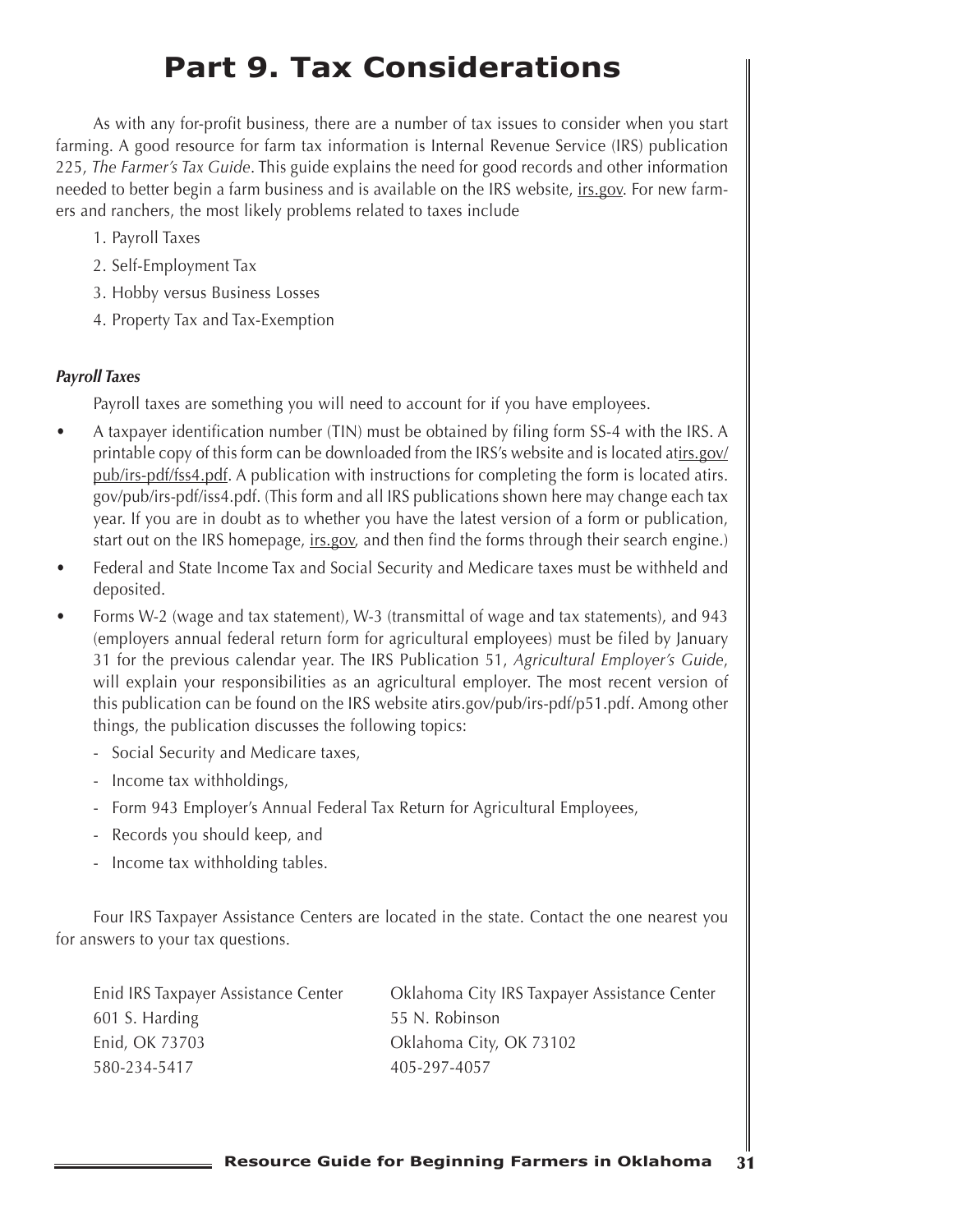



**SS-4 Instructions:** [irs.](www.irs.gov/pub/irs-pdf/iss4.pdf) [gov/pub/irs-pdf/](www.irs.gov/pub/irs-pdf/iss4.pdf) [iss4.pdf](www.irs.gov/pub/irs-pdf/iss4.pdf)



Lawton IRS Taxpayer Assistance Center Tulsa IRS Taxpayer Assistance Center 2202 SW A Ave. 8023 E. 63rd Place, Suite 400 Lawton, OK 73501 Tulsa, OK 74133 580-357-5492 918-622-8482

### *Self-Employment Tax*

Individuals who are in business for themselves must report income and expenses from that business on IRS Schedule C (Profit or Loss from Business – Sole Proprietorship) or Schedule F (Profit or Loss from Farming), if the net income is at least \$400. This net in-come is subject to a 15.3% self-employment tax rate. For 2020, the maximum amount of net self-employment tax earnings, subject to the social security portion of the self-employment tax, is \$137,700 and is subject only to a tax rate of 12.4%. Note the maximum amount changes annually and has been increasing over time. There is no maximum limit for the 2.9% rate for Medicare tax. For more information, refer to Publication 225, Farmer's Tax Guide, located on the IRS website [atirs.gov/pub/irs-pdf/p225.pdf](http://atirs.gov/pub/irs-pdf/p225.pdf). Other requirements:

- Self-employment taxes are in addition to income tax due when net income for self-employment is combined with the individual's income from other sources on Form 1040.
- Self-employed individuals must make quarterly deposits of estimated income tax to avoid tax penalties.

If more than two-thirds of total gross income for all sources is from farming or ranching, quarterly estimated tax payments are not required if the individual's tax return is filed by March 1. For more information, refer to Publication 505, *Tax Withholding and Estimated Tax,* located on the IRS website at [irs.gov/pub/irs-pdf/p505.pdf](www.irs.gov/pub/irs-pdf/p505.pdf).

It is important to pay self-employment tax to ensure that an individual has social security coverage for old age, disability, survivor benefits and hospital insurance benefits (Medicare). The farm optional method for paying self-employment allows farmers and ranchers to voluntarily pay self-employment taxes and acquire social security coverage in low income years. For additional information covering self-employment taxes, please refer to the most recent version of Publication 225, *Farmer's Tax Guide*, located on the IRS website at [irs.gov/pub/irs-pdf/p225.pdf.](http://www.irs.gov/pub/irs-pdf/p225.pdf)

Farmers and ranchers must be insured under the social security system before they can begin receiving social benefits. To be eligible for disability benefits, an individual must have the required quarters of coverage. For the latest explanation of the number of credits needed to be insured and the benefits available to a farmer and the family under the social security program, visit the local Social Security Administration (SSA) office or visit the SSA website at [ssa.gov](www.ssa.gov).

### *Hobby versus Business Losses*

If a business shows no intent to make a profit, the IRS assumes the activity is a hobby and will disallow deductions for expenses in excess of income. The general test to measure profit motive is whether the activity has generated a profit in any three out of five consecutive tax years. This "hobby loss" test does not determine that a business must be considered a hobby, but only allows the IRS to look at the business in more detail. The actual decision of whether a business should be considered for profit is based on nine factors set forth in IRS regulations. Taxpayers can protect themselves by keeping good records that indicate a profit motive based on those nine factors.

1. Does the producer look like a business? For instance, good books and records are kept. Also, methods of operation are changed if they are not working, and techniques that hope to improve efficiency are attempted.

### 32 **Oklahoma State University Cooperative Extension**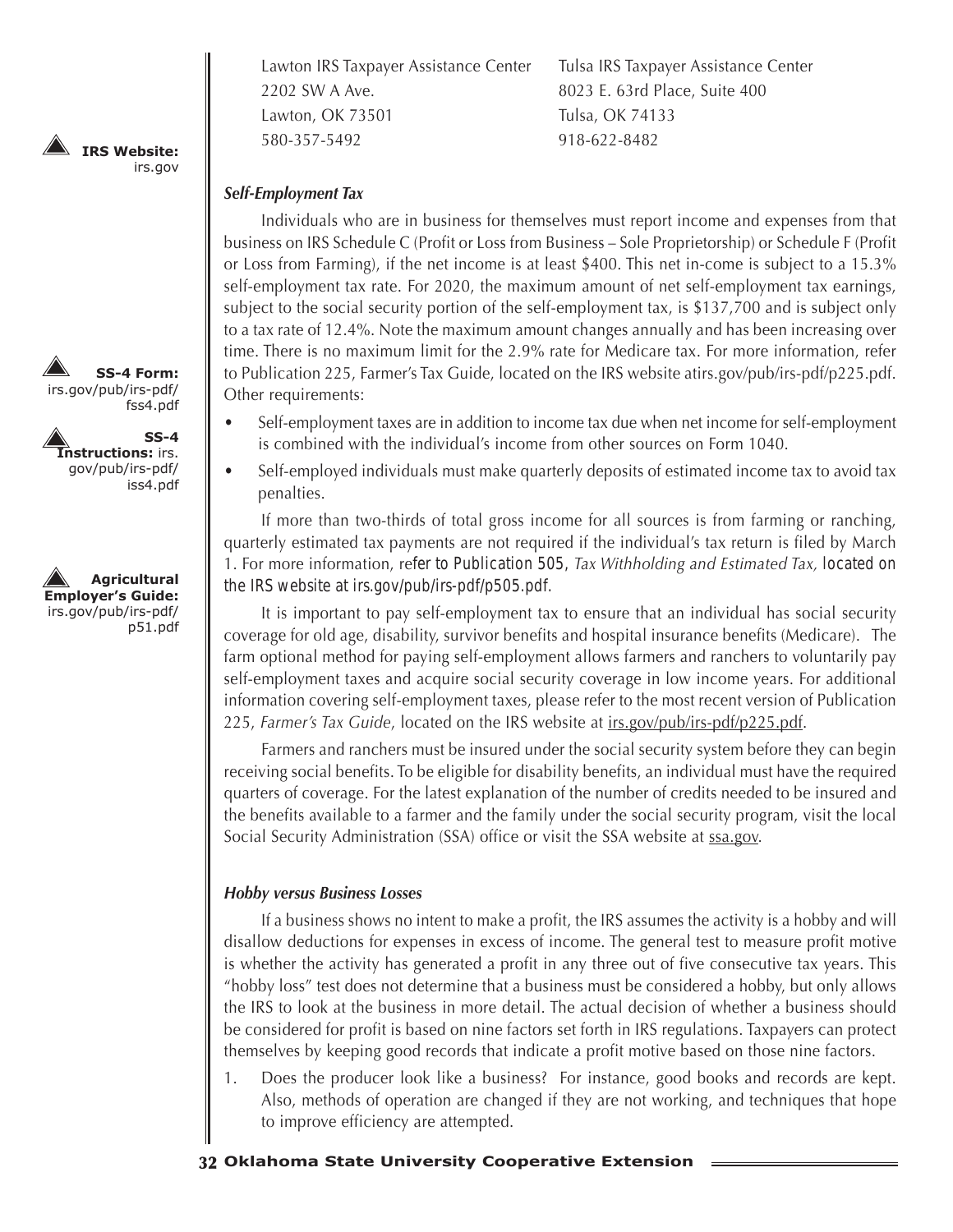- 2. Can the producer take advice? Show evidence that experts have been consulted and their advice has been followed. Read books, took classes, attended workshops, paid advisers, etc.
- 3. Does the producer spend time on the farm? Expending time and effort on the farm is an indicator of profit motive. Employing competent persons to run activities on the farm may also indicate profit motive.
- 4. Is anything on the farm worth money? An increase in land value, cattle, or other assets could point to expected profit—even if current operations or practices are not showing a profit.
- 5. Has the producer done this before? If the producer has a history of turning unprofitable ventures into profitable ones, a profit motive could be assumed.
- 6. What has been happening on the farm? Are the losses mainly a start-up situation? Have there been unforeseen circumstances such as drought, fire, theft, depressed market conditions, etc.?
- 7. Has the producer made any money? An occasional small profit offset by persistent high losses would probably indicate there is no profit motive.
- 8. Is the producer making money doing anything else? If there is no substantial income from other sources, the profit motive is probably indicated. However, the existence of other income might just show good planning and would not necessarily negate the profit motive.
- 9. Is the producer having fun? The presence of personal pleasure or recreation in an activity can be used by the IRS to claim the activity as a hobby, but the other eight factors listed here must also be taken into account. The fact that a person enjoys a business is not sufficient to disallow the profit-making motive.

### *Property tax and sales tax exemption*

Agricultural land and property in Oklahoma are taxable. Individual counties determine the acreage needed to be deemed agricultural status. Forty acres or more will normally qualify. Some counties allow a smaller acreage. Individual counties also determine property tax rates and listings for agricultural machinery, equipment and/or livestock. Each school district, career technology district, county government and other units of government using a property tax will set its rate from year to year within the limits set by law. In addition, each county has the authority to vote to exempt all household personal property and livestock in support of a farm family from property tax. Many counties have passed this exemption. However, when such an exemption is passed by the voters, there is a one-time adjustment of property tax rates to offset the reduction in revenue to local government bodies. A homestead exemption can provide a reduction in property tax. Persons who own homes in the county are eligible for a homestead exemption provided the home is their actual permanent residence and they are citizens of Oklahoma. A homestead is exempt from ad valorem taxation up to \$1,000 of the assessed value (the property's taxable valuation less \$1,000). An additional homestead exemption is allowed to any homeowner who is eligible for a homestead exemption and whose gross household income is \$20,000 or less for the preceding year. You must file for the homestead exemption at your county assessor's office. It is not automatic. The assessment date is January 1st, so it is a good idea to file by that date in the year in which you first acquire your home. Periodically thereafter, the assessor will contact you to confirm your homestead status.

Agricultural producers are able to file for agricultural sales tax exemption. Sales tax exemption applies to certain farm supplies and machinery and equipment purchases. The exemption form must be filed with the county assessor. You must remain in compliance with property taxes to maintain this status. Sales tax exemption forms and assistance in filing them are available at the county assessor's office.



[irs.gov/pub/irs-pdf/](http://www.irs.gov/pub/irs-pdf/p505.pdf) [p505.pdf](http://www.irs.gov/pub/irs-pdf/p505.pdf)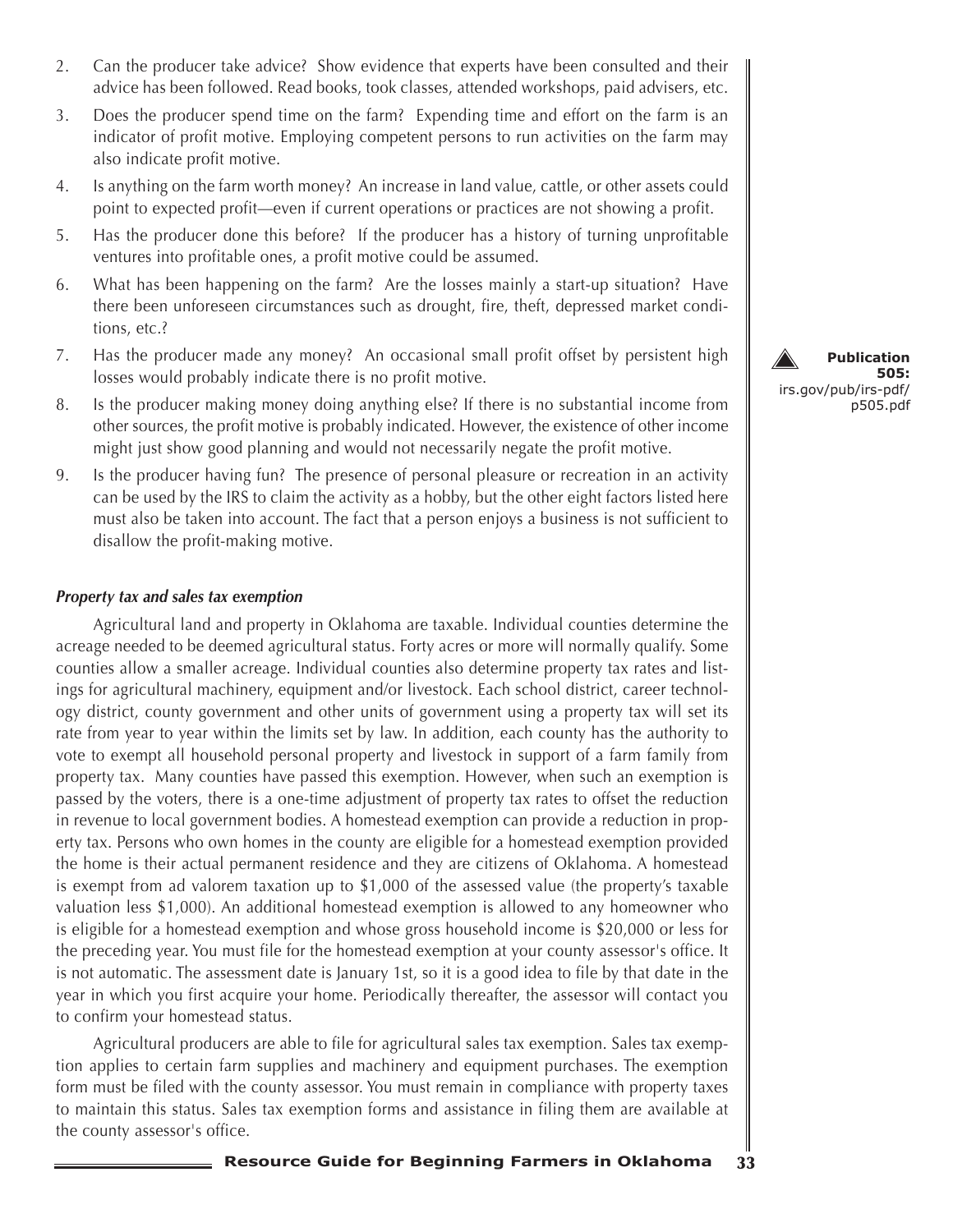Motor fuel for farm tractors or stationary engines is exempt from fuel taxes. The exempt sale of motor fuel for farm tractors or stationary engines owned or leased, and operated by any person and used exclusively for agricultural purposes is perfected by a refund claim filed by the consumer. The refund claim must be received by the Tax Commission within three (3) years following the last day of the calendar month in which the tax was paid. Refund claims for agricultural use of gasoline shall be less the \$0.0208 levied under the Motor Fuel Tax Code for gasoline used or consumed for agricultural purposes.

**Statewide Property Tax Rates:**  <rd.okstate.edu>/ (choose CountyTraining Program, Related Publications)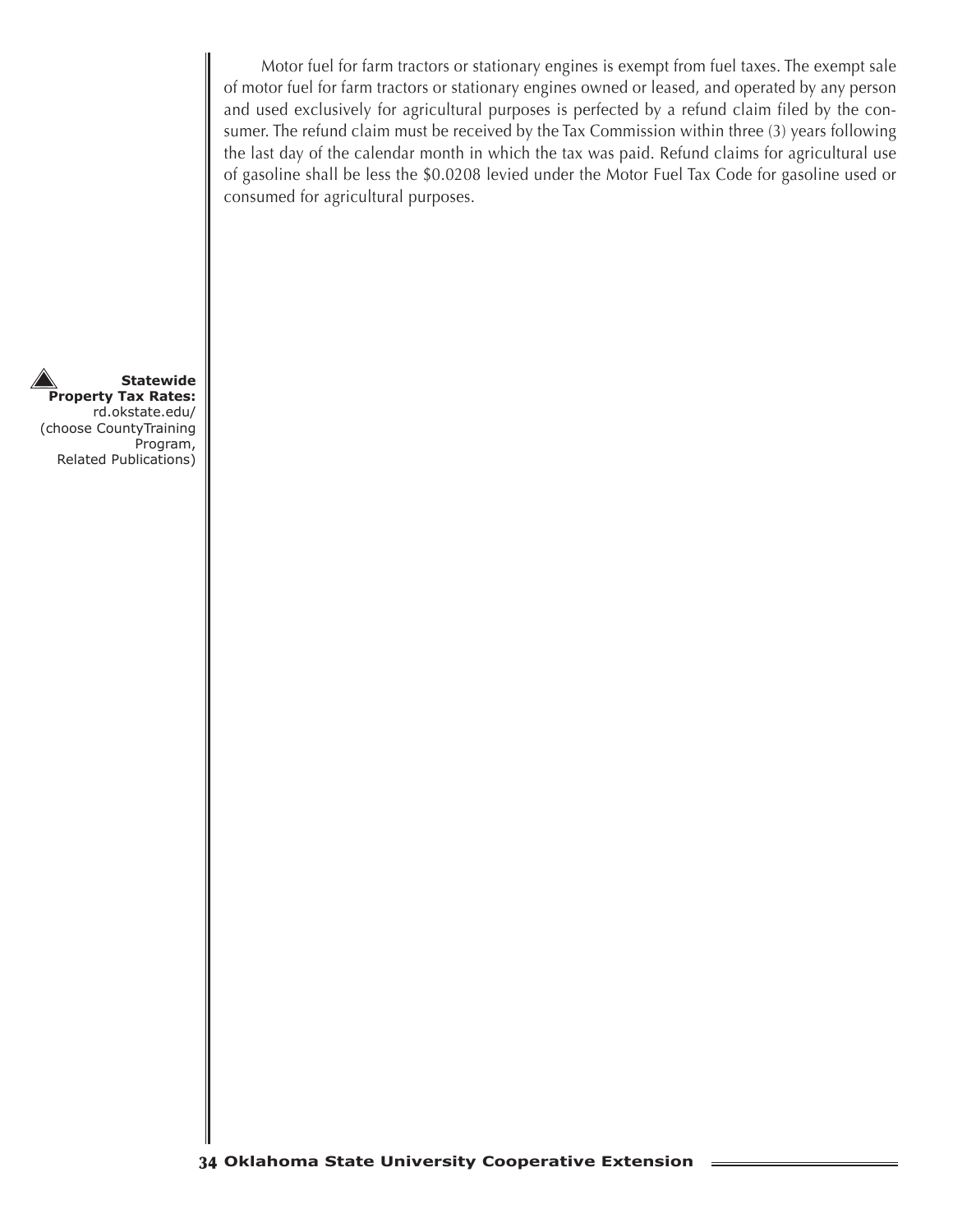### **Part 10. Government Programs**

The United States Department of Agriculture has provided programs to assist new and beginning farmers and ranchers since the early 1990s. Many of those programs are reauthorized every five years in the farm bill. The Agricultural Improvement Act of 2018 was signed into law on December 28, 2019. The bill largely extended the programs from the Agricultural Act of 2014, but additional incentives were provided for new and beginning producers in certain programs. For additional details on these programs visit one of the sites listed at the bottom of this section. Major changes in the 2018 Agricultural Improvement Act affecting producers include:

- Expanded limits for certain types of farm ownership loans;
- Updated payment calculations for commodity programs, Agriculture Risk Coverage– county (ARC-CO), Agriculture Risk Coverage individual (ARC-IC), and Price Loss Coverage (PLC);
- Offered the opportunity to change an election among ARC-CO, ARC-IC and PLC for each crop year in 2021, 2022, and 2023;
- Offered landowners the opportunity to update payment yields;
- Eliminated commodity program payments on base acres when an entire farm number had been consistently in grass for an extended period of time;
- Authorized industrial hemp as a commodity eligible for crop insurance and other farm bill programs;
- Reauthorized a permanent livestock disaster assistance program (including the Livestock Indemnity Program, the Livestock Forage Program, and the Emergency Assistance for Livestock, Honeybees and Farm-Raised Fish Program) that will cover losses from 2019 to 2023;
- Increased payment limits for certain livestock disaster programs in this bill and in the 2018 Bipartisan Budget Act;
- Extended crop insurance programs;
- Clarified the role of cover crops as good farming practices for crop insurance;
- Extended authorization of the Dairy Margin Coverage program from the 2018 Bipartisan Budget Act until 2023;
- Increased the enrollment acreage cap for the Conservation Reserve Program (CRP) through 2023;
- Adjusted CRP contract rates were reduced initially in the 2018 bill, the program has subsequently increased rates to encourage enrollment;
- Expanded funds for the Environmental Quality Incentives Program (EQIP);
- Created the Grassland Conservation Initiative for farms with base acres in grass that were no longer eligible for commodity program payments

Beginning farmers and ranchers (and socially disadvantaged farmers) may also be eligible for:

- NAP service fee waiver;
- Reduced crop insurance premiums or higher premium subsidies;
- A special allocation of FSA loan funding (including farm ownership loans and down payment loans).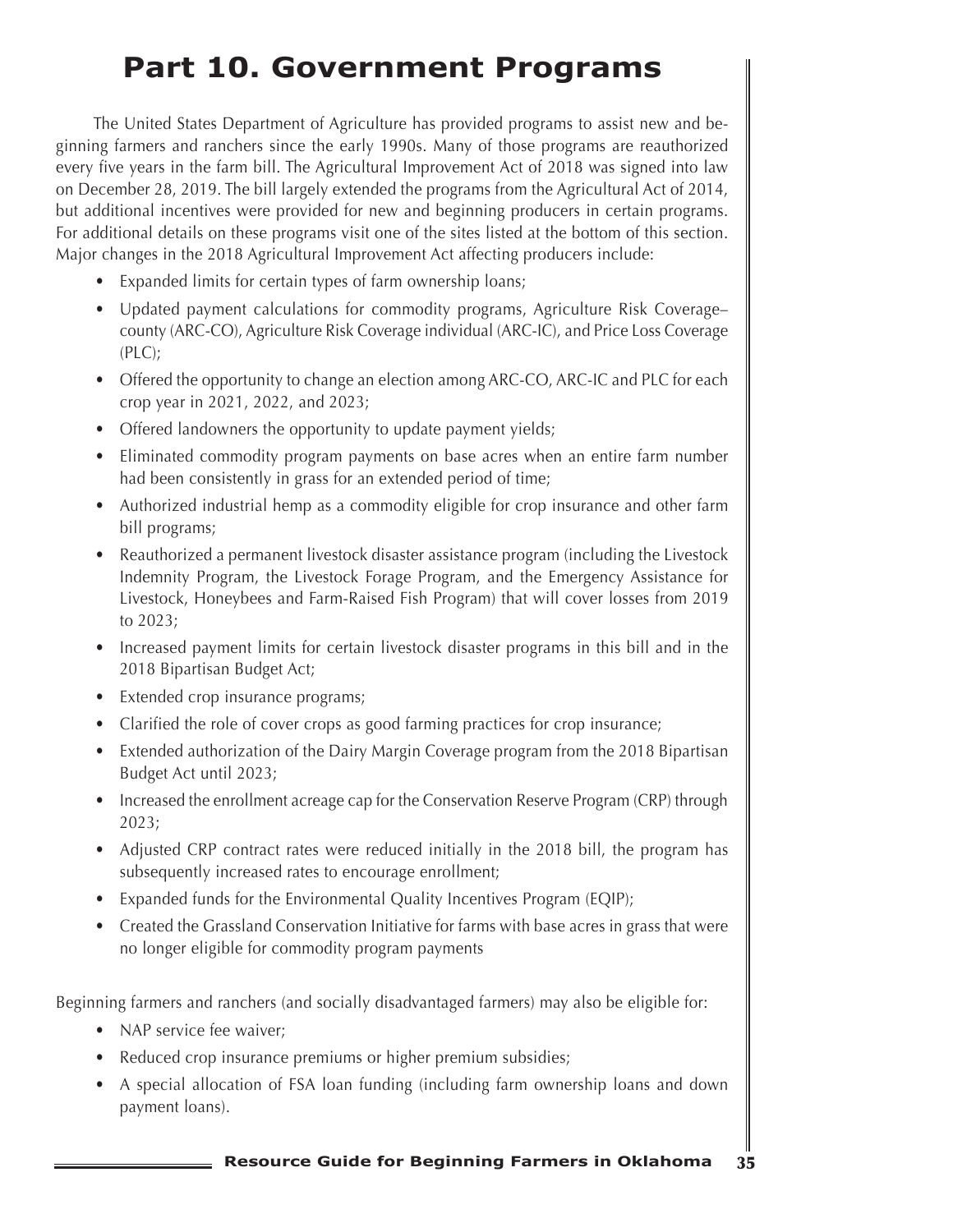To be eligible for these programs, certain requirements must be met. Additional requirements exist to be defined as a beginning farmer or rancher.

- Producers whose average AGI exceeds \$900,000 are not eligible to receive payments or benefits from most programs administered by the Farm Service Agency (FSA) and the Natural Resources Conservation Service (NRCS).
- Producers who participate in ARC or PLC are required to provide significant contributions to the farming operation to be considered as actively engaged in farming.

### **Base Reallocation and Yield Updates**

Owners of farms that participate in ARC or PLC for the 2014-2018 crops have a one-time opportunity in 2014 (or possibly 2015) to: (1) retain current base acres or (2) reallocate base acres (excluding cotton bases). The new commodity programs are paid on base acres of covered commodities (instead of planted acres). Covered commodities include wheat, oats, barley, corn, grain sorghum, rice, soybeans, sunflower seed, rapeseed, canola, safflower, flaxseed, mustard seed, crambe and sesame seed, dry peas, lentils, small chickpeas, large chickpeas and peanuts. Landowners may choose to reallocate their historical base acres to covered commodities planted from 2009 through 2012. Base acre reallocation is proportionate to the four-year average (2009-2012) of planted covered commodities. Prevented planted acres are also included in the base reallocation calculations. Upland cotton is no longer considered a covered commodity. All cotton base acres on each farm as of September 30, 2013 are converted to generic base acres. No commodity program payments will be received if cotton is planted on generic base acres. However, generic base may be planted to another covered commodity and that commodity would be eligible for ARC or PLC payments. Unless a covered commodity is planted on generic base acres in a given year, the generic base acres are not relevant (as far as the commodity payment calculation).

The updated yield for each covered commodity is equal to 90% of the farm's 2008-2012 average yield per planted acre, excluding any year when no acreage was planted to the covered commodity. Payment yields are used in the PLC payment calculation.

### **Commodity Program Enrollment**

All of the producers on a farm must make a unanimous election of: (1) PLC/ARC-county on a covered-commodity-by-covered-commodity basis; or (2) ARC-farm for all covered commodities per farm number. If ARC-individual coverage is chosen, every covered commodity on each farm number must be enrolled in ARC. The election between ARC and PLC will be made in 2019 for the 2019 and 2020 crop years, but can be changed for the 2021, 2022 and 2023 crop years. If the sum of the base acres on a farm is 10 acres or less, no PLC or ARC payments will be issued, unless the producer is a socially disadvantaged farmer or rancher or is a limited resource farmer or rancher. Payments for PLC and ARC are issued after the end of the respective crop year, but not before Oct. 1. So for example, the 2020 crop marketing year for wheat ends on May 31, 2021. If a payment is triggered for ARC and PLC in the 2020 crop year, it would be issued after October 1, 2021. Base acres are based on historical use of the farm. For example, a farm with historical wheat base would enroll in either PLC or ARC-CO under wheat. However, that producer could grow cotton instead without a penalty. Crop reporting is required for farms enrolled in Farm Service Agency programs. Additional information and tools are available [atfarmers.gov](http://atfarmers.gov).

Producers also have the option to participate in the marketing loan program or loan deficiency program for loan commodities. Loan commodities include wheat, oats, barley, corn, grain sorghum, upland cotton, extra long staple cotton, long grain rice, medium grain rice, peanuts, soybeans, other oilseeds, graded wool, non-graded wool, mohair, honey, dry peas, lentils, small chickpeas and large chickpeas.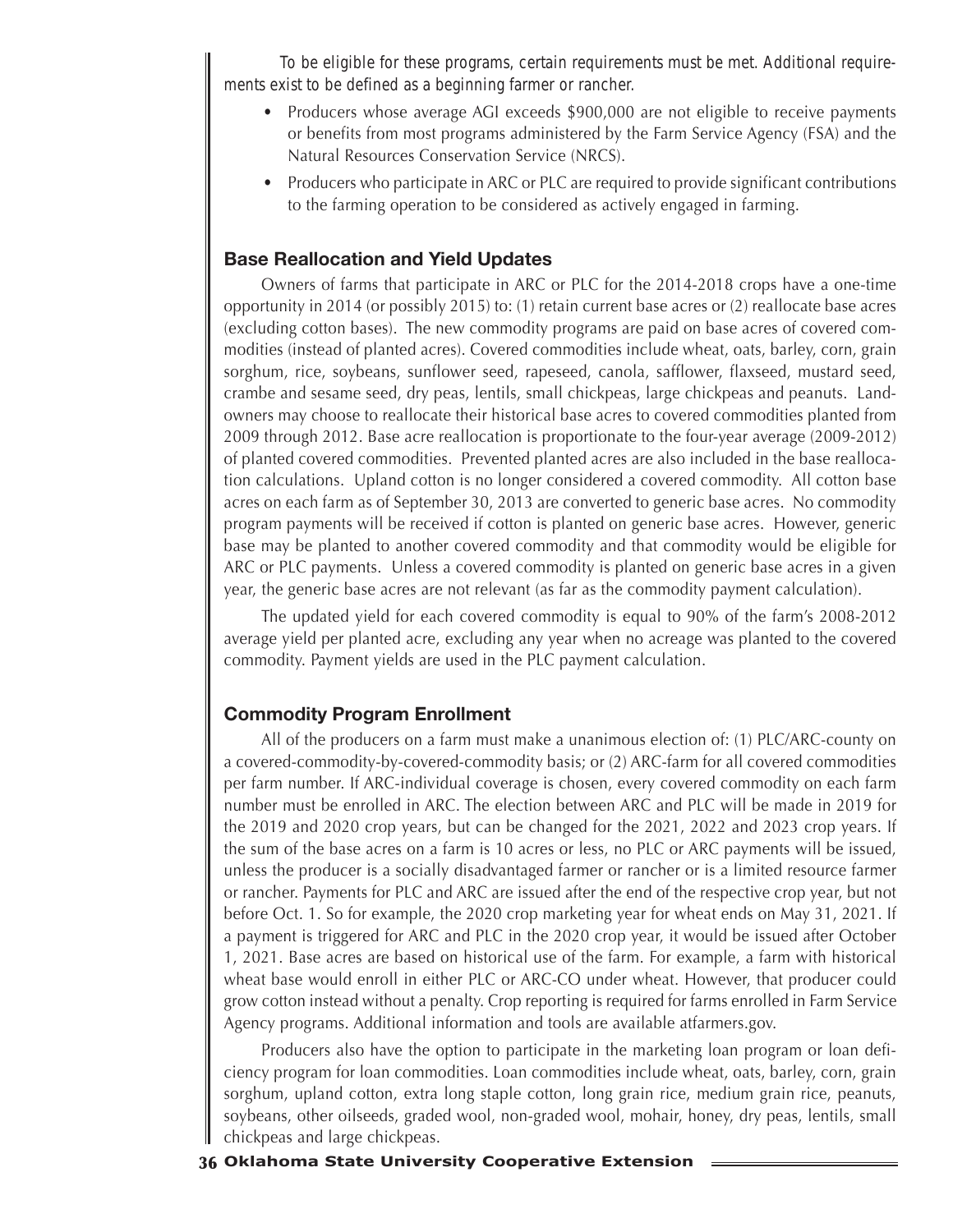### **Price Loss Coverage (PLC)**

The PLC program is a price safety net program where a payment is triggered when the marketing year average price falls below the effective reference price. These references prices have a minimum level established in the 2014 farm bill (Table 1). However, the price that triggers a PLC payment can go up over time should marketing year prices for a commodity be sustained at a higher level than the reference price for a prolonged period. This is called the effective reference price. If the marketing year price falls below the effective reference price, a PLC payment will be issued. The PLC payment rate equals the effective reference price minus the marketing year average price. A producer's PLC payment is equal to the payment rate times the payment yield times 85% times base acres for the crop. It is possible that if the price drops below the reference price and yields are at normal levels, PLC could result in a higher payment than ARC in a given year.

| Crop          | <b>2014 PLC Reference Price</b> |
|---------------|---------------------------------|
| <b>Barley</b> | 4.95/bushel                     |
| Canola        | $0.20$ /pound                   |
| Corn          | 3.70/bushel                     |
| Cotton        | NA                              |
| Grain Sorghum | 3.95/bushel                     |
| Peanuts       | $0.26$ /pound                   |
| Oats          | 2.40/bushel                     |
| Rice          | $0.14$ /pound                   |
| Seed Cotton   | $0.36$ /pound                   |
| Soybeans      | 8.40/bushel                     |
| Wheat         | 5.50/bushel                     |

### **Table 1. PLC Reference Prices**

### **ARC**

As an alternative to PLC, producers of covered commodities have the option to en-roll in a revenue protection program, called Agricultural Risk Coverage (ARC). There are options to enroll in either farm-level coverage (ARC-IC) or county-level coverage (ARC-CO). ARC triggers a payment when the actual revenue is below a guaranteed level established at the beginning of the crop year.

The ARC-CO program is paid on 85% of base acreage of the farm commodity while the ARC-IC program is paid on 65% of total base acreage for the FSA farm including all commodities. It is important to note that with county-level coverage, producers could have a loss on their own farm, but would not receive a payment if the county does not suffer a loss as well. The ARC payment is limited to 10% of the benchmark revenue so payments would be issued when actual revenue (county or farm) is between 76% and 86% of the benchmark revenue. ARC-CO payments are issued when the actual county crop revenue of a covered commodity is less than the ARC-CO guarantee for the covered commodity and are based on county data, not farm data. Both the guarantee and actual revenue are computed using base acres, not planted acres. The ARC-CO payment is equal to 85% of the base acres of the covered commodity times the difference between the county guarantee and the actual county crop revenue for the covered commodity. Payments for ARC-CO may not exceed 10% of the benchmark county revenue (the ARC guarantee price times the ARC county guarantee yield).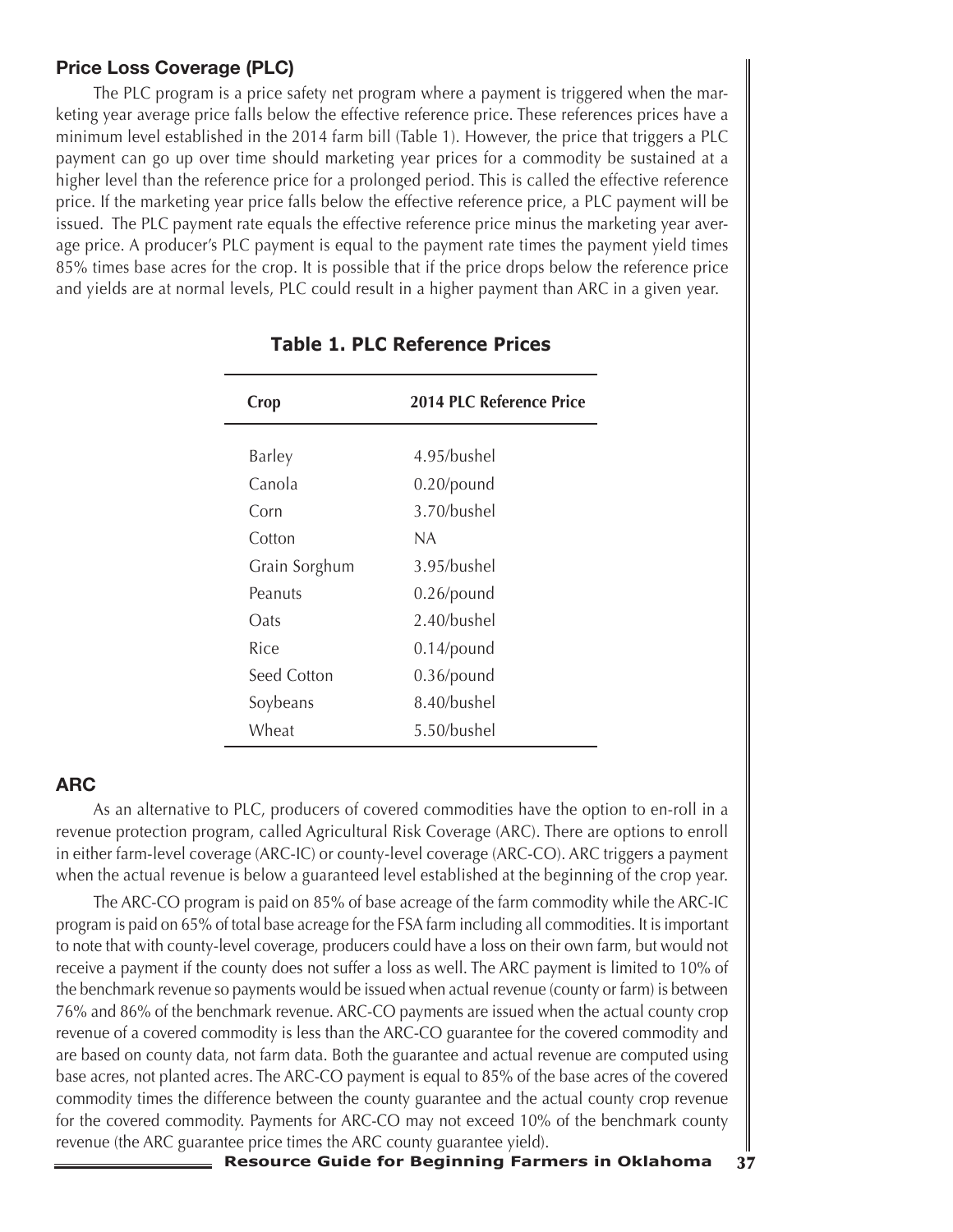The ARC-IC calculation includes all covered commodities planted on the FSA farm number. The benchmark revenue for ARC-IC is calculated as the five-year Olympic average of the sum of the revenues (yield times price) for all covered commodities on the farm using actual planted acres of the covered commodities. Payments are issued when the actual individual crop revenues, summed across all covered commodities on the farm, are less than ARC-IC guarantees summed across those covered commodities on the farm. The farm, for ARC-IC purposes, is the sum of the producer's interest in all ARC farms in the state. The ARC-IC payment is equal to 65% of the sum of the base acres of all covered commodities on the farm, times the difference between the individual guarantee revenue and the actual individual crop revenue across all covered commodities planted on the farm. Like ARC-CO, the payments for ARC-IC may not exceed 10% of the individual benchmark revenue.

### **MARKETING ASSISTANCE LOANS**

Nonrecourse marketing assistance loans (MALs) and loan deficiency payment (LDPs) are extended for the 2019 – 2023 crops of wheat, corn, grain sorghum, barley, oats, up-land cotton, extra-long staple cotton, long grain rice, medium grain rice, soybeans, other oilseeds (including sunflower seed, rapeseed, canola, safflower, flaxseed, mustard seed, crambe and sesame seed), dry peas, lentils, small chickpeas, large chickpeas, graded and nongraded wool, mohair, honey, unshorn pelts and peanuts. Provisions are mostly unchanged from the 2014 farm bill, except marketing loan gains and loan deficiency payments are subject to payment limitations.

### **CONSERVATION RESERVE PROGRAM (CRP)**

The CRP acreage cap was increased under the 2018 farm bill gradually until 2023. Each year a producer can decide if they would like to offer their land to USDA Farm Service Agency for set aside and conservation purposes, and in return receive a rental payment. Beginning farmers and ranchers who wish to transition land out of CRP and back into production can apply for the Transition Incentives Program (TIP) to return land to production. The owner or operator of the land with the expiring CRP contract must agree to sell, have a contract to sell, or least the land for 5 years to a beginning producer. In addition, the landowner agrees to let the beginning producer make improvements under an approved conservation plan for the final two years of the CRP contract.

### **FARM OPERATING LOANS AND MICROLOANS**

Farm Operating Direct and Guaranteed Loan Programs continue to provide low-interest financing for producers to purchase farm and ranch operating inputs. Changes include an expansion of the types of entities eligible, favorable interest rates for joint financing arrangements, increases in loan limits for microloans, availability of youth loans in urban areas, and elimination of term limits for guaranteed operating loans.

#### **FARM OWNERSHIP LOANS**

Farm Ownership Direct and Guaranteed Loan Programs provide low-interest financing for producers to purchase farms and ranches and other real estate related needs. The 2018 farm bill revisions expanded the types of entities eligible, provide favorable interest rates for joint financing arrangements, provide a larger percent guarantee on guaranteed conservation loans, increase the loan limits for the down payment program, and authorize a relending program to assist Native American producers purchase fractionated interests of land.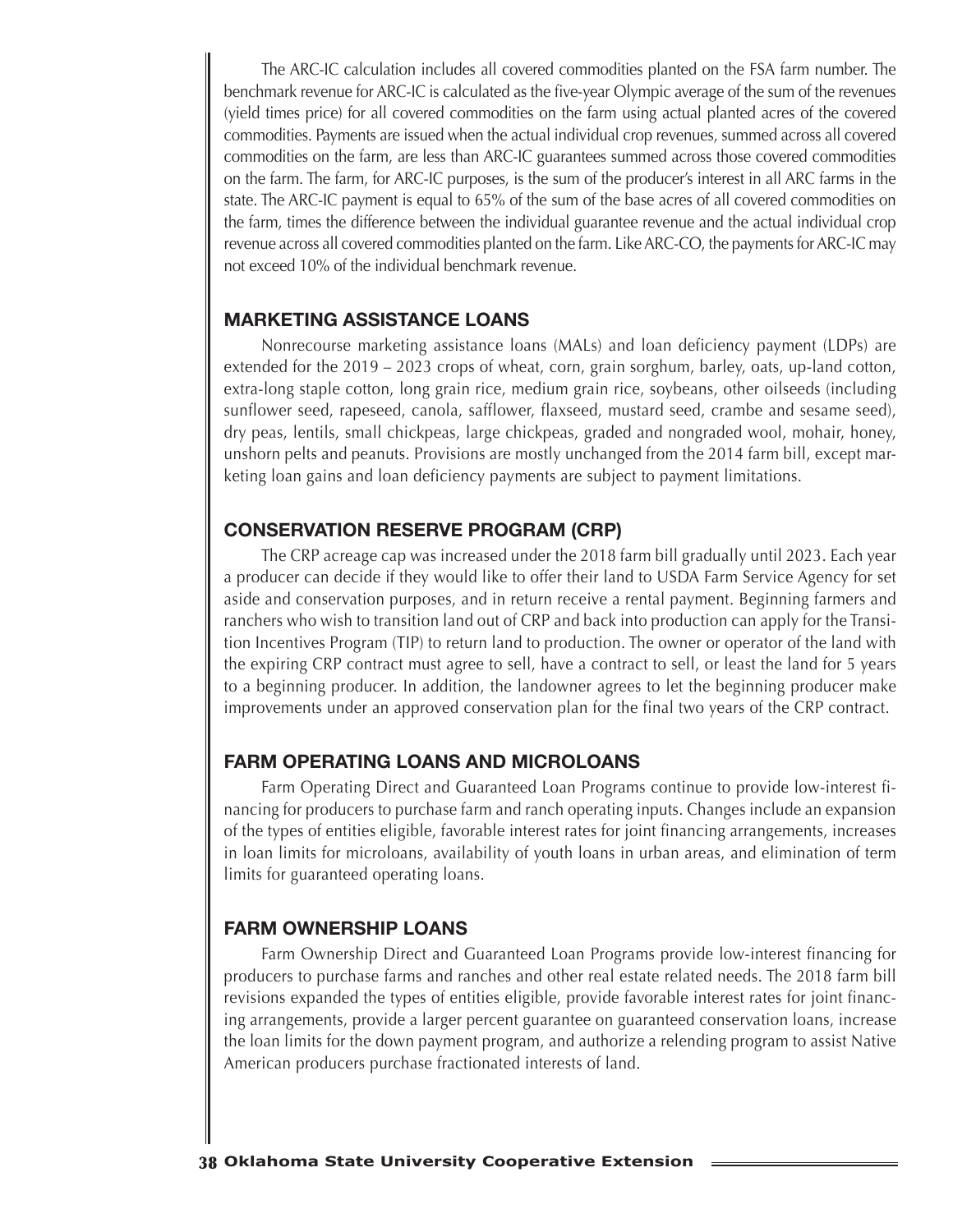### **DISASTER PROGRAMS**

Natural and weather disasters can be especially difficult for beginning producers. The 2018 farm bill reauthorizes disaster programs, in addition to crop insurance, livestock revenue protection insurance, and non-insured disaster protection (NAP). The following four disaster programs authorized by the 2008 Farm Bill were extended indefinitely in the 2014 farm bill. The programs are made retroactive to Oct. 1, 2011, which means that losses from years prior to the 2014 Farm Bill implementation were covered. As of the 2014 farm bill, producers were no longer required to purchase crop insurance or NAP coverage to be eligible for these programs (the risk management purchase requirement) as mandated by the 2008 Farm Bill.

### **LIVESTOCK FORAGE DISASTER PROGRAM (LFP)**

LFP provides compensation to eligible livestock producers that have suffered grazing losses due to drought or fire on land that is native or improved pastureland with permanent vegetative cover or that is planted specifically for grazing. LFP payments for drought are equal to 60% of the monthly feed cost for up to five months, depending upon the severity of the drought. LFP payments for fire on federally managed rangeland are equal to 50% of the monthly feed cost for the number of days the producer is prohibited from grazing the managed rangeland, not to exceed 180 calendar days. The LFP sign-up process began in April 2014 and has extended to 2023 under the 2018 farm bill. Producers who owned livestock from Oct. 1, 2011 to the current date should visit their local FSA office to find out more about the LFP program.

### **LIVESTOCK INDEMNITY PROGRAM (LIP)**

LIP provides benefits to livestock producers for livestock deaths in excess of normal mortality caused by adverse weather or by attacks by animals reintroduced into the wild by the federal government. LIP payments are equal to 75% of the average fair market value of the livestock. For example, livestock killed due to a wildfire, a severe freeze, or lightening strikes may be eligible. In addition, livestock that had to be sold due to severe injury may also be eligible for a LIP payment for the difference in the LIP indemnity rate and discounted value received at market. Notice of loss must occur within 30 days and the deaths must be documented.

### **EMERGENCY ASSISTANCE FOR LIVESTOCK, HONEYBEES AND FARM-RAISED FISH (ELAP)**

ELAP provides emergency assistance to eligible producers of livestock, honeybees and farmraised fish for losses due to disease (including cattle tick fever), adverse weather or other conditions, such as blizzards and wildfires, not covered by LFP and LIP. Total payments are capped at \$20 million in a fiscal year.

### **TREE ASSISTANCE PROGRAM (TAP)**

TAP provides financial assistance to qualifying orchardists and nursery tree growers to replant or rehabilitate eligible trees, bushes, and vines damaged by natural disasters. For example, severe freeze that requires grape vines in vineyards to be pulled out and replanted could be eligible for the TAP program. As with other disaster programs, notice of loss must be made when the damage becomes apparent, and the damage must be documented prior to any sort of disposal.

For more information:

[extension.okstate.edu/programs/ag-policy-and-law/](http://extension.okstate.edu/programs/ag-policy-and-law/)

[farmers.gov](http://farmers.gov)

[newfarmers.usda.gov](http://newfarmers.usda.gov)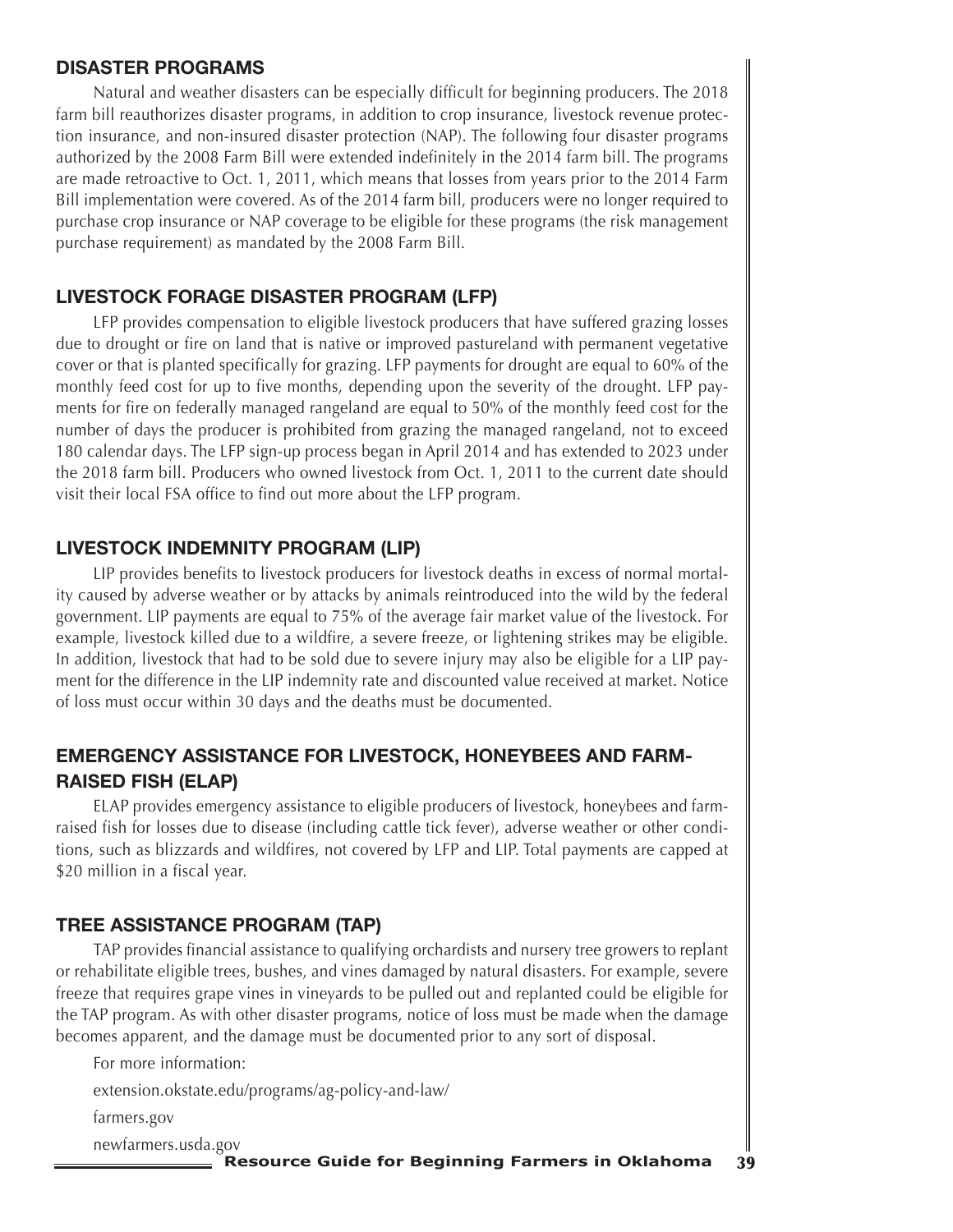**For more information on OSU Enterprise Budget Software see:**  [agecon](http://www.agecon). <okstate.edu/budgets>/

### **Appendix**

[Seeagecon.okstate.edu/budgets](http://Seeagecon.okstate.edu/budgets) for information on OSU Enterprise Budget Software.

### **Cow-Calf Enterprise Budget — 100 Cow Unit Size (sample only)**

March calving percentage - 87.3%, calf death loss - 4.2% 2021 sale price projections

| <b>PRODUCTION</b>                          | Wt.     | <b>Unit</b>    | <b>Price/Cwt</b>         | <b>Quantity</b> | <b>Total</b>             | \$/Head                      |
|--------------------------------------------|---------|----------------|--------------------------|-----------------|--------------------------|------------------------------|
| <b>Steer Calves</b>                        | 524.3   | Lbs.           | \$163.00                 | 41.82 Hd.       | \$35,737                 | \$357.37                     |
| <b>Heifer Calves</b>                       | 514.7   | Lbs.           | \$143.00                 | 16.82 Hd.       | \$12,377                 | \$123.77                     |
| Cull Cows                                  | 1,150.0 | Lbs.           | \$57.00                  | 20.00 Hd.       | \$13,110                 | \$131.10                     |
| Cull Replacement Heifers                   | 825.0   | Lbs.           | \$133.00                 | 5.00 Hd.        | \$5,486                  | \$54.86                      |
| Cull Bulls                                 | 1,750.0 | Lbs.           | \$80.00                  | $1.00$ Hd.      |                          |                              |
| Other Income                               |         | Head           | $\overline{\phantom{a}}$ | 1.00            |                          |                              |
| <b>Total Receipts</b>                      |         |                |                          |                 | 66,711\$                 | $667.11\$                    |
| <b>OPERATING INPUTS</b>                    |         | Unit           | Price                    | Quantity        | <b>Total</b>             | \$/Head                      |
| Pasture                                    |         | Head           | \$260.00                 | 1               | \$26,000                 | \$260.00                     |
| Hay                                        |         | Head           | \$67.68                  | 1               | \$6,768                  | \$67.68                      |
| Grain                                      |         | Head           | $\blacksquare$           | 1               | $\overline{\phantom{a}}$ | $\qquad \qquad \blacksquare$ |
| Protein Supplement                         |         | Head           | \$73.82                  | 1               | \$7,382                  | \$73.82                      |
| Salt                                       |         | Head           |                          | $\mathbf{1}$    | $\overline{\phantom{a}}$ |                              |
| Minerals                                   |         | Head           | \$13.36                  | 1               | \$1,336                  | \$13.36                      |
| Other Feed Additives                       |         | Head-          |                          | 1               | $\sim$                   | $\overline{\phantom{a}}$     |
| Vet Services/Medicine                      |         | Head           | \$35.00                  | 1               | \$3,500                  | \$35.00                      |
| Vet Supplies                               |         | Head           | \$6.84                   | 1               | \$684                    | \$6.84                       |
| Marketing                                  |         | Head           | \$8.36                   | 1               | \$836                    | \$8.36                       |
| Mach/Equip Fuel, Lube, Repairs             |         | Head           | \$62.63                  | $\mathbf{1}$    | \$6,263                  | \$62.63                      |
| Machinery/Equipment Labor                  |         | Hrs.           | \$15.00                  | 3.35            | \$5,025                  | \$50.25                      |
| Other Labor                                |         | Hrs.           | \$15.00                  | 5.90            | \$8,850                  | \$88.50                      |
| Other Expenses                             |         | Head           | \$47.00                  | 1               | \$4,700                  | \$47.00                      |
| Annual Operating Capital                   |         | <b>Dollars</b> | 4.50%                    | \$484.82        | \$2,182                  | \$21.82                      |
| <b>Total Operating Costs</b>               |         |                |                          |                 | \$73,526                 | \$735.26                     |
| <b>Returns Above Total Operating Costs</b> |         |                |                          |                 | \$(6, 815)               | \$ (68.15)                   |
| <b>FIXED COSTS</b>                         |         | Unit           | Rate                     |                 | <b>Total</b>             | \$/Head                      |
|                                            |         |                |                          |                 |                          |                              |
| Machinery/Equipment<br>Interest at         |         | <b>Dollars</b> | 4.75%                    |                 | \$632                    | \$6.32                       |
| Taxes at                                   |         | <b>Dollars</b> | 1.00%                    |                 | \$244                    | \$2.44                       |
| Insurance                                  |         | <b>Dollars</b> | 0.85%                    |                 | \$113                    | \$1.13                       |
| Depreciation                               |         | <b>Dollars</b> |                          |                 | \$2,179                  | \$21.79                      |
| Livestock                                  |         |                |                          |                 |                          |                              |
| Interest at                                |         | <b>Dollars</b> | 4.75%                    |                 | \$5,477                  | \$54.77                      |
| Taxes at                                   |         | Dollars 1.00%  |                          |                 | \$1,336                  | \$13.36                      |
| Insurance                                  |         | <b>Dollars</b> | 0.85%                    |                 | \$980                    | \$9.80                       |
| Depreciation                               |         | <b>Dollars</b> |                          |                 | \$1,700                  | \$17.00                      |
| Land                                       |         | \$/Arcr        |                          |                 |                          |                              |
| Interest at                                |         | <b>Dollars</b> | $0.00\%$                 |                 |                          |                              |
| Taxes at                                   |         | <b>Dollars</b> | $0.00\%$                 |                 |                          |                              |
| <b>Total Fixed Costs</b>                   |         |                |                          |                 | \$12,661                 | \$126.61                     |
| <b>Total Costs (Operating +Fixed)</b>      |         |                |                          |                 | \$86,187                 | \$861.87                     |
| <b>Returns Above all Specified Costs</b>   |         |                |                          |                 | \$(19, 476)              | \$(194.76)                   |

Payne County - Central Oklahoma

Used machinery complement 25% heifer replacement rate with 0 purchased and 25 raised Primary forages - Native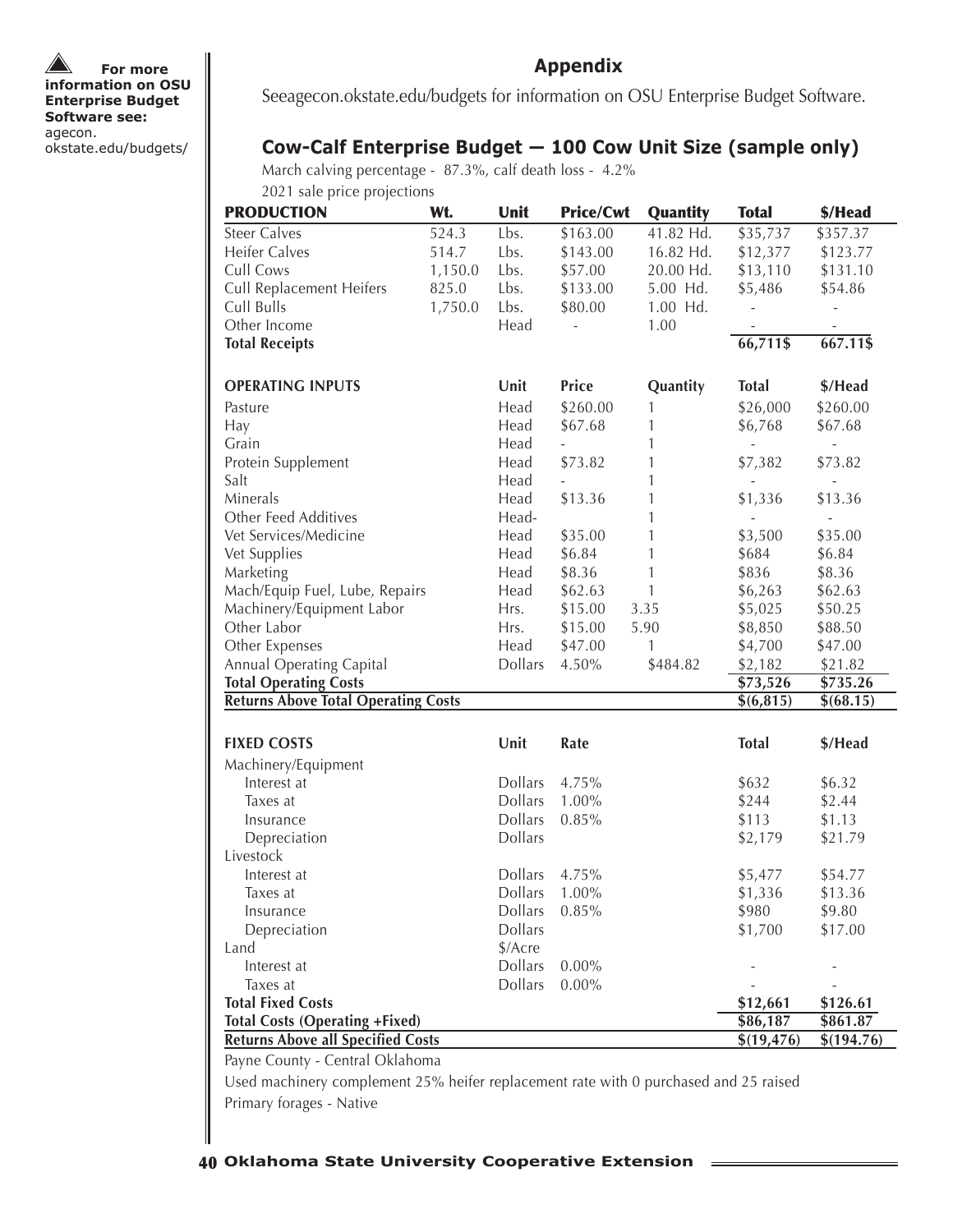See [www.agecon.okstate.edu/budgets](http://www.agecon.okstate.edu/budgets) for information on OSU Enterprise Budget Software.

### **Stocker Enterprise Budget — 150 Steers (sample only)**

November purchase - 450 pounds, March sale - 669 pounds \$.38/pound gain pasture cost Projected sale price determined by [beefbasis.com.](http://beefbasis.com)

| Stockers<br>Other Income<br><b>Total Receipts</b> | 669 | Lbs.           | \$142.50                 |                 |                          |
|---------------------------------------------------|-----|----------------|--------------------------|-----------------|--------------------------|
|                                                   |     |                |                          | 0.990 Hd.       | \$944.21                 |
|                                                   |     | Head           |                          | 0.990 Hd.       | $\overline{\phantom{a}}$ |
|                                                   |     |                |                          |                 | \$944.21                 |
| <b>OPERATING INPUTS:</b>                          | Wt. | Unit           | Price                    | <b>Quantity</b> | \$/Head                  |
| Stockers                                          | 450 | Lbs.           | \$170.00                 | 1 Hd.           | \$765.00                 |
| Pasture                                           |     | Head           | \$91.43                  | 1               | \$91.43                  |
| Hay                                               |     | Head           | \$8.50                   | 1               | \$8.50                   |
| Grain                                             |     | Head           | $\overline{\phantom{a}}$ | 1               | $\overline{\phantom{a}}$ |
| Protein Supplement                                |     | Head           |                          | 1               |                          |
| Salt                                              |     | Head           | \$0.12                   | 1               | \$0.12                   |
| Minerals                                          |     | Head           | \$0.36                   | 1               | \$0.36                   |
| <b>Other Feed Additives</b>                       |     | Head           | $\bar{a}$                | 1               | $\overline{a}$           |
| Vet Services/Medicine                             |     | Head           | \$7.14                   | 1               | \$7.14                   |
| Vet Supplies                                      |     | Head           | \$0.98                   | 1               | \$0.98                   |
| Marketing                                         |     | Head           | \$8.00                   | 1               | \$8.00                   |
| Mach/Equip Fuel, Lube, Repairs                    |     | Head           | \$14.44                  | 1               | \$14.44                  |
| Machinery/Equipment Labor                         |     | Hrs.           | 15.00                    | 1.60            | \$24.00                  |
| Other Labor                                       |     | Hrs.           | 15.00                    | 1.50            | \$22.50                  |
| Other Expenses                                    |     | Head           | 2.50                     | $\mathbf{1}$    | \$2.50                   |
| <b>Annual Operating Capital</b>                   |     | <b>Dollars</b> | 4.50%                    | 293.77          | \$13.22                  |
| <b>Total Operating Costs</b>                      |     |                |                          |                 | \$958.19                 |
| <b>Returns Above Total Operating Costs</b>        |     |                |                          |                 | \$(13.98)                |
| <b>FIXED COSTS</b>                                |     | Unit           | Rate                     |                 | \$/Head                  |
| Machinery/Equipment                               |     | \$/value       |                          |                 |                          |
| Interest at                                       |     | <b>Dollars</b> | 4.75%                    |                 | \$2.58                   |
| Taxes at                                          |     | <b>Dollars</b> | 1.00%                    |                 | \$0.98                   |
| Insurance                                         |     | <b>Dollars</b> | 0.85%                    |                 | \$0.46                   |
| Depreciation                                      |     | <b>Dollars</b> |                          |                 | \$8.39                   |
| Land                                              |     | \$/Acres       |                          |                 |                          |
| Interest at                                       |     | <b>Dollars</b> | $0.00\%$                 |                 |                          |
| Taxes at                                          |     | <b>Dollars</b> | $0.00\%$                 |                 | $\sim$                   |
| <b>Total Fixed Costs</b>                          |     |                |                          |                 | \$12.41                  |
| <b>Total Costs (Operating +Fixed)</b>             |     |                |                          |                 | \$970.60                 |
| <b>Returns Above all Specified Costs</b>          |     |                |                          |                 | \$(26.39)                |

Caddo County - Southwest Oklahoma Stocker phase - 120 days Average daily gain - 2 lbs., 1% death loss Used machinery complement Primary forage - Small Grain

| <b>Break-even (B-E) Analysis</b>           |          |                                           |          |  |  |
|--------------------------------------------|----------|-------------------------------------------|----------|--|--|
| <b>Break-Even Purchase Price (\$/cwt.)</b> |          | <b>Break-Even Selling Price (\$/cwt.)</b> |          |  |  |
| Above Operating Costs                      | \$166.89 | Above Operating Costs                     | \$144.61 |  |  |
| Above Total Costs                          | 164.14   | Above Total Costs                         | \$146.48 |  |  |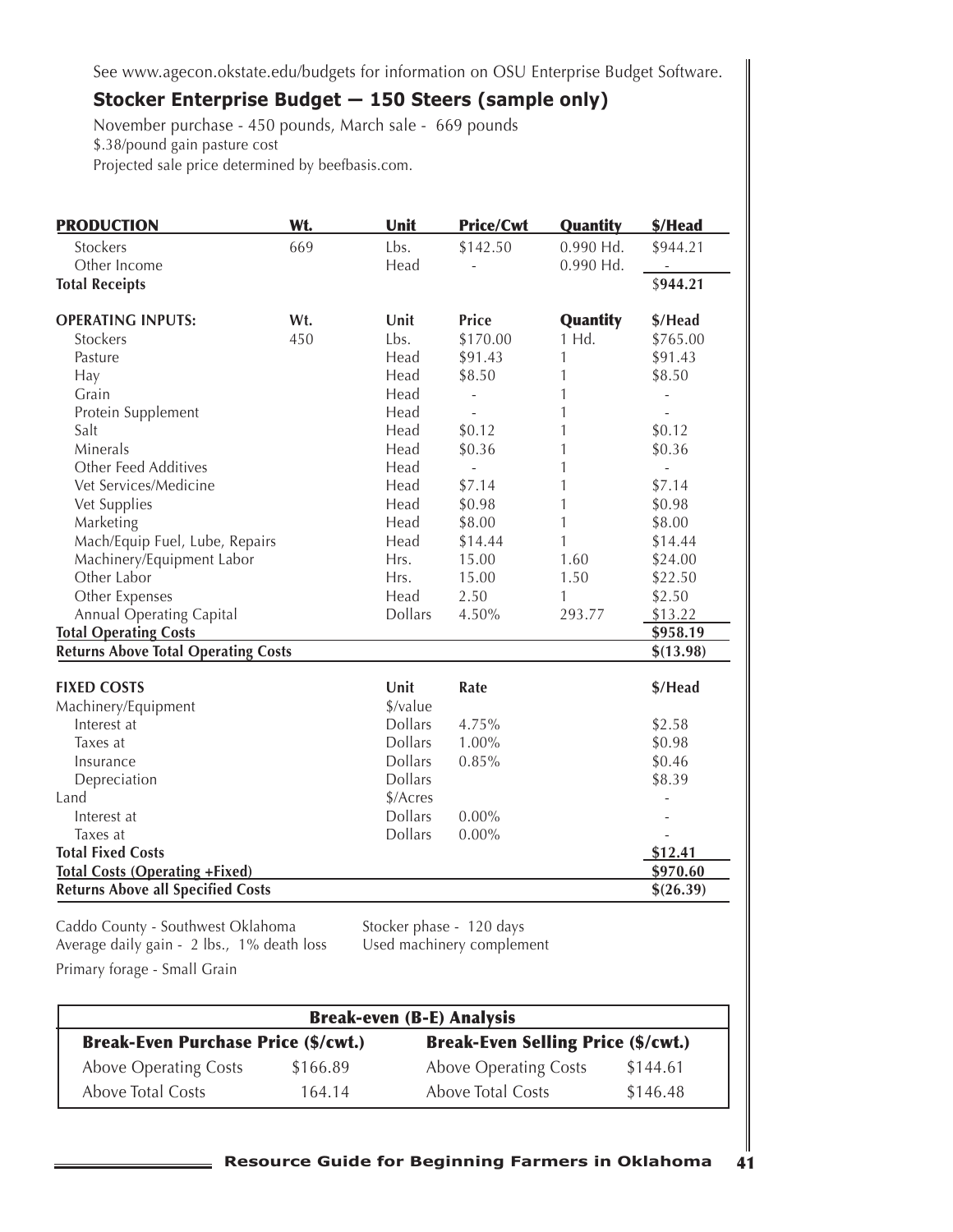See [agecon.okstate.edu/budgets/](http://agecon.okstate.edu/budgets) for information on OSU Enterprise Budget Software.

### **Dryland Wheat Enterprise Budget – Grain only**

1,000 acres farmed, 160 acres for this budget 2021 harvest price projection Pasture value \$.38 per pound gain Low tillage

|                                            |                      |              |                 | <b>Total</b> |
|--------------------------------------------|----------------------|--------------|-----------------|--------------|
| <b>PRODUCTION</b>                          | <b>Units</b>         | <b>Price</b> | <b>Quantity</b> | \$/Acre      |
| Wheat                                      | Bu.                  | \$4.50       | 35.00           | \$157.50     |
| Small Grain Pasture                        | Acre                 | \$41.80      | 1               | \$41.80      |
| Other Income                               | Acre                 | $-$ \$       | $\overline{0}$  |              |
| <b>Total Receipts</b>                      |                      |              |                 | 199.30\$     |
| <b>OPERATING INPUTS</b>                    | Units                | Price        | Quantity        | \$/Acre      |
| <b>Wheat Seed</b>                          | Bu./acre             | \$11.50      | 1.50            | \$17.25      |
| Fertilizer                                 | Acre                 | \$46.32      | 1               | \$46.32      |
| <b>Custom Harvest</b>                      | Acre                 | \$35.06      | 1               | \$35.06      |
| Pesticide                                  | Acre                 | \$18.79      | 1               | \$18.79      |
| Crop Insurance                             | Acre                 | \$13.00      | 1               | \$13.00      |
| <b>Annual Operating Capital</b>            | <b>Dollars</b>       | 5.50%        | 75.83           | \$4.17       |
| Machinery Labor                            | Hrs.                 | \$15.00      | 0.00            | $-$ \$       |
| <b>Custom Hire</b>                         | Acre                 | \$57.95      | 1               | \$57.95      |
| Machinery Fuel, Lube, Repairs              | Acre                 |              | $\mathbf{0}$    |              |
| Other Expense                              | Acre                 |              | $\theta$        |              |
| <b>Total Operating Costs</b>               |                      |              |                 | \$192.54     |
| <b>Returns Above Total Operating Costs</b> |                      |              |                 | \$6.76       |
| <b>FIXED COSTS</b>                         | Units                |              | Rate            | \$/Acre      |
| Machinery/Irrigation\$/value               |                      |              |                 |              |
| Interest at                                | <b>Dollars</b>       |              | 5.75%           |              |
| Taxes at                                   | <b>Dollars</b>       |              | $1.00\%$        |              |
| Insurance                                  | <b>Dollars</b>       |              | 0.85%           |              |
| Depreciation                               | <b>Dollars</b>       |              |                 |              |
| Land                                       | $\frac{\sqrt{2}}{2}$ |              |                 |              |
| Interest at                                | <b>Dollars</b>       |              | $0.00\%$        |              |
| Taxes at                                   | <b>Dollars</b>       |              | $0.00\%$        |              |
| <b>Total Fixed Costs</b>                   |                      |              |                 |              |
| <b>Total Costs (Operating + Fixed)</b>     |                      |              |                 | \$192.54     |
| <b>Returns Above All Specified Costs</b>   |                      |              |                 | 6.76         |
|                                            |                      |              |                 |              |

Garfield County - North-Central OK Queen Counter-Operator Custom field work

| <b>Grain Break-even (B-E) Analysis</b> |      |                              |        |  |
|----------------------------------------|------|------------------------------|--------|--|
| <b>B-E Yield at Bu.</b>                | 4.50 | <b>B-E Price at bu./acre</b> | 35.00  |  |
| Above Operating Costs (bu.)            | 33   | Above Operating Costs        | \$4.31 |  |
| Above Total Costs (bu.)                | 33   | Above Total Costs            | \$4.31 |  |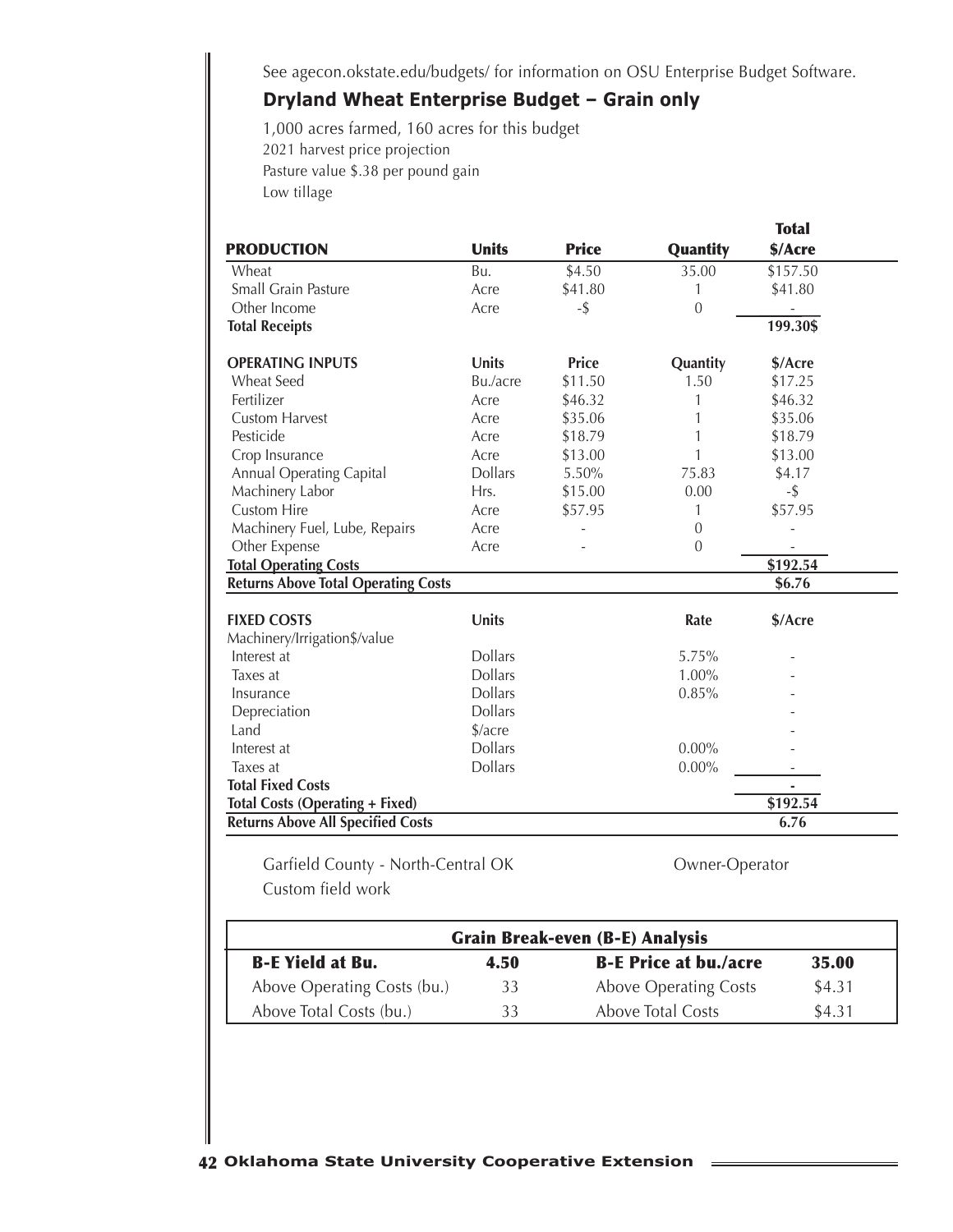### **References**

- Doye, Damona. *Goal Setting for Farm and Ranch Families.* Oklahoma State University, Oklahoma Cooperative Extension Service – College of Agricultural Sciences and Natural Resources, Fact Sheet AGEC-244, March 2017.
- Kauppila, Dennis; Annette Higby; Don Maynard and Liz Veskosky. *Resource Guide for Vermont's New and Aspiring Farmers.* Vermont New Farmer Network and UVMCenter for Sustainable Agriculture, [Online:[http://agriculture.vermont.gov/index.php\]](http://agriculture.vermont.gov/index.php), Fall 2008.
- National Agricultural Statistics Service, *2017 Census of Agriculture State Data.* National Agricultural Statistics Service, United States Department of Agriculture, [Online:[http://www.](http://www.agcensus.usda.gov/Publications/2007/Full_Report/Census_by_State/Oklahoma/index.asp) [agcensus.usda.gov/Publications/.](http://www.agcensus.usda.gov/Publications/2007/Full_Report/Census_by_State/Oklahoma/index.asp)
- Oklahoma Agricultural Statistics Service. *Oklahoma Agricultural Statistics 2020.* United States Department of Agriculture, National Agriculture Statistics Service, Oklahoma Department of Agriculture, Food, and Forestry, September 2020. [nass.usda.gov/Statistics\\_by\\_State/Oklahoma/](http://nass.usda.gov/Statistics_by_State/Oklahoma/Publications/Annual_Statistical_Bulletin/ok-bulletin-2020-web.pdf) [Publications/Annual\\_Statistical\\_Bulletin/ok-bulletin-2020-web.pdf](http://nass.usda.gov/Statistics_by_State/Oklahoma/Publications/Annual_Statistical_Bulletin/ok-bulletin-2020-web.pdf)
- Woods, Tim and Steve Isaacs. *PRIMER for Selecting New Enterprises for Your Farm.* Kentucky Cooperative Extension Service – College of Agriculture, Extension No. 00-13, August 2000.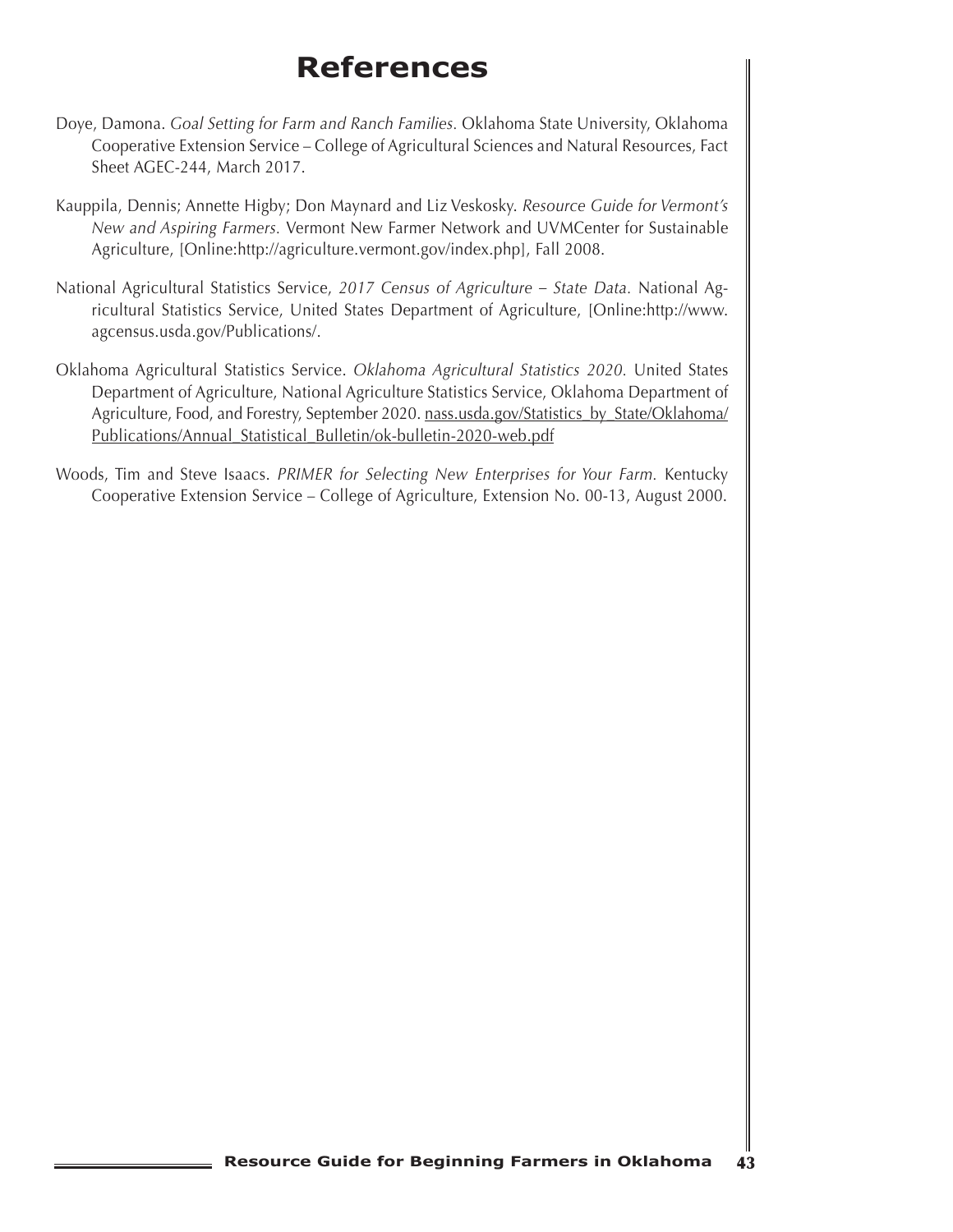**Oklahoma State University Cooperative Extension**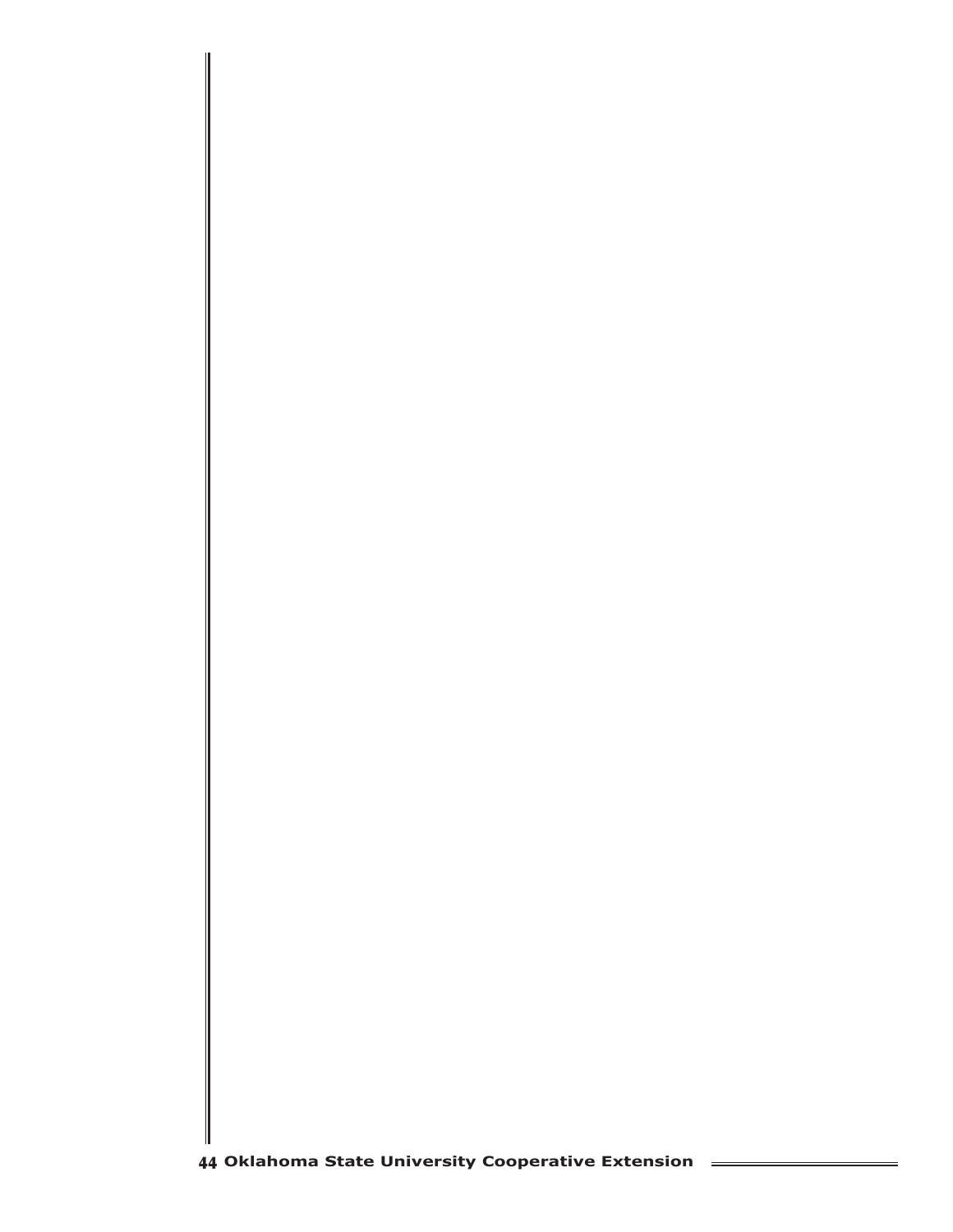References within this publication to any specific commercial product, process or service by trade name, trademark, service mark, manufacturer, or otherwise does not constitute or imply endorsement by Oklahoma State University Cooperative Extension. Any omissions in listing of organizations is unintentional. If you have a suggestion for future editions, please email [damona.](mailto:damona.doye@okstate.edu) [doye@okstate.edu,](mailto:damona.doye@okstate.edu) or contact the Agricultural Economics Department at 405-744-9836.

Oklahoma State University, as an equal opportunity employer, complies with all applicable federal and state laws regarding non-discrimination and affirmative action. Oklahoma State University is committed to a policy of equal opportunity for all individuals and does not discriminate based on race, religion, age, sex, color, national origin, marital status, sexual orientation, gender identity/expression, disability, or veteran status with regard to employment, educational programs and activities, and/or admissions. For more information, visit <https://eeo.okstate.edu>

Issued in furtherance of Cooperative Extension work, acts of May 8 and June 30, 1914, in cooperation with the U.S. Department of Agriculture, Director of Oklahoma Cooperative Extension Service, Oklahoma State University, Stillwater, Oklahoma. This publication is printed and issued by Oklahoma State University as authorized by the Vice President for Agricultural Programs and has been prepared and distributed at a cost of \$1.00 per copy.